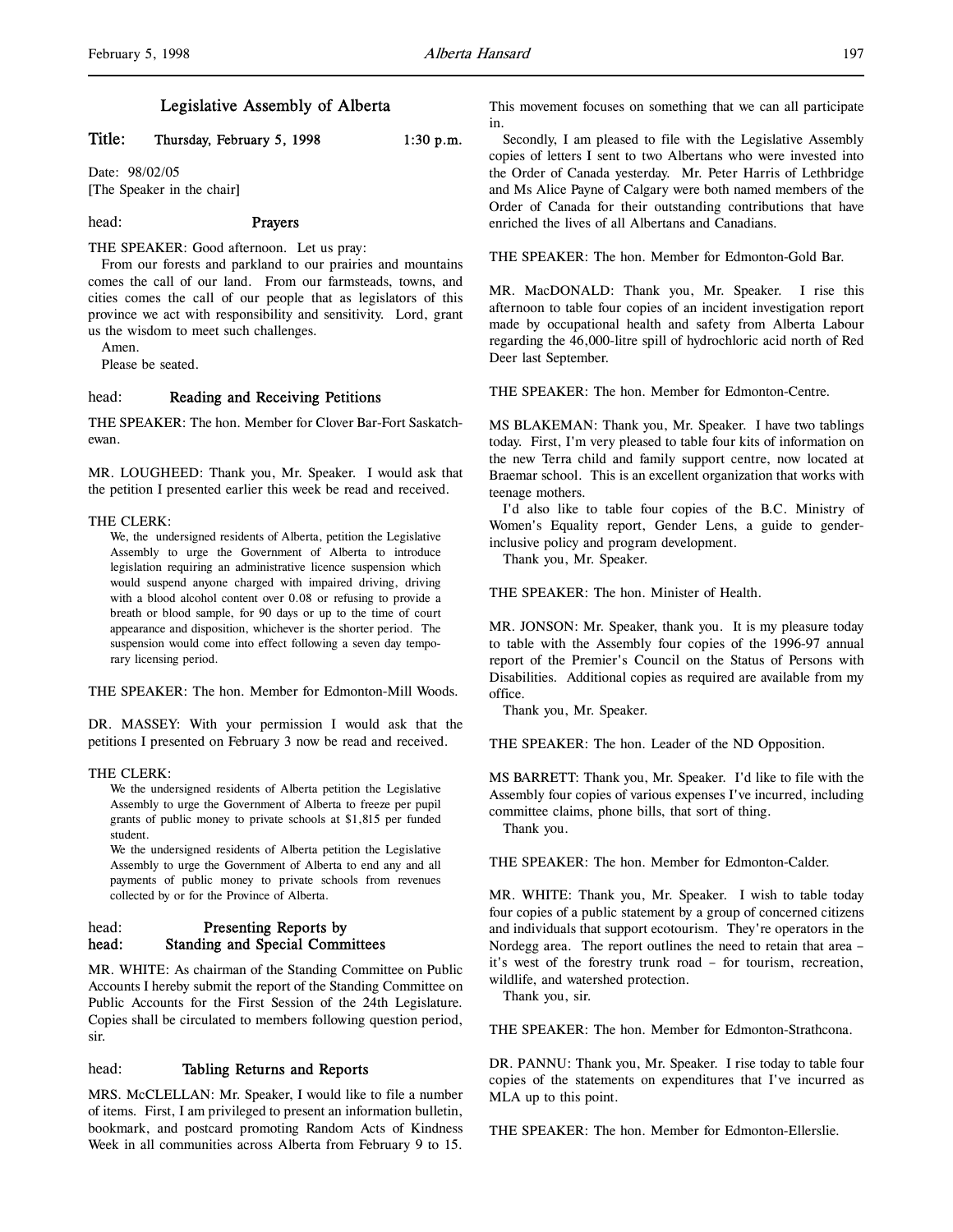MS CARLSON: Thank you, Mr. Speaker. I wish to table an excerpt from the Special Places Provincial Co-ordinating Committee's report on the Castle region in which the committee makes recommendations to resolve conflicts between protection of the area and continuing commitments to existing tenure holders.

THE SPEAKER: The hon. Member for Edmonton-Meadowlark.

MS LEIBOVICI: Thank you, Mr. Speaker. I'd like to table a letter from 10 U.S. and Canadian wildlife biologists that expresses concern about the high mortality of grizzly bears and wolves in southwestern Alberta and explains that the narrow corridor that includes the Castle region is essential for the long-term survival of grizzly bears.

# head: Introduction of Guests

THE SPEAKER: The hon. Minister of Environmental Protection.

MR. LUND: Thank you, Mr. Speaker. It's with a great deal of pleasure and pride that I introduce to you and to the members of the Assembly some 19 bright, energetic young grade 6 students from the Rocky Christian school along with three parents and their teacher, Mr. Mark McWhinnie. The parents are Mr. Robert Boodt, Mrs. Kathy Smid, and Mrs. Margaret Bouwman. They're seated in the members' gallery, and I would ask that they would rise and receive the traditional warm welcome of the House.

THE SPEAKER: The hon. Minister of Public Works, Supply and Services.

MR. WOLOSHYN: Thank you, Mr. Speaker. I'd like to take this opportunity to introduce to you and through you to the members of the Assembly three folks up in the members' gallery: Mrs. Marie Anstey, her daughter Michelle, and son Bradley. Marie is a board member of the Parkland school division as well as on the region 8 steering committee for the redesign of services for children and families. Michelle is a grade 7 student in High Park school, and I might add, an honour student. She was here last year and enjoyed her visit, so she came back to see how we do business this year. Bradley is also a student at High Park school, and his love is basketball and other athletics. I'd ask them to rise and receive the warm welcome of this Assembly.

THE SPEAKER: The hon. Member for Edmonton-Calder.

MR. WHITE: Thank you, Mr. Speaker. I'd like to introduce to you today 17 visitors from Canterbury Foundation in our city. This is on behalf of my colleague from Edmonton-Riverview. They are seated in the gallery, and I'd like them to rise and receive the warm welcome of the Assembly.

THE SPEAKER: The hon. Member for Edmonton-Glengarry.

MR. BONNER: Thank you, Mr. Speaker. I would like to introduce to you and through you to Members of the Legislative Assembly eight members of local 312A of the United Food & Commercial Workers who are currently on strike at Maple Leaf Foods. They are in the members' gallery. With your permission I would ask that they now stand and receive the traditional warm welcome of the Assembly.

Thank you.

## head: Oral Question Period

# 1:40 Video Lottery Terminals

MR. MITCHELL: Mr. Speaker, I want to congratulate the Treasurer for demonstrating the courage to agree publicly with the Liberals that VLTs are wrong and that we don't need the money to run the province. But now there is a split between the Premier and the Treasurer over VLTs. The Premier says that the government needs the VLT money; the Treasurer says on the front page of the Calgary Herald this morning that it doesn't. The Premier says that he supports VLTs; the Treasurer says that he doesn't personally like them. To the Premier: has the Premier forced the Treasurer to accept the government's VLT policy against his conscience, or has the Treasurer decided upon that himself?

MR. KLEIN: Mr. Speaker, there is no split, believe me. VLTs, like any other form of gambling – it's a matter of personal choice. No one is forced to go into any bar or lounge or casino to play a VLT. I was asked the question by the news media if I feel morally bad or if I feel I've done something sinful if I go in and drop some coins in a VLT. I said no, and I don't. I don't think that I have to go home and pray and beg for forgiveness for putting a coin in a VLT. That is a matter of personal choice.

Mr. Speaker, I'm sure that many in this room, including Liberals, have put coins in VLTs or slot machines, either here in Edmonton or other places in Alberta or perhaps in Las Vegas. Do they feel morally upset about this? Do they feel that they have committed a sin? Maybe the hon. leader of the Liberal opposition can answer that question. When he puts a coin in a slot machine, does he feel like he has committed a sin? I don't think so.

MR. MITCHELL: I guess, then, Mr. Speaker, it might just be a question of hypocrisy.

Who is right, the Premier who says that the government needs the money to run the province or the Provincial Treasurer who says very, very, clearly that the budget won't be shaken without these video slot machine revenues? How can you take the money when the Treasurer himself says that you don't need it? Who do we believe?

MR. KLEIN: Believe both of us. Mr. Speaker, I can say today that the government caucus approved unanimously the concept of a summit to examine all issues of gambling.

MR. MITCHELL: Why don't you do one on education? Why don't you do one on health care?

MR. KLEIN: The question, if that can be construed as a supplementary, was: why did we not do it on health care and why did we not do it on education? Well, indeed we did. There were extensive roundtables and public consultation on both health care and on education.

I would like to have a summit, perhaps one or two days, to examine all the issues relative to gambling, including the question of VLTs and the question of bingos and the question of casino gambling and all forms of legalized gambling in this province. Certainly part of this is the revenue and what effect it would have on the provincial budget if those revenues were lost, what the whole impact on communities and cultural organizations and art organizations would be, the issue as it relates to addiction – the moral issue, yes, is an issue that needs to be discussed – the whole issue relative to gray machines, if you eliminate legalized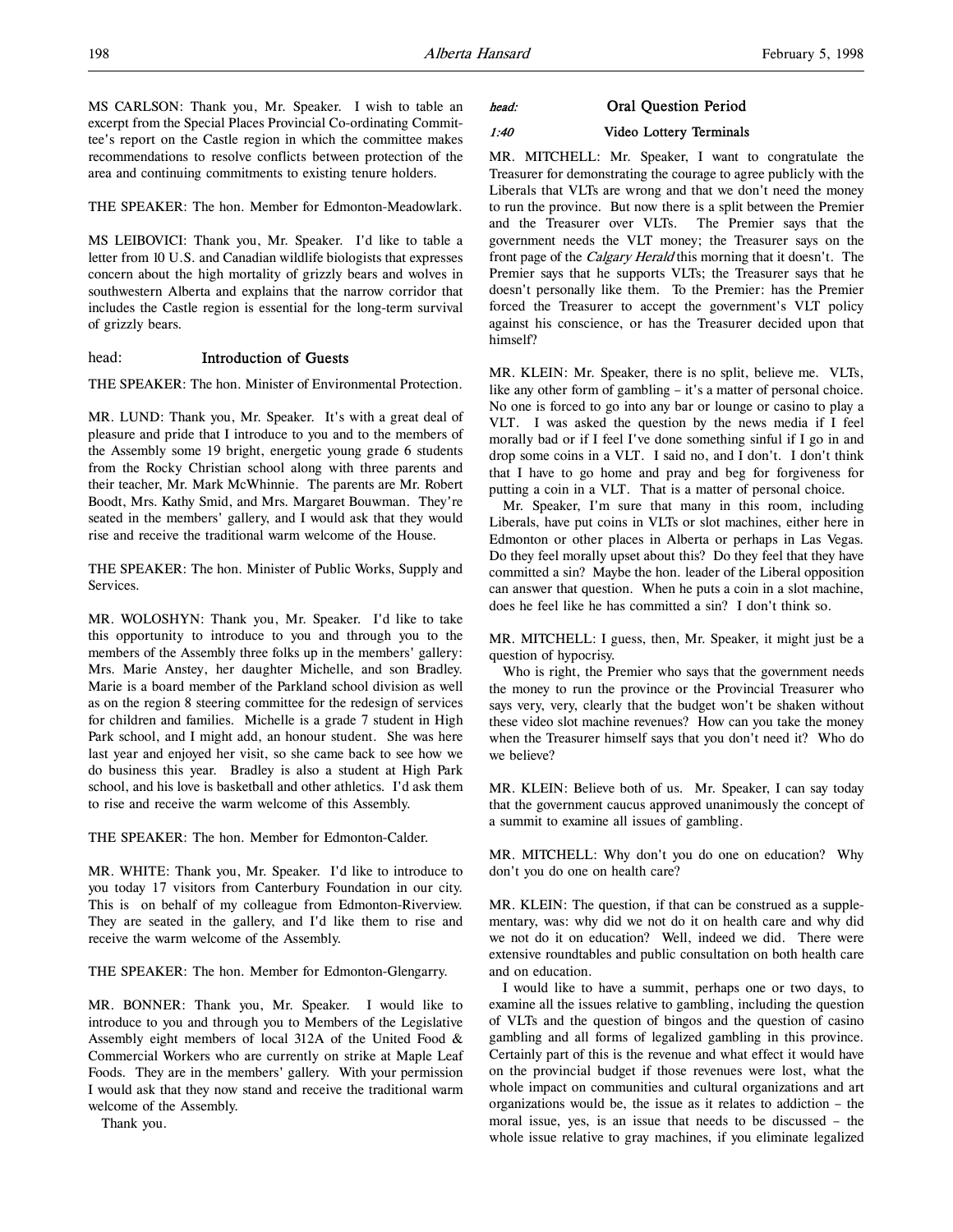I have said publicly that certainly there will have to be involvement by government members. We have had one of our MLAs, the hon. Member for Lacombe-Stettler, very involved in doing studies and surveys on this. There is a commitment, Mr. Speaker, to review the whole situation relative to lottery gambling before the end of September. This is all part of the process, so let it all unfold.

There is the question, of course, of municipal plebiscites. All I want to do is to achieve a balanced approach. Indeed there will be a member of our caucus involved, and I would invite the opposition Liberals to send a representative of their caucus to this particular summit to have a good, sound, reasoned, unemotional discussion on this issue, not just VLTs but gambling generally, Mr. Speaker, all gambling.

MR. MITCHELL: After three years of consultation on this issue the Premier is still trying to find some group somewhere that will tell him what he wants to hear, Mr. Speaker. Why won't the Premier simply stop that diversionary tactic, stop all the distractions, and have a plebiscite across this province so that the people of Alberta can resolve the clear split between the Premier and the Treasurer and make the decision themselves on this issue? Just call a plebiscite.

MR. KLEIN: Here we see another contradiction. Only a few short days ago the leader of the Liberal opposition was saying: with a stroke of my pen just get rid of all VLTs. Right? Now he is saying: let's have a provincewide plebiscite.

Mr. Speaker, I suspect there will be a number of plebiscites throughout this province. As you know, in the city of Calgary the council has agreed to a plebiscite contingent on enough names on the petition to ask council for a plebiscite. I would suspect that city council here in Edmonton will be taking action. Some municipalities have already taken action. I would assume that other municipalities throughout this province will be taking action relative to plebiscites on this particular issue.

The forum certainly will be an education forum, and it will also feed into the decision-making process relative to not only the issue of VLTs but gambling in general.

MR. DAY: Supplementary information too. The opposition leader keeps referring to a split between the Treasurer and the Premier. You know, the article to which he refers was very accurate in its reporting. What the member did not mention was that I said that there will be a significant drop in revenues if indeed every VLT stopped and there was no more money coming in.

I also said that it would not shake this government's business plan, not the one-year budget or the three-year budget. And do you know why? For the same reason, Mr. Speaker, that I've said that the low oil prices right now are not going to shake our budget plan or our process, nor is the difficulty in Asia going to shake our budget plan or that process. Why is that? Because we are prudently and carefully managing all the resources that come into this economy. And we're going to continue to do that. We will not be shaken by these things.

He makes a reference about liking or disliking VLTs. That's a personal issue. The fact that I don't like to gamble does not make me any better or any worse than anybody else. But I also

do support choice. In our community, in Red Deer, just a few years ago when the question of Sunday shopping came up, I was not a promoter of Sunday shopping, but it went to the people to vote, and the people in Red Deer said: we want Sunday shopping. And you know what, Mr. Speaker? We're all still friends in Red Deer. We don't look any better or any worse on one another. There are also some Liberals I don't particularly like, but I'm not going to come up with a law putting them out of commission.

# 1:50 Special Places 2000

MR. MITCHELL: Mr. Speaker, the Growth Summit survey indicated that Albertan's ranked our natural environment as the top factor contributing to the quality of life in this province. In the past, as is indicated in this letter of April 1993, the Premier has made a strong commitment to protecting special places in this province. Unfortunately, the current minister of the environment does not share that commitment. Will the Premier insist that his minister of the environment stop oil and gas developments on designated special places like Fort Assiniboine and the Rumsey sites, and will he do it now?

MR. KLEIN: Mr. Speaker, in a broad sense we have committed to Special Places 2000. As a matter of fact, when I was the minister of the environment, that commitment was made in front of the Duke of Edinburgh and the president of the World Wildlife Fund.

The minister and his department are moving with, I think, great speed to designate the required number of sites to achieve whatever we committed to at that meeting, I believe in 1992. I believe it is 12 percent. With that I'll have the hon. minister supplement.

MR. LUND: Thank you, Mr. Speaker. In fact, the program Special Places 2000 is a made-in-Alberta program. It will meet the goals of the commitment that was made in 1993. That fact is that when we are finished, we will have representative samples of all of the six major ecoregions in the province as well as the subregions, the 20 of them. So we will have representative samples of all of those regions in the protected spaces program.

Mr. Speaker, currently we have a number that I know the hon. Leader of the Opposition doesn't want to recognize. Under our current IRP system we have zone 1 in many of them. Those are very protected areas, and unfortunately he and some of his colleagues don't want to recognize that.

MR. MITCHELL: Well, we'll have special places perhaps, but you won't be able to see them for the gas wells.

In order to get the oil and gas leases off designated special places in this province, will the Premier direct his minister to provide alternative leases or, for example, use royalty credits so that we can protect the integrity of these special places?

MR. KLEIN: Well, Mr. Speaker, I'm sure that the minister is doing all that is required to protect these special places in the spirit of the program Special Places 2000. Again, I'll have the hon. minister supplement.

MR. LUND: Thanks, Mr. Speaker. When we set out on this project, we said that we would honour current commitments. There were a number of oil and gas leases that were sold a number of years ago. Through things like directional drilling, today many of those resources can be accessed without building a well site within the protected area.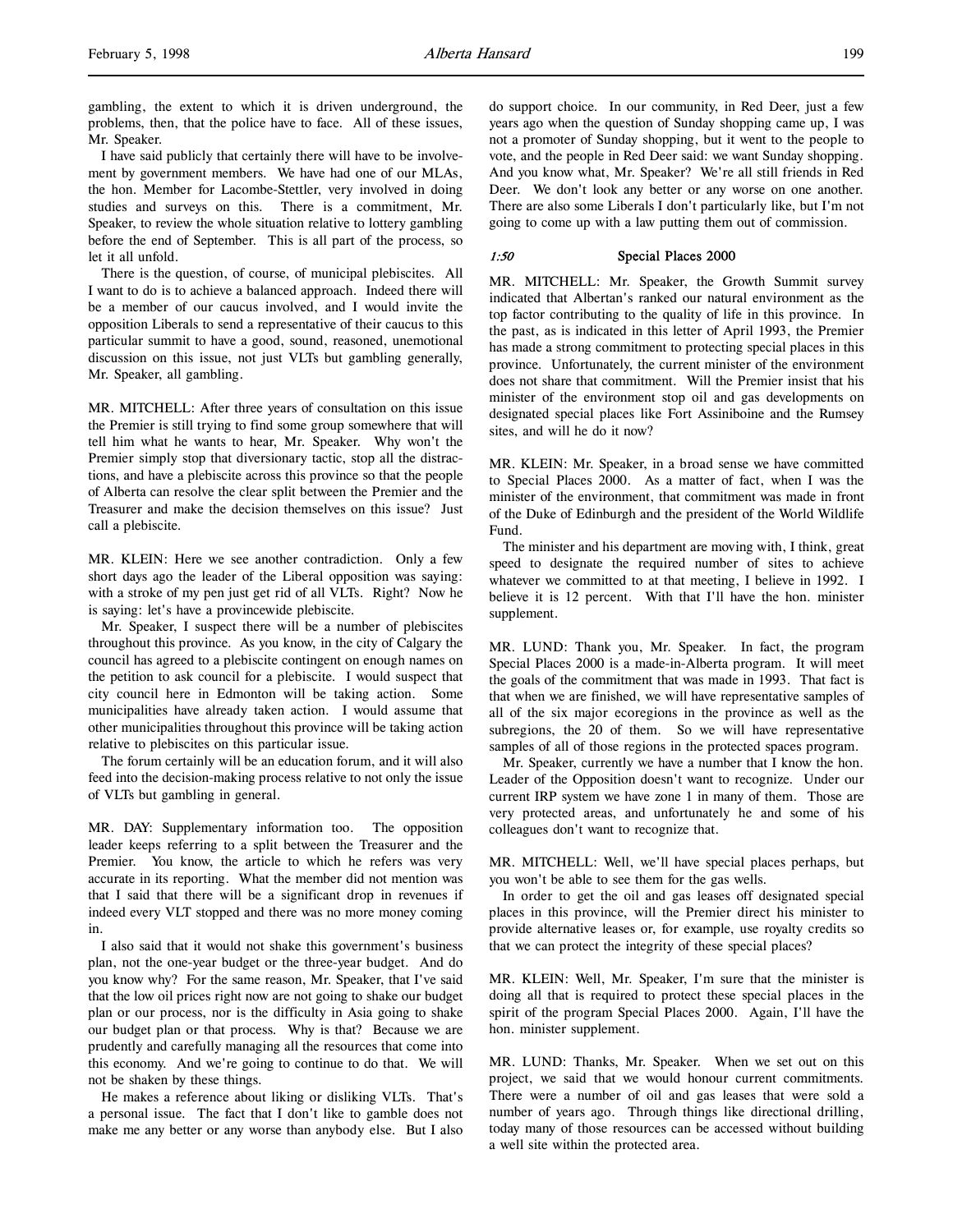MS CARLSON: What about Rumsey?

MR. LUND: Oh, I'm glad the hon. member mentions Rumsey, because in fact in Rumsey there are a number of oil and gas wells currently. They were there. Because of the configuration of the well sites, there is no area within the Rumsey site that will require a new well site. Every one of them can be built on existing sites, and with directional drilling all of the minerals can be accessed.

MR. MITCHELL: Mr. Speaker, how can the Premier say that his minister is honouring the spirit of the special places program when he is allowing oil and gas and other commercial development potentially on sites like Fort Assiniboine and Rumsey and when he extended the lease on Rumsey after he had created it as a special place? It's a question of hypocrisy.

MR. KLEIN: It's not a question of hypocrisy. It's a question of the minister doing the right thing in the spirit of sustainable development, Mr. Speaker, and in the spirit of complying with the parameters for the Special Places 2000 program.

Mr. Speaker, the hon. minister has already given an answer with respect to Rumsey, but again I will have him supplement.

MR. LUND: For the second time, Mr. Speaker, within the Rumsey area there will be no new well sites. Every lease can be . . .

MS CARLSON: They're already there.

THE SPEAKER: Hon. Member for Edmonton-Ellerslie, if you persist in throwing questions to the hon. minister, I'll have no choice but to extend the opportunity to the hon. minister to respond to all questions. Please do so.

MR. LUND: Thank you, Mr. Speaker, for that latitude.

As far as the Assiniboine situation is concerned, there were leases sold in that area many years ago, and there has now been some activity and desire to access those minerals. If in fact there are any leases that fall within the parameters of that designation, they will be under very strict regulations. The ground rules are very, very stringent, and we are going to force the companies, wherever possible, to use directional drilling and establish outside of the designated area.

THE SPEAKER: Third main Official Opposition question. The hon. Member for Edmonton-Meadowlark.

MS LEIBOVICI: Thank you, Mr. Speaker. The special places process in the Castle area in southern Alberta is an example of what's wrong with the entire process. This area is an important north/south wildlife corridor that's essential for our vulnerable grizzly population. However, the local special places committee says that it's business as usual in a forest land use zone, which means that really anything goes. My questions are to the Minister of Environmental Protection. How can an area that will still have oil wells, logging, grazing, and off-road vehicles be considered a special place?

MR. LUND: Mr. Speaker, I find very offensive the comments the hon. member made relative to the hardworking people in Pincher Creek that sat on the committee and spent hundreds of hours developing the plan. To say that it's business as usual is so far from the truth it's pathetic. The fact is that there are many areas in that large area that will not be accessible to oil and gas and

logging and the things that she mentions. Yes, there will be some trails; yes, there's currently a lot of use in that area. But the trails will be very designated; they will be monitored closely. In fact, we are now putting some regulation in that will implement the access management plan that the good people of Pincher Creek spent, once again, hundreds of hours two and three years ago to design. Now we are going to be implementing that plan.

MS LEIBOVICI: Thank you, Mr. Speaker. You're the minister of the environment for the whole province. It's a provincial resource.

When will this minister listen to the 1993 recommendations of the Natural Resources Conservation Board, the thousands of petitions, and hundreds of signatures that requested that the Castle area be properly protected?

MR. LUND: Mr. Speaker, the Natural Resources Conservation Board recommendations in 1992 were to mitigate the effect of a very large development in that area. That's what the hearing was all about. The board said that we needed to develop this wildland area in order to mitigate the effects of the development. The development did not go ahead, so to now bring up the old report and say that it has a lot of relevance is just simply not the case.

MS LEIBOVICI: Well, is the minister, then, prepared to listen to the recent letter from the 10 prominent biologists who have told the minister that there is a concern about the extinction of grizzlies in that area? Will you listen to them?

MR. LUND: Mr. Speaker, when the Liberals start getting their kissin' cousins in Ottawa to listen to what the biologists are saying relative to grizzly bears in Jasper national park and Banff national park, then perhaps we can look at this.

THE SPEAKER: ND opposition question. The hon. Member for Edmonton-Strathcona.

## 2:00 Provincial Budget

DR. PANNU: Thank you, Mr. Speaker. One week from today after question period the Provincial Treasurer will rise in this Assembly to outline the government's financial plan in the annual Budget Address and to table the related documents. He will agree with me that this is without doubt the most important single set of documents presented yearly during the spring session of this Legislature for it sets out both the fiscal plan of the government as well as details of every category of its expenditures. My question is to the hon. Treasurer. How can the Treasurer justify presenting a document as important as the budget on a Thursday afternoon before a long weekend, thereby doing the most unimaginable thing possible; that is, denying all members of this Assembly the opportunity to debate the budget in the House for five long days?

MR. DAY: Mr. Speaker, I hate to use the phrase that's the way it's always been done, because I'm always open to change when change is appropriate.

The other criticism that I've run into in the past, as we do at certain times, is that in fact when we table something, we move right into debate and we don't allow opportunity for people to take it, give it some reasoned thought, and then begin the debate. You know, it just goes to show that it's hard to please everybody all the time.

There's going to be a good period of time to give full consider-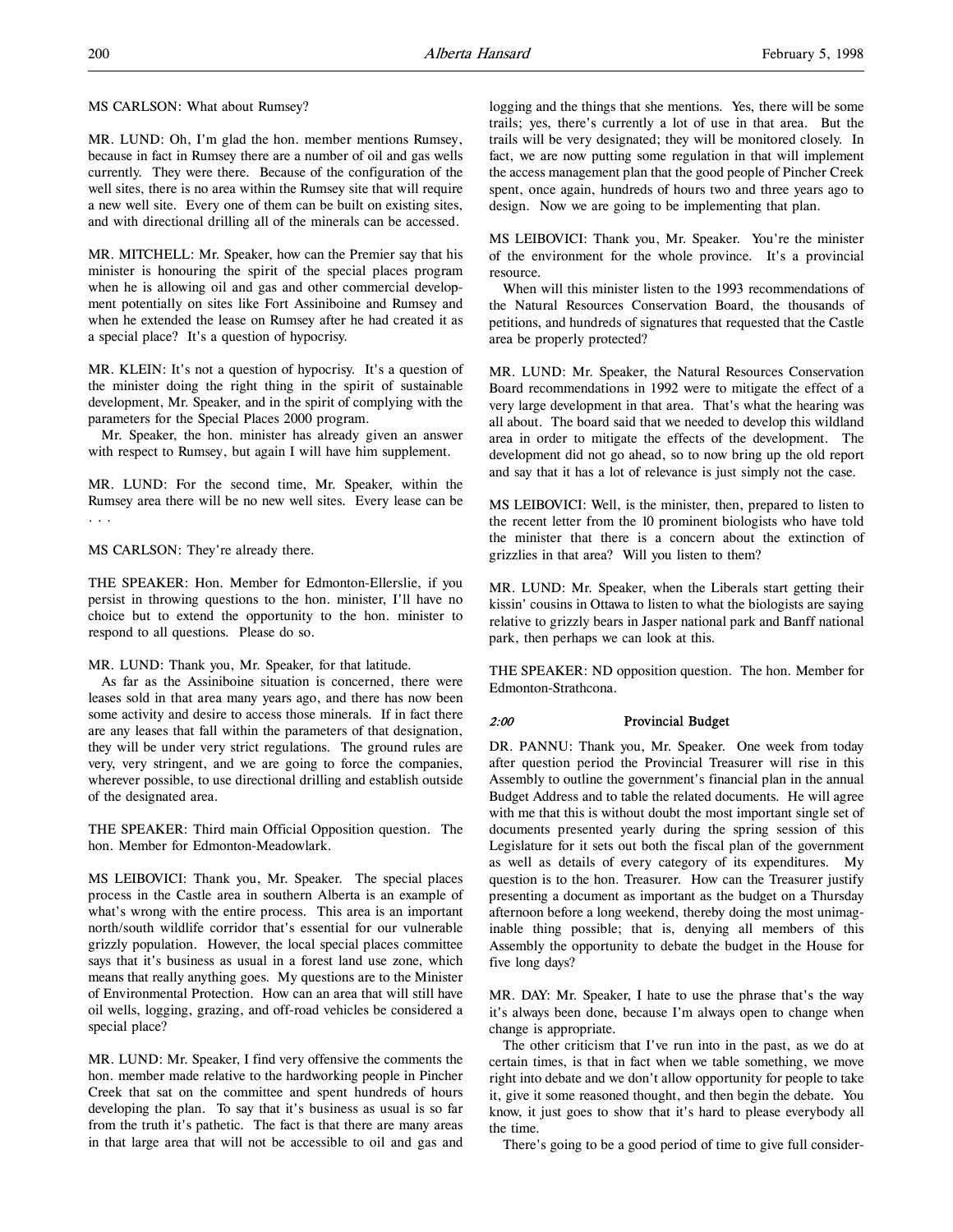ation to that budget, and I'll take his request under advisement and talk to my caucus colleagues and see if next year – 9 o'clock Monday morning. Is that a better time? I don't know. We try and meet as many needs as we can, Mr. Speaker.

DR. PANNU: Thank you, Mr. Speaker. Given the unfortunate timing of the Budget Address, on a Thursday afternoon before a long weekend, will the Treasurer follow the lead of the federal government and every other provincial and territorial government and allow opposition members to review the budget documents on a strict embargo basis on terms similar to those followed by the news media, and if not, why not?

MR. DAY: I'd hate for it to look like we trust the media and we don't trust the opposition, Mr. Speaker. That's not the suggestion at all.

It's a novel idea that's coming forward, and I'll take it under consideration. I have brought ideas, actually, to the federal government, the federal Liberals; for instance, a legislated debt pay-down plan, which is far more important than who you're going to lock up for a couple hours before a budget comes out. So there is always this mutual exchange of ideas. I appreciate that suggestion and will take a look at it.

DR. PANNU: Thank you, Mr. Speaker. My final supplementary: given that the Treasurer well knows that the greatest public attention is paid to the budget in the first hours after it's presented and given the sheer volume of information that makes up the budget document . . .

AN HON. MEMBER: Question.

DR. PANNU: Here it is. How can the Treasurer justify being the only jurisdiction in the country with a policy of denying opposition members an opportunity to make informed comments on the budget immediately after its release?

MR. DAY: Well, Mr. Speaker, the legislative process is set up so that there are literally days and days of debate, hours and hours of debate on the budget and the estimates. Very soon after tabling the budget, I'm to appear before the Public Accounts Committee. The estimates of Treasury come up, I think, the following week. Again, not wanting to make the media feel too special, but we try and actually time our budget speech so that the media has full access to some immediate publication so that the people of Alberta are not waiting.

He's talking about Thursday afternoon and a long weekend. I know for myself and my colleagues – I understand that Monday's a holiday. Thursday sure isn't. Thursday night sure isn't. Friday isn't. Saturday isn't. And I know a lot of people in Alberta who are working the whole time too. So I'm happy they can enjoy a lot of time off. We'll have plenty of time, hours and hours and days and days in this Assembly and outside of the Assembly, to look at the budget.

THE SPEAKER: The hon. Member for Highwood, followed by the hon. Member for Edmonton-Ellerslie.

## Air Ambulance Services

MR. TANNAS: Thank you, Mr. Speaker. My questions this afternoon are to the Minister of Health. Nearly two years ago it was noted in question period in this Assembly by the then Minister of Health that air dispatch protocol for helicopters for time-dependent, life-threatening emergencies was generally considered most effective in a range of about 125 kilometres because of speed and refueling. In recent years newer rotary aircraft have an effective range well in excess of 200 kilometres. To the minister: when will this outdated dispatch protocol be revised?

MR. JONSON: Mr. Speaker, certainly the member is correct in that the nature of rotary aircraft is being improved. I suppose, without meaning to sound facetious, that if we were to have one of the new armed forces rotary aircraft, we could probably fly in from Fort Vermilion in terms of the capability of the helicopter.

The protocols that are being referred to in the chart of call have a number of factors involved in them. Yes, the range of the aircraft or the helicopter, the time elapsed for the aircraft to come from base and pick up an injured person and go back, as opposed to a ground ambulance that is near the site. There are a number of other factors involved.

In direct answer to the question, Mr. Speaker, given that there are a number of factors that have to be considered, we do have our ambulance advisory committee in Alberta Health, chaired by my colleague from Lac La Biche-St. Paul, looking at this particular matter. They are reviewing the chart of call procedures and outlines, and once the recommendations are forthcoming, we will certainly be looking at them seriously and dealing with them.

MR. TANNAS: Mr. Speaker, again, my supplementary is to the Minister of Health. Given the statement that the minister has given, when will a new chart of call, then, be approved by the committee and when will it be brought into effect?

MR. JONSON: Well, Mr. Speaker, I would like to just add further to this question and to my first answer that we do have a number of different contractors across the province. We have the emergency physicians. We do have to check with people with expertise and experience in the area of air ambulance. As I've indicated, it is currently a matter that is under review. The advisory committee, as I said, chaired by the Member for Lac La Biche-St. Paul, will be considering these submissions and will have these meetings as quickly as possible. We have no desire to delay on this matter. We just want to make a sound decision. I do not have a definite date, but I would certainly think that it will not be very long before we can revise or look at revising the chart of call.

THE SPEAKER: The hon. Member for Edmonton-Ellerslie, followed by the hon. Member for Calgary-Egmont.

#### Special Places 2000

(continued)

MS CARLSON: Thank you, Mr. Speaker. A major problem with the special places program is the power the minister has given to local committees that don't see the overall picture of a provincewide network of protected areas. They don't see the overall picture of the provincewide need for a network. A December report on the Castle area from the provincial co-ordinating committee identified the distinction between the local committee focus to provide a local perspective and the provincial committee's recommendations based on their mandate to implement the vision of special places, which has a broad provincial perspective. Why is the Minister of Environmental Protection refusing to take a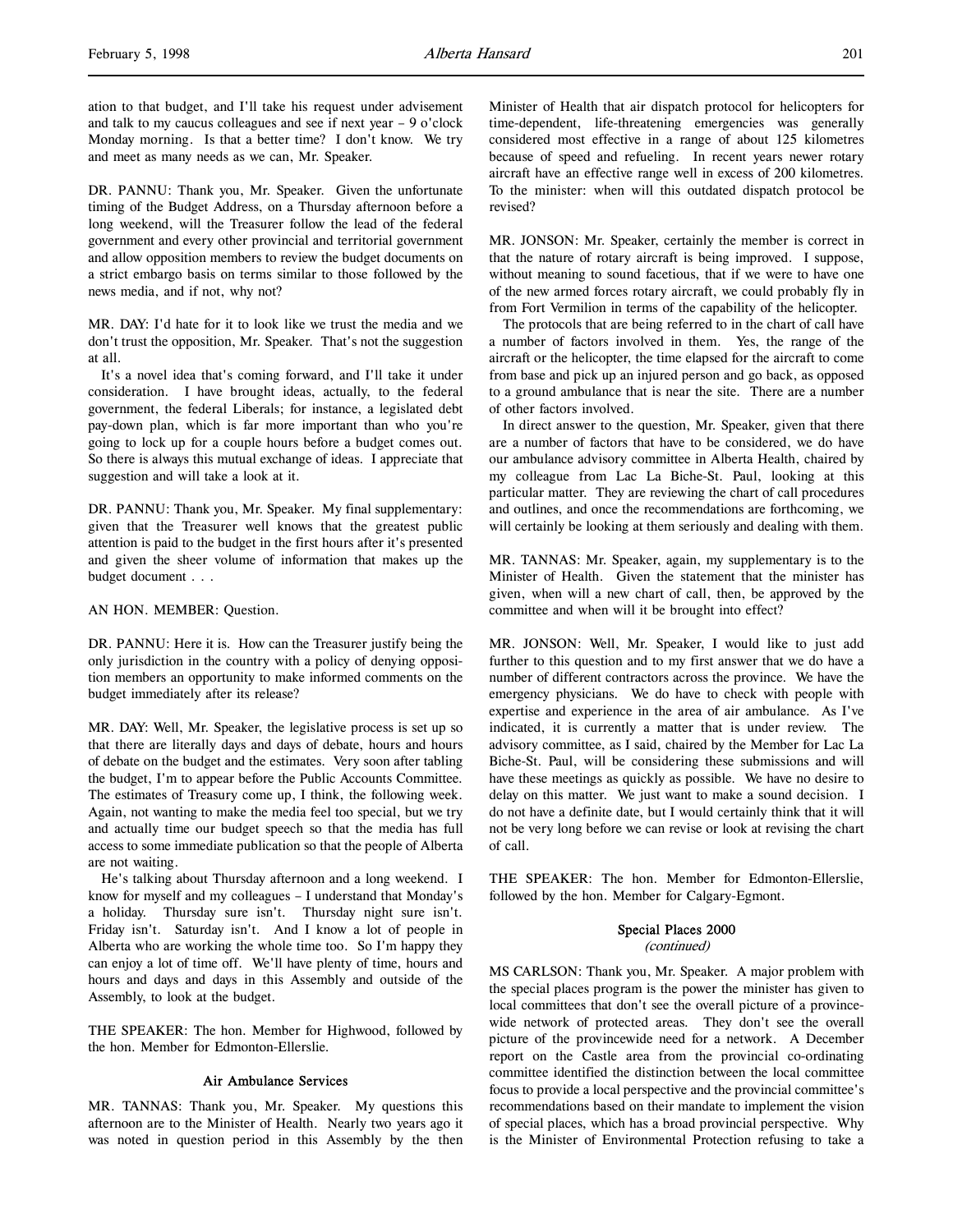provincial perspective on special places, which was recommended by the provincial co-ordinating committee?

# 2:10

MR. LUND: Well, Mr. Speaker, if this hon. member can find evidence that we are not looking at the bigger picture, I would like her to present it, because in fact we set up a provincial coordinating committee that makes sure that the big picture is looked at. They pass that information on to the local committee to make sure that they are completely aware of the bigger picture. Quite frankly, I guess what she's saying is that local people don't know what they're doing, and that is, I think, very insulting.

MS CARLSON: What I'm saying, Mr. Speaker, is: why can't the minister just adopt the provincial committee's recommendations and make proper protection of all special places, especially the Castle area, a major priority for him and his government?

MR. LUND: Mr. Speaker, this government believes in public consultation. The hon. member is saying that we draw together 15 people and then we bless them and they go off and they do whatever they like and forget about the public, the people out there in the communities. As long as I am minister, the local people will have a lot to say about what happens in their area.

MS CARLSON: Mr. Speaker, this minister suggested that I provide him with more information about what's going on out there. Will he now agree to meet with all of those environmental groups so that he can know what's going on, which he has refused to do for these past two years?

MR. LUND: Mr. Speaker, I haven't refused to meet with anyone. But it's very interesting. The very groups that she's talking about put out a press release saying that they're not going to have anything to do with any committee we set up. So I don't know. What's the problem?

THE SPEAKER: The hon. Member for Calgary-Egmont, followed by the hon. Member for Edmonton-Calder.

Hon. members, though, it would probably be more appropriate instead of saying "she" and "he," why not "hon. member?" There's a lot of honour in here.

The hon. Member for Calgary-Egmont.

# Health Information Management

MR. HERARD: Thank you, Mr. Speaker. My questions are to the Minister of Health. I'm aware of the extensive consultations and ongoing planning that continues to take place with regard to a health information system for Alberta. I understand that in the 1997 federal budget \$150 million was set aside over a three-year period to develop a national strategy to establish a Canadian health information system. To the minister: does our participation in this national strategy delay our getting on with creating our own health information system?

MR. JONSON: Mr. Speaker, no. This federal initiative will not delay the major effort that we are making in terms of developing Wellnet or a health information system. The effort of the federal government is operating in parallel to that of this province and many others. One of the initiatives of the federal government is holding an IT conference relative to health, which will be commencing here in Edmonton this coming weekend. At that conference it is the desire of the federal government and the host government, Alberta, and all the provinces to look at priority areas for information technology infrastructure which will benefit the patients, the people using the health care system across Alberta and across Canada.

MR. HERARD: Thank you, Mr. Speaker. My first supplemental to the minister: if health information management is important to our health system, would the minister please explain why and when Albertans can expect to see some benefits from this strategy?

MR. JONSON: Mr. Speaker, as the member may be aware – and I think, having an interest in this area, he certainly is – we are moving ahead steadily with the development of our overall Wellnet initiative. However, we want to do it right. We want to involve many stakeholders that are affected in the process, and it will probably take some period of time before the Wellnet is fully introduced.

We also, of course, want to make sure that patient information is protected, that there is no doubt there about the security of patient information. So we are working methodically on the related legislation. I do hope that in certain areas, such as the tracking and management of pharmaceuticals and the implementation of, perhaps, telehealth projects, we'll be able to move ahead with this within perhaps a year.

MR. HERARD: My final supplemental to the minister: with easier access to health information, how are we going to protect personal health information from being used for the wrong purposes, given that our protection of privacy act does not extend to the private sector?

MR. JONSON: Mr. Speaker, we are very much aware of that issue, very much committed to making sure that individual privacy is protected in this overall effort. We have an overall steering committee established to review and look at the input that's been received in response to the initial bill that was introduced in the Assembly last session. One of the things that we're certainly looking is to make sure that this legislation fits with the FOIP legislation. It is not beyond the realm of possibility that perhaps the needed legislation can be integrated into the FOIP legislation rather than being a separate bill. We're looking at that.

THE SPEAKER: The hon. Member for Edmonton-Calder, followed by the hon. Member for Calgary-Egmont.

#### Forest Management

MR. WHITE: Thank you, Mr. Speaker. In the special places program it seems that local groups have the last word in the management of the area. However, in the Nordegg region, which happens to be in the member's own backyard, which is not a special place by the way, there's a local group who's come forward with a proposal for the economic, sustainable management and protection of the forest area, but in fact they're being totally and completely ignored. To the Minister of Environmental Protection: why are you ignoring the locals on one hand, your locals, your local people, when in fact you've just completed saying that we respect a great deal the import of the local input? Why is it one way there and a different way here?

MR. LUND: Mr. Speaker, nobody is ignoring the Nordegg group. Nobody. As a matter of fact, I met with representatives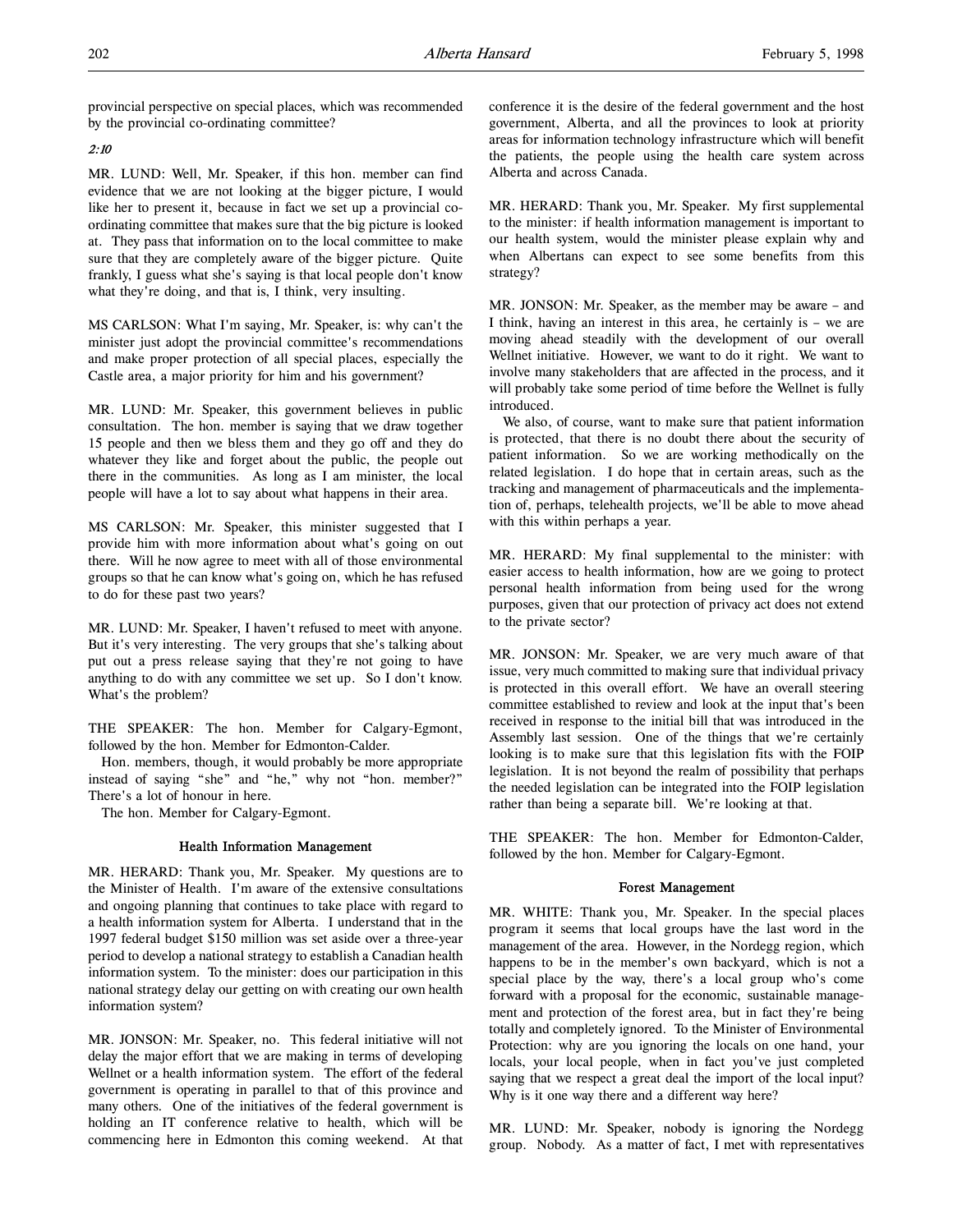There's an issue that has developed. It takes a little bit of history. Back in the '70s the province put together a consultative process and eventually ended up with the eastern slopes policy. They took that policy and then refined it down to a more local level. Once again, a very open, public process. It ended up with what's known as the IRPs, and within the IRP the area the hon. member is talking about was zone 5. Zone 5 in the IRPs is a multi-use area, and based on that, the government did issue some quotas for timber in the area we're talking about. That happened back in the '80s. Those were purchased from the government in good faith. The government made that decision based on the public consultation that had gone on prior to that.

Oil and gas is another permitted use in zone 5. Those leases were sold based on the good faith of the government at the time.

MR. WHITE: Mr. Speaker, on the area in question, Mr. Minister, not the area that you're talking about in zone 5, why did you allow your forestry division just recently to work with the industry behind closed doors to allocate more FMAs without consulting those in the area that rely on this particular area for important ecosystem and ecotourism activities?

## 2:20

MR. LUND: Well, Mr. Speaker, I'd make an offer to the hon. member. If he wants to come to my office, we will explain to him the difference between permits, quotas, and FMAs. The fact is that we did not allocate more timber. What happened – and we're doing it all over the province. Where a company has an FMA and they have a quota embedded within that FMA, we are rolling the quota into the FMA. Why? Because under an FMA there is a requirement for a public advisory committee. There is the necessity before any cutting plans are approved that there be public consultation, and they have to be out for public scrutiny.

In the case of these three FMAs that are in question and that the hon. member is talking about – there are three of them – we are going to insist that a member from the Nordegg group be on the public advisory committees of those management areas. The fact is that by rolling the quota in, those people have got much, much more input into what has happened. We have to work out a mechanism where the cutting can be sequenced, where it can be done so that it does not adversely affect the other users in the area.

MR. WHITE: Mr. Speaker, the minister obviously knows that ecotourism requires an ecosystem that's in place, not an area that has been cut. Will the minister impose a moratorium on these logging activities at least west of the forestry trunk road in order to set up some kind of in-depth process? Not the FMA process; that is a given that the trees will be cut. Would you please do that? Just that.

MR. LUND: Mr. Speaker, if the hon. member feels that ecotourism cannot survive and flourish and, as a matter of fact, expand where there has been cutting, I would like him to explain: how is it that in areas like Hinton, that has had an FMA for over 35 years – how is it that the ecotourism system is expanding in that area? How is it that around Edson, where we have a number of companies and a lot of cutting, how come up around Grande Prairie it's increasing? There are ways and means that we can make sure that the operations of ecotourism can survive and, in

fact, flourish and still have the oil and gas and the forestry activity.

THE SPEAKER: The hon. Member for Calgary-Currie, followed by the hon. Member for Edmonton-Castle Downs.

#### Film and Television Industry

MRS. BURGENER: Thank you, Mr. Speaker. There is no doubt that our national economy is strong, and the economy in Alberta is stronger than anywhere else in Canada. We can be very proud of that. But there are certain sectors of our economy, particularly the film and television industry, which are not thriving as well as they are in other provinces. This is following their very direct submission to the Growth Summit identifying some of the concerns within their industry. My question this afternoon is to the minister responsible for science, research, and technology. I would like to have you indicate to the members of this Assembly the economic status of the film and television industry and identify to the House just how serious their decline is.

DR. TAYLOR: Thank you, Mr. Speaker. Alberta, like Canada, had an increase in the film and television business of about 10 to 15 percent a year. This occurred until 1996 in Alberta, where the total value of the film and television business was about \$150 million. In 1997 the total value of the television and film production industry in Alberta was reduced to \$50 million. This happened in Alberta when in fact there were increases across other provinces.

MRS. BURGENER: My second question to the same minister: given those significant drops in revenues, how do you account for the production increases in other jurisdictions versus Alberta?

DR. TAYLOR: Unfortunately, Mr. Speaker, other jurisdictions in fact offered direct grants and loan guarantees to certain television and film production companies. As well, they created tax policy that was appropriate to the television and film industry as well as all high knowledge intensive industries.

This province and this government will not pick winners and losers by offering direct grants or direct loan guarantees to any company or any individual industry. However, we are committed as a government to creating the most tax competitive environment in Canada, and we will work towards that.

MRS. BURGENER: My final question to the same minister: given that the film industry has not asked for tax credits, are there any plans in your department to address this issue and encourage some reinvestment in this significant industry?

DR. TAYLOR: Thank you. I think one of the things we have to recognize with knowledge-intensive industries, which includes the film business, is that there are two things that are important, people and capital. Both of these things are very mobile. They are not like traditional industries that we have in Alberta, like the oil patch, where you simply can't move the oil to another province to develop.

My department is working on a generic tax program that would be appropriate to knowledge-intensive industries. This would not pick the film industry, for instance. It would not pick the biotechnology industry. But it would apply to all high knowledge based industries. It would not include grants. It would not include loan guarantees. It would not pick particular companies. However, we would cause a generic policy that would cause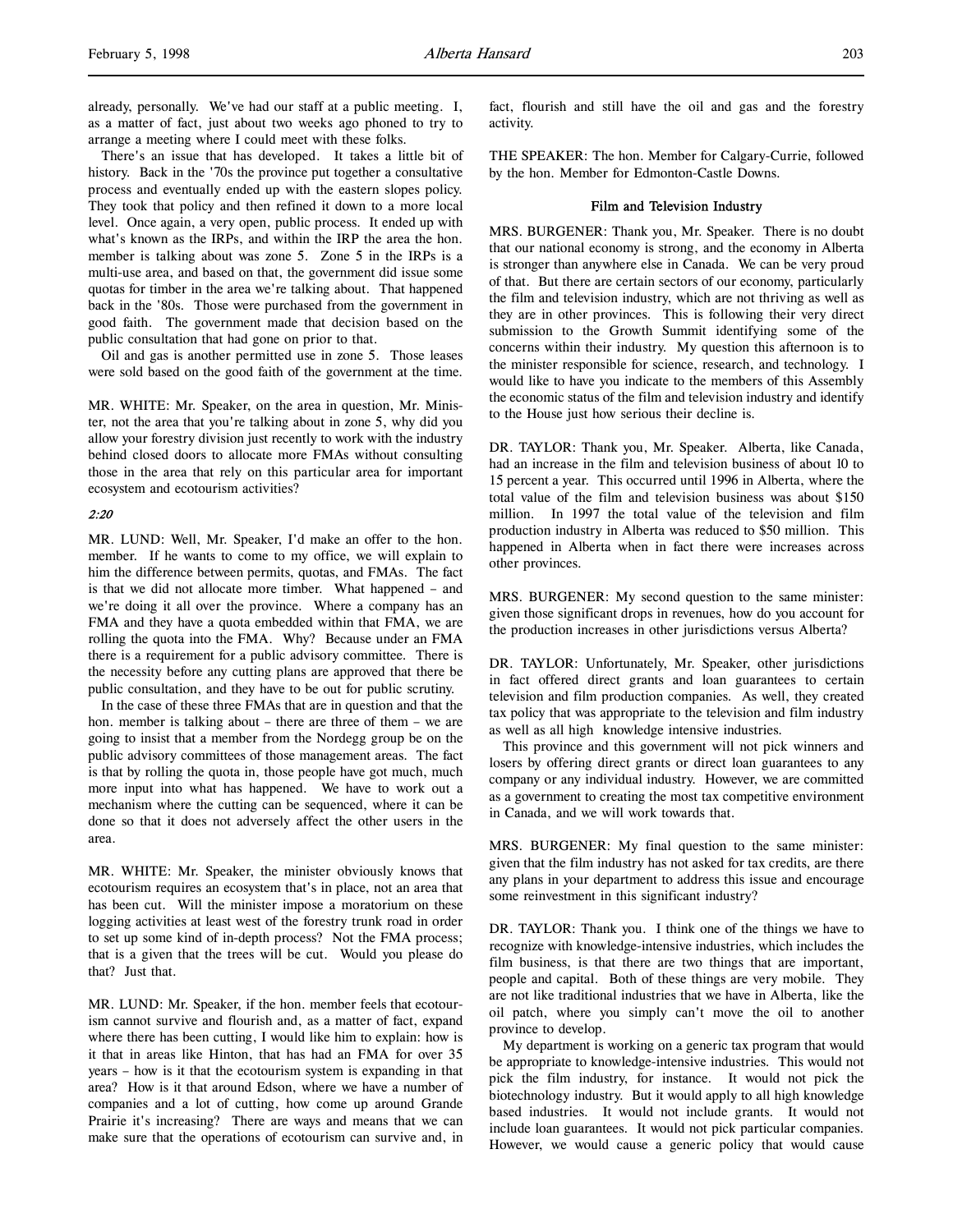THE SPEAKER: The hon. Member for Edmonton-Castle Downs, followed by the hon. Member for Calgary-Mountain View.

# Special Places 2000

# (continued)

MS PAUL: Thank you, Mr. Speaker. The Castle area is not the only location where local committee recommendations could jeopardize a special places designation. Similar problems are occurring in the Whaleback, the largest remaining piece of unspoiled montane landscape in Canada if not in the world. To the minister of economic protection: does the minister agree with the 1994 decision of the ERCB not to permit Amoco to drill for oil in the Whaleback because of the area's potential as a special place?

THE SPEAKER: Hon. member, would you just indicate which minister the question is being directed to? There was such excitement with the previous question's results.

MS PAUL: It's to the Environmental Protection minister.

THE SPEAKER: Thank you.

MR. LUND: Thanks, Mr. Speaker. There was a proposal to drill a well in the Whaleback some time back. Under the EUB, the ERCB at that time, a decision was made not to grant the licence. Currently it is my understanding that there are no applications before the board, none that I'm aware of.

MS PAUL: My second question is to the same minister. Does the minister think the area, the last piece of unspoiled montane in Canada, will be protected if oil and gas activities and logging are allowed to proceed?

MR. LUND: Well, Mr. Speaker, that's completely hypothetical. As I indicated, as far as I know there are no applications to drill any wells.

MS PAUL: To the same minister: will the minister at least direct the provincial co-ordinating committee to focus on the provincial perspective when completing the network of protected areas rather than allowing economic development, as proposed by the local committee?

MR. LUND: Mr. Speaker, I do not have any local committee recommendations. I'm not sure what the hon. member is getting at. As I indicated earlier, we set up the provincial co-ordinating committee to make sure that the bigger picture was addressed, and they passed that information on down to the local committee. I think that has already been done.

THE SPEAKER: I've had a request from a member of Executive Council, in this case the Minister of Labour, wishing to supplement an answer given in an earlier question period.

## 2:30 Hydrochloric Acid Vapour Leak

MR. SMITH: Thank you, Mr. Speaker. I'm glad the hon. Member for Edmonton-Gold Bar tabled the incident report questioned yesterday. He was reading selectively from it. The question was:

Since the Alberta fire code requires that an inspector be notified . . . why did your department not identify this serious problem?

We did examine the question, as promised to the House. There is no requirement in the fire code to notify an inspector when tanks stored outside and containing this type of material are leased or relocated. It's contrary to the member's interpretation.

Secondly, Mr. Speaker, the Liberals should know, although they don't represent, the city of Red Deer is an accredited municipality responsible for the fire code within its boundaries. The Red Deer fire marshal had a complete awareness of the events, and the investigation of this incident did not identify any fire code violation.

The third part of the question, Mr. Speaker. The member knows, I'm sure, that Alberta Labour has a good office representation in Red Deer. Its Red Deer staff investigated this event, and there would be no associated costs for that investigation.

Mr. Speaker, I can only apologize to the House for taking time to correct erroneous impressions by the opposition.

Thank you.

THE SPEAKER: Under our administrative practices, hon. Member for Edmonton-Gold Bar, when a member of Executive Council provides a delayed response, there's an opportunity for the individual with whom the exchange first was to raise one supplementary question. You now have an opportunity to do such if you wish.

MR. MacDONALD: Thank you, Mr. Speaker. This afternoon I would like to ask the Minister of Labour. October 1 last year, after this incident, a spokesperson from his department acknowledged that his department does not have the personnel to provide safety inspections on every work site in this province. That happened in this situation just immediately north of the city of Red Deer. Can he tell the House today if he's going to fix that problem and put more inspectors in the field in his department so this problem doesn't happen again?

MR. SMITH: A related question? Thanks for your guidance on that, Mr. Speaker.

In fact, in the careful scrutiny of the business plan which I know the member will want to take further and is looking forward to the next set of business plans, he has seen the competence in the private sector. He's seen the competence of those who work in the private sector, work in partnership with a government that will not take the Liberal route of overburdening and overregulating a free market.

In fact, that's exactly what's happening. These industries are growing at phenomenal rates. They're growing in a free market environment. They're growing with the opportunity to participate with new profits under a record of the most safe circumstances in the history of Alberta, the lowest recorded injuries in the history of Alberta per working day. I think that the policy is indeed a matter of the record.

#### head: Members' Statements

THE SPEAKER: I've been advised there are three members' statements today. We'll proceed first of all with a statement from the hon. Member for Lacombe-Stettler, to be followed by the hon. Member for Edmonton-Gold Bar, to be followed by the hon. Member for Calgary-Montrose.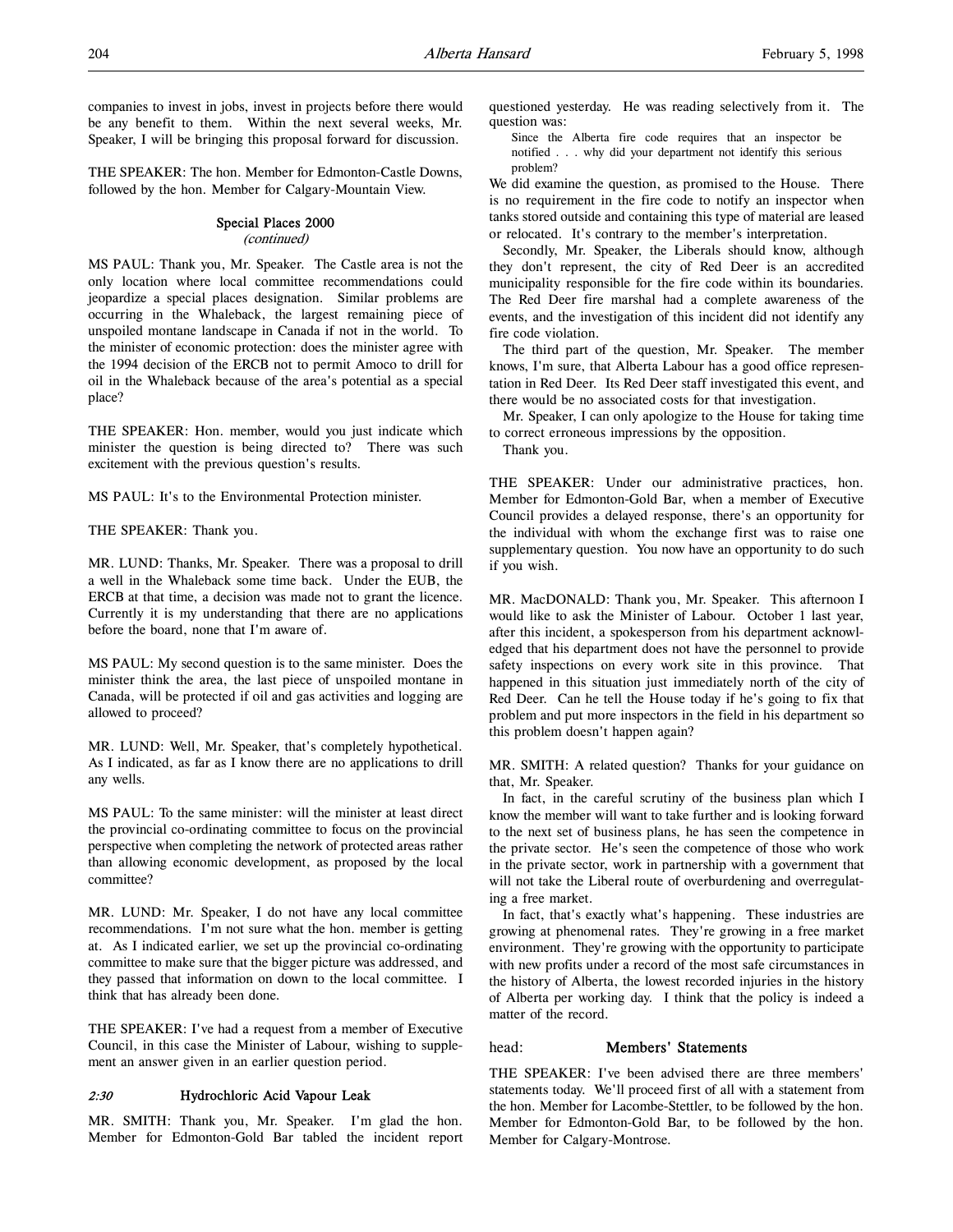#### Community Lottery Boards

MRS. GORDON: Thank you, Mr. Speaker. I want to take this opportunity to publicly identify and thank 44 municipalities and 63 individuals. What I'm talking about, colleagues, are the 44 cooperating municipalities who work through the recommended process, publicly recruited, and have now appointed members to their community lottery regional boards. I also want to thank the 63 individuals who applied and are the successful applicants who will be volunteering their time, talent, and expertise. Region 15: MD of Lesser Slave Lake, Slave Lake. Region 20: Barrhead, county of Barrhead. Region 23: county of Smoky Lake, Smoky Lake, Vilna, Warspite, and Wabasca. Region 41: Milk River, Warner, Raymond, Coutts, county of Warner, Stirling. Number 53: Edberg, Rosalind, New Norway, Ferintosh, county of Camrose, Bittern Lake, Bawlf, Bashaw, Hay Lakes. Number 59: Big Valley, Botha, county of Stettler, Donalda, Gadsby, Rochon Sands, Stettler, White Sands. Region 60: Castor, Halkirk, Coronation, and county of Paintearth. Region 61: Carstairs, county of Mountain View, Cremona, Didsbury, Olds, and Sundre. Region 64: Drumheller, MD of Badlands.

I want to thank them for working so expeditiously on what we believe to be a very good program. On April 1 we will have allocated \$50 million, and I do thank these municipalities for working with us to ensure that we have this program up and running. I will certainly be letting you know as the other paperwork comes in. I know that many communities are working on this as we speak.

Thank you.

THE SPEAKER: The hon. Member for Edmonton-Gold Bar.

#### Maple Leaf Foods Inc.

MR. MacDONALD: Thank you, Mr. Speaker. The Premier has once again let down the city of Edmonton and northern Alberta's hog processors by his government's inaction in the Maple Leaf strike. It is extremely unfortunate that this government failed to play a constructive role as an active facilitator in resolving the dispute between Maple Leaf Foods and the workers at the former Gainers' plant.

The government's suggestion that it is a disinterested observer in this dispute is wrong. The province owns the land and the buildings and receives over \$200,000 in annual lease revenue for the operation of this facility. In addition, the taxpayers invested \$209 million in this facility, contrary to what the minister of public works may think.

This government and the Premier in particular failed to protect the interests of the Maple Leaf workers. The Premier broke a promise he made on February 23, 1993. The Premier said then that the workers had nothing to fear if Alberta sold the moneylosing meat packing plant. He said his plan would be designed to make sure the plant remains viable and open. The Premier appears to be doing nothing about this broken promise.

The Premier also violated a number of the objectives that his government established in facilitating the sale of Gainers in November 1993, including to further the development of an Alberta-based and -directed, internationally competitive pork processing industry with maximum value-adding for the province, to consider the interests of Gainers' employees, and to maximize the realization from the province's interests. Clearly none of these objectives were achieved. The lack of leadership by this government on the Maple Leaf dispute cost this city 950 jobs with a direct annual payroll of \$45 million.

The government should provide full disclosure of any and all agreements between the government of Alberta, its agents, and Maple Leaf. I believe the people of Edmonton and Alberta have a right to see the amended base agreement respecting the property, billing, and equipment at the Maple Leaf Edmonton site.

Thank you, Mr. Speaker.

THE SPEAKER: The hon. Member for Calgary-Montrose.

#### Anne Falk

MR. PHAM: Thank you, Mr. Speaker. Today many Edmontonians, friends, and staff of the Mennonite Centre for Newcomers, MCN, come to pay their last respects to a special lady and a great friend, Anne Falk. The first time I met Anne I found her at work well past the time she could have gone home. That was an indication of what a tireless, dedicated person Anne was.

Anne Falk was born on October 6, 1936, and she was involved with the Mennonite Central Committee, MCC, service from 1966 to 1998, over 30 years of her life. She became involved when she worked as a nurse in Vietnam in 1966. From 1972 until 1978 she served two terms of MCC service in Indonesia. Anne then came to the city of Edmonton, which was this community's good fortune. She began to volunteer her time assisting many immigrants with their problems. She was instrumental in assisting with setting up the Mennonite Centre for Newcomers, MCN, in 1982.

For those of you who may not be familiar, the MCN goal is to help immigrants and refugees settle in Canada. This group dates back to 1978, when the Mennonite church saw the desperate need of numerous southeast Asian refugees who were fleeing the political turmoil in Vietnam. Anne worked for the MCN as a resource person and as a settlement counsellor from 1981 to 1998. She was the first person able to transcend the cultural and language barriers. Anne's qualifications as a nurse, her knowledge of the Vietnamese language, and her experience in Vietnam enabled her to assist the people who needed help. To illustrate her workload, during the first year of operation, in 1981, there were 2,611 contacts with clients by a staff of only 1.5, an average of 328 per month. Anne witnessed the growth of the MCN to the present-day staff of 56 and a volunteer base of 75 people.

The MCN motto is based on I John 3:18: our love should not be just words and talk; it must be true love which shows itself in action. I believe Anne's life truly exemplified this motto.

May she rest in peace.

# 2:40 Projected Government Business

MR. BONNER: Thank you, Mr. Speaker. Pursuant to Standing Orders I would request that the Deputy Government House Leader reveal the government's agenda for next week.

#### AN HON. MEMBER: More good government.

MR. HANCOCK: Yes, Mr. Speaker, next week we'll engage in more good government.

On Monday, February 9, we expect to proceed to second reading on bills 4, 5, 6, 12, 13, and 14 in the afternoon and then replies to the Speech from the Throne. In the evening the same order of business as has not been previously dealt with and as per the Order Paper.

On Tuesday, February 10, at 4:30 we would proceed with second reading on Bill 15 and then as per the Order Paper and in the evening, after 8 o'clock, Committee of the Whole on bills 1, 7, 8, 9, 10, 11, and as per the Order Paper.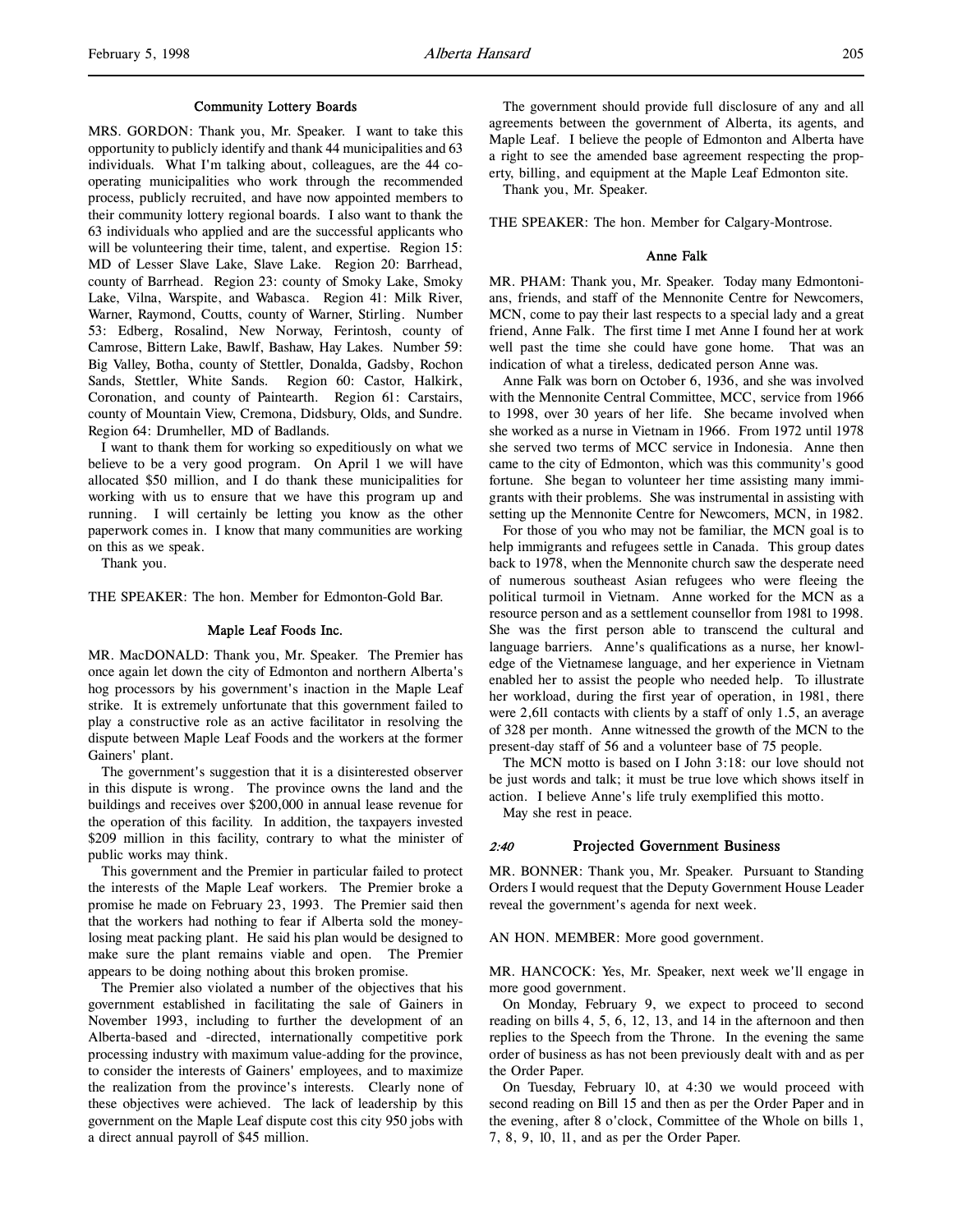On Wednesday, February 11, in the evening we'll follow the same order of progress as on Tuesday, and in consultation with the opposition, with respect to such business as we might proceed with but Committee of the Whole primarily on items not otherwise dealt with.

Then, of course, on February 12 we'll proceed after 4 p.m. with the Budget Address.

# head: Statement by the Speaker Flags in the Chamber

THE SPEAKER: Hon. members, on next Thursday, February 12 – and this is a bit of information I wish to provide to all members – we have Members' Statements followed by the Budget Address. Coming out of and arising out of the unity debate that occurred in December in this Legislature were a lot of very fine ideas. The resolution that came out was a unanimous one.

In reading the text and listening to the speeches given by various individuals, one suggestion was that what we do not have in this Assembly are the flags of the other jurisdictions within Canada, other than the national flag and the provincial flag. So next Thursday, February 12, when hon. members arrive in this Assembly, they will find, on a temporary basis, the flags of the other provinces plus the two territories of Canada on stage in that corner of the Assembly. The plan will be to have these other flags directed and put in on a permanent basis on the north side of the Assembly just underneath the railing. We'll become the first Legislature in Canada to recognize our commitment to this country, as was expressed in that particular thing.

The reason I raise this with you is that Flag Day in Canada is Sunday the 15th of this month, and one hon. member has already advised me that in terms of a member's statement for next Thursday, he will be talking about the importance of the flag.

Next weekend, of course, is a busy one: Valentine's Day on Saturday and Flag Day on Sunday and Family Day on Monday. And who knows what else? Did I get them all?

MR. MAR: We'll squeeze the budget in.

THE SPEAKER: Yeah. The budget we conclude with, of course, on Thursday the 12th, but the flags will be here and on all members' desks next Thursday. There will be a small Canadian flag as well.

#### head: **Orders of the Day**

# head: Consideration of His Honour head: the Lieutenant Governor's Speech

Mr. Coutts moved:

That an humble address be presented to His Honour the Honourable the Lieutenant Governor as follows.

To His Honour the Honourable H.A. "Bud" Olson, Lieutenant Governor of the province of Alberta:

We, Her Majesty's most dutiful and loyal subjects, the Legislative Assembly, now assembled, beg leave to thank you, Your Honour, for the gracious speech Your Honour has been pleased to address to us at the opening of the present session.

#### [Debate adjourned February 4]

THE SPEAKER: The hon. Member for Spruce Grove-Sturgeon-St. Albert.

MRS. SOETAERT: Well, thank you, Mr. Speaker. It's my pleasure today to reply to the Speech from the Throne. I guess I can appreciate the paper it was written on and the buzzwords that were in it and the message it was trying to get out, but what I find missing is maybe a little bit of heart with this Speech from the Throne, a lot of heart. I've been in here a few years now, and there were some things that I was looking for. Sadly, to me they were missing. I want to talk about a few things that should have been addressed.

When I go around to classrooms in my constituency, I describe, you know, government members, opposition members, and I say, "Now, if you were elected to be a critic," which is what I am elected to be, "what things would you . . ." [interjections] Regretfully – regretfully – I'm elected to be a critic, but that is my job, and I do it to the best of my ability, much to the chagrin of the Treasurer, I am sure. I love to wake them up on a Thursday afternoon, Mr. Speaker. However, one of the things the kids always say is: oh, health care and education. I agree with them, and I see that we have many seniors in the gallery today. One of my concerns as well is the lack of mention of seniors in this Speech from the Throne.

I was speaking with a senior the other day, and he said to me: I'm not quite sure how much money we can spend right now, Colleen, because we don't know how long we're going to live. I thought that's a very, very sad statement from a senior who has worked hard all his life. He and his wife have provided very well for their children, and now they're retired and on a fixed income. As expenses go up and they're expected to pay for more things that used to be covered, health care benefits and many seniors benefits, more is coming out of their pocket, but less is going in. So it was a grave concern for him and, I thought, a sad statement. He doesn't know how long he's going to live, so he didn't know what he could spend per month. I think there was one mention of the word "seniors" in here, and I think that's something that certainly this government should be looking at, and obviously they are not.

One of the things, now, that the children always say is health care. They know. Either they've had a cousin or an aunt or an uncle who's been trying to get into emergency, into the hospital, and we all know that when they're on red alert – that almost came out wrong. A red light is different than a red alert. I know many people who work in emergency in hospitals. Can you imagine how it must feel when it is your profession to provide care to say, "There's no room here; you'll have to go somewhere else"? Now, that's a pretty sad statement as to where Alberta has come with regard to health care and how we treat people and how we value health in this province, and I would venture to say that it was certainly not addressed in this speech.

You've heard it here before, and I'll take this opportunity to repeat it: the health boundaries. Mr. Speaker, you and I were even at an event in Morinville at a facility that they've renovated to serve those people better. I remember you speaking, in fact, if I'm at liberty to say this, about how boundaries shouldn't mean anything and that if they do, then maybe we shouldn't have any boundaries at all. I agree with you. They shouldn't mean anything, and if they do mean something, maybe we shouldn't have any at all. But reality is: those boundaries are brick walls.

I have a constituent whose family has been writing resolutions through their groups and stuff to different people to lobby government to open up long-term care beds, to make it possible for someone who lives in Villeneuve to get a long-term care bed in St. Albert or Edmonton, because it's not possible. I think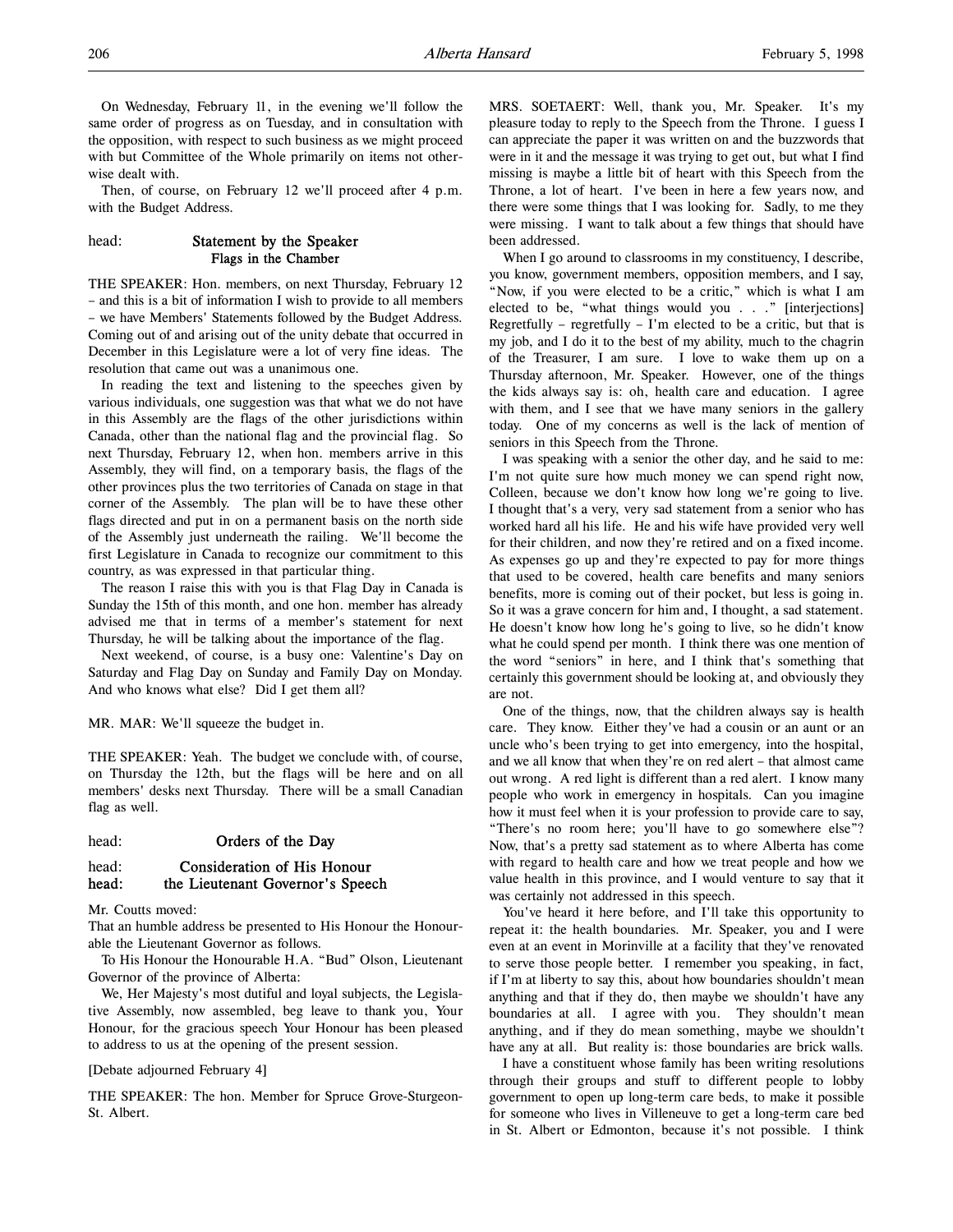that's a very sad statement about how we treat people who need long-term care. In fact, I was with many seniors this morning who expressed their concern about that.

One of the other things. Education is going to get some money. Well, that's good. I notice there certainly wasn't enough to give teachers back their 5 percent. Nurses have gotten back their 5 percent. Many sectors have. I guess that's not important.

#### 2:50

MR. MAR: Many teachers have. Tell the whole story.

MRS. SOETAERT: Very few teachers have. I woke them up again. I love that about this opportunity.

But you know what I thought when the minister was describing the money that was going into education? To me it was a shell game: you know, those magicians who move around money. You open up the shell and it's not there; it's in the next one. Well, all three were empty, and that's how that shuffle really worked, that somehow he slipped that little pea away and there's virtually no money up his sleeve for education.

I want to speak a bit about the VLTs, which has been a hot topic this week in the Legislature and certainly in the papers. I find it rather arrogant that this government won't even consider a provincial plebiscite. What are we afraid of? Let people say what they want with VLTs, whether they want them or not. What are we afraid of? There's a municipal election coming up. Add a little question on the bottom of the ballot. It wouldn't cost you too much. Heck of a plan. That would be like democracy. That would be, but that's not going to happen.

MR. MAR: Wouldn't it be arrogant for us to add it to a municipal ballot?

MRS. SOETAERT: Now, there's a question: would it be arrogant to add it to a municipal ballot? I bet that if they asked, they'd consider it an opportunity that would save them doing a plebiscite. Why, I bet they'd welcome the opportunity, Mr. Speaker, and if they do it themselves, it would be a patchwork across the province, not consistent across the province, not a provincial view, which leads me to the environment and the ability to have a provincial view of what we need in this province with regards to the environment.

You know what? The minister of the environment said today that he would meet with any group. Well, it just so happens that I have a copy of the people that he was unable to meet with, and to their credit the previous ministers of the environment, our now Premier and Mr. Evans, both made sure that they attended this Alberta Environmental Network annual general meeting. I bet even you attended it once upon a time, Mr. Speaker. Regretfully, this minister doesn't have time or is too arrogant to make the attempt to go; I don't know. But I could table four copies of that – and I think I will – just so the minister gets that information to find out who he's refused seeing.

A few other things. I thought it was the greatest piece of work and piece of irony that there are programs for literacy for young children. Well, hello. Guess what you took away three years ago? Funding for kindergarten. Well, hello. [interjection] Grade 2, grade 3, grade 1. You mean you're just narrowing it, just enveloping money? This is hilarious, because we have elected school boards who are told where to spend the money, and then when they send them an envelope of money, they even envelope the envelope. So you're telling them where to spend these literacy dollars, on who, on what, and when. You know,

if you're not going to be an arrogant government, then give those elected officials the right to spend the money that you send. If you send a literacy program, let them implement it the way . . . [interjection] Stand up on a point of order and ask me a question, Mr. Minister.

#### [Mrs. Laing in the chair]

Now, another point I want to talk about is advanced education. Those students are coming out of there – and I read it; it was Canada-wide. I think we heard the stats yesterday, that the average debt that kids are coming out of university with is \$12,000. Yet the stats I read in the paper this morning, Madam Speaker, were about \$23,000 or \$24,000 that they're in debt.

#### MR. MAR: It's still a bargain.

MRS. SOETAERT: And the Minister of Education calls it a bargain. I would venture to say that maybe that minister comes from a different financial background than many other people in this province, and I'm sure he counts himself lucky that he does.

However, there are students going into debt, and it's not a bargain for the people of Alberta if somebody comes out of university so in debt that it takes them 20 years to pay back that loan, let alone invest in a home and in a community and a life, if they're paying back their debts forever.

Now, maybe the Minister of Education didn't come out of university with a debt. Maybe he had parents he could stay with. Maybe he didn't live far away from a centre. Maybe they had the money to pay for it. Maybe he didn't have to work part-time. Maybe he did. [interjections] I love to wake them up. But I know students who work part-time, \$4.50 an hour. That's pathetic. That is pathetic. In fact, if this government would have the courage to address the minimum wage, maybe they wouldn't be coming out with such debt. If these students were working part-time at \$4.50 an hour, going to university, where tuition costs about 3,800 bucks right now at the U of A, then you add your books . . .

#### MR. MAR: Thirty-three hundred.

MRS. SOETAERT: I think you could be wrong, Mr. Minister, because I cosigned my son's loan. Or else maybe I'm paying for a nice apartment.

AN HON. MEMBER: Who cosigned your loan?

MRS. SOETAERT: Who cosigned my loan? I worked part-time back then. Tuition wasn't as expensive back when I went to university. Back then I actually got 4 bucks an hour. So things haven't really progressed for kids.

I must say that in advanced ed I want to see that cap put on. I'd like to see it at 20 percent. I'd also like to see that minimum wage addressed so that our young adults don't come out of university so in debt that it's depressing, that it's overwhelming. Many of us can sit in here and chuckle because – you know what? – we make a decent wage. You may have a partner who makes a decent wage, and maybe you're at the point in your life where your mortgage is paid. I'm not but maybe some in here are. [interjection] You still have a mortgage, Madam Minister? That's discouraging. I do but that's okay. So the reality of it is that we have young people who are in terrible debt coming out of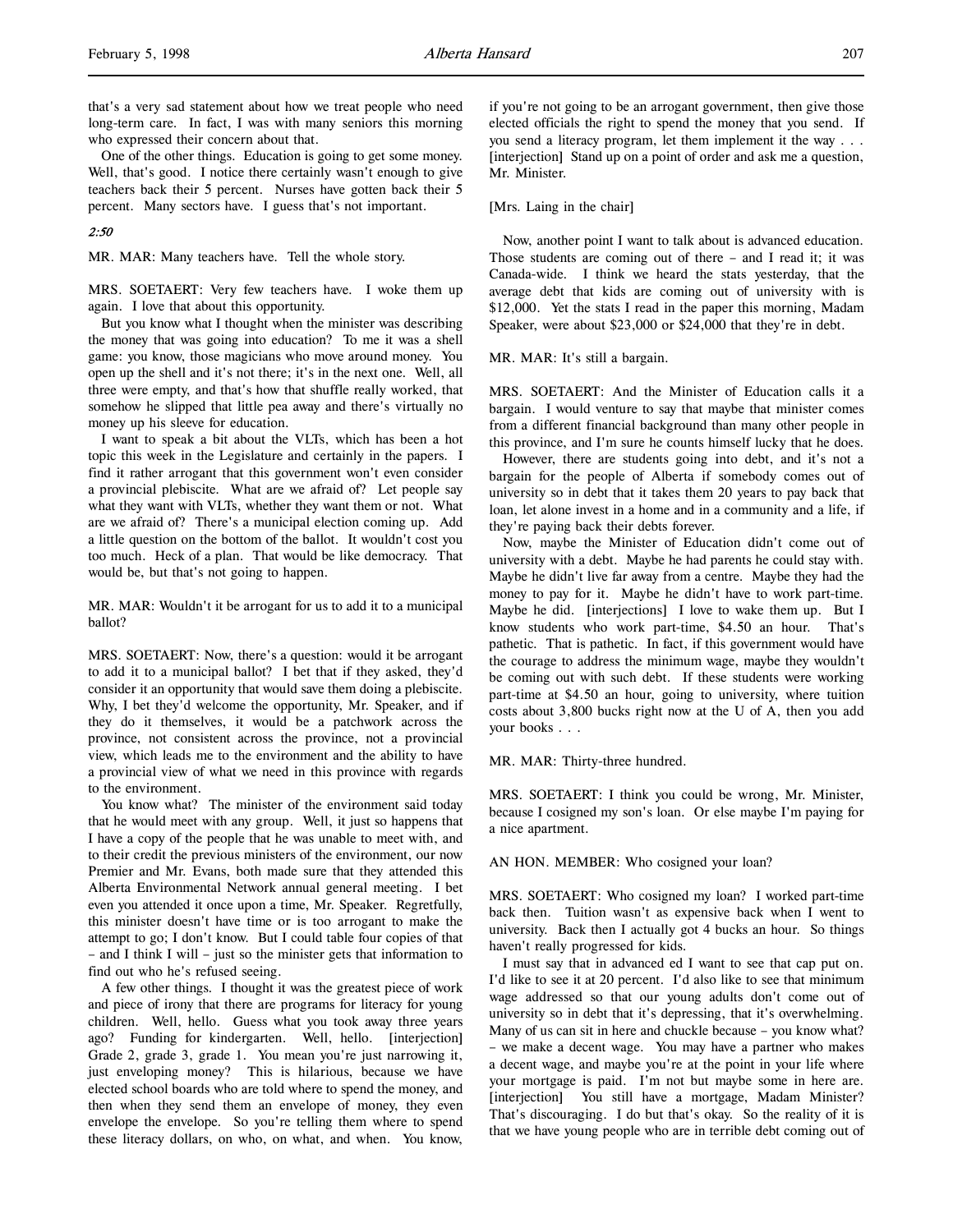I want to speak for a few minutes about research and technology. I think I read something about that in here. There, science and research. Oh, two sentences. Well, the reality of that is I want him to know about a program here in Edmonton. It has to do with blood type and tissue. I'm going to send him a note to invite him to go see that research place of a Dr. Locksly McGann, who's very well respected, and some of you in here may know him and the work that he does. Regretfully, they struggle from grant to grant. They wait for a federal grant, and then the provincial grant matches it. I would venture to say, selfishly, that we will get back money and we will have some technology and some expertise and some medical advancements that will be the envy of the world if these types of programs continue. So I encourage the minister of science and technology to look into that.

I want to take a moment to talk about transportation, and none of you will be surprised in here when I speak about the reality of some of our highways. You all know the highway of which I will speak, and it's called 794. I'm sure many of you have traveled on 794. I'm sure the Member for Athabasca-Wabasca has traveled on highway 794 and maybe Bonnyville-Cold Lake. It's a death trap. Just two weeks ago another person died on that road and left a young family. The reality of it is: let's forget about political boundaries and let's talk about safety in this province. If we have a highway that needs fixing, then we should fix it because of traffic flow and because of safety and not because somebody wants a road paved to their driveway. So that's my humble plea to the minister of transportation, that he'll look at highway 794 in this next session and address the issues of safety and the fact that so many people have died on that road.

Agriculture wasn't overly mentioned in this at all. Oh, there's two sentences, something about intensive livestock and how he's going to watch that and the cattle industry to inspect its own brands. Funny that nothing was mentioned about the plight of farmers up near Athabasca and up near Peace River. Why didn't those MLAs bring that forward, I wonder. Those farmers have been rained out two years in a row. So FIDP doesn't apply to them because it goes back one year and is based on your income of the year before. Well, if you're flooded out the year before, you have nothing.

MR. SEVERTSON: It's a five-year average.

#### 3:00

MRS. SOETAERT: Thank you for adding that, but it's not a fiveyear average for disaster relief. They can't get anything for disaster relief out there. The reality of that, as the Member for Peace River would know, is that we are losing small communities. It's not just a farm that goes belly-up. These are people who belong to communities, and they keep them alive and they make them vibrant. They are part of the community that contributes to it. Maybe people who live in huge cities lose the benefit of small rural communities, that I'm fortunate to come from and I know many members opposite are. In fact, I brag about that in our caucus. But the reality of it is that those small communities are going to be gone if this government doesn't address that fact that they've been flooded out two years in a row, and they can't even get on the land this spring.

This hasn't happened before. This is an exceptional time. These farmers have never asked for anything from the government. These are your farmers. [interjections] Oh, the Education minister and the Minister of Energy are saying: what, they

haven't? Well, you know what? They worked very hard on that land. They've been flooded out two years in a row, and for the first time they're asking for help, and this government is ignoring them. I would address that to the minister of agriculture and hope that he finds within his power, maybe within the agriculture finance act, a way that he can help them, because it's desperate up there. [interjection] I see that one minister understands what I'm talking about. Thank you. The minister from a small rural community herself, Community Development, is on the same wavelength. Is that good or bad? We don't know. But I think that's very good today.

I want to say – and I know my time is probably running out, much to the disappointment of many people across the way – that one of the things I want to see out of this session is a government that respects democracy, that listens to the other side. Hard as it is to give a compliment to the minister of science and technology, the move today with the film industry, what looks like is going to be a tax credit, is a good move. That industry brings a lot of business into our communities, into our province. It's part of culture that you just can't throw away and think you'll get back the next year when you decide to finance it. They're finally waking up to some good Liberal suggestions, and that's why we applauded him. You know what? It gives me hope for democracy. It is a roundabout, backdoor method that the opposition has to work through, but it can work.

We saw another bill being brought back this year, and that was one that the Member for Edmonton-Mill Creek presented about Xrated video movies not being available to children. Good. We brought that in in '93. How many years later is it? So that was good, and we'll support that bill since it's ours.

The other one, which I haven't seen, that I really think is very, very important is the domestic violence bill. I don't know why people are avoiding it, why they're not bringing it forward. We heard about ostriches burying their heads in the sand. We hear that it may be coming, and we're going to work on it. We're working with you, and we want to make it a very strong piece of legislation so that people are safe in this province. [interjection] Well, if the one that is introduced is weak, we will always amend it to make it better. At least we will try.

Anyway, Madam Speaker, I'm most grateful for this opportunity to reply to the Speech from the Throne. I'm very fortunate in my riding to represent two cities and a rural area, to have three RHAs and five school boards. It's quite an interesting riding that I come from, and I'm very fortunate to meet a lot of very good people, well, the best in the province, I would say, from my riding, and that would wake up my members on this side of the House. I do want to say that I was disappointed with the Speech from the Throne, but I'm very glad to have the opportunity to reply to it.

Thank you, Madam Speaker.

MRS. BLACK: Here you go, Pam. Do the anarchy one.

MS BARRETT: Do the anarchy one? The hon. Minister of Economic Development has asked me to do the anarchy one. I'll sit down for a minute while she explains. Go ahead. Come on.

THE ACTING SPEAKER: Hon. member, through the chair. You have the floor.

MS BARRETT: Thank you, Madam Speaker. I liked those good old polite days. Do you remember the good old days prior to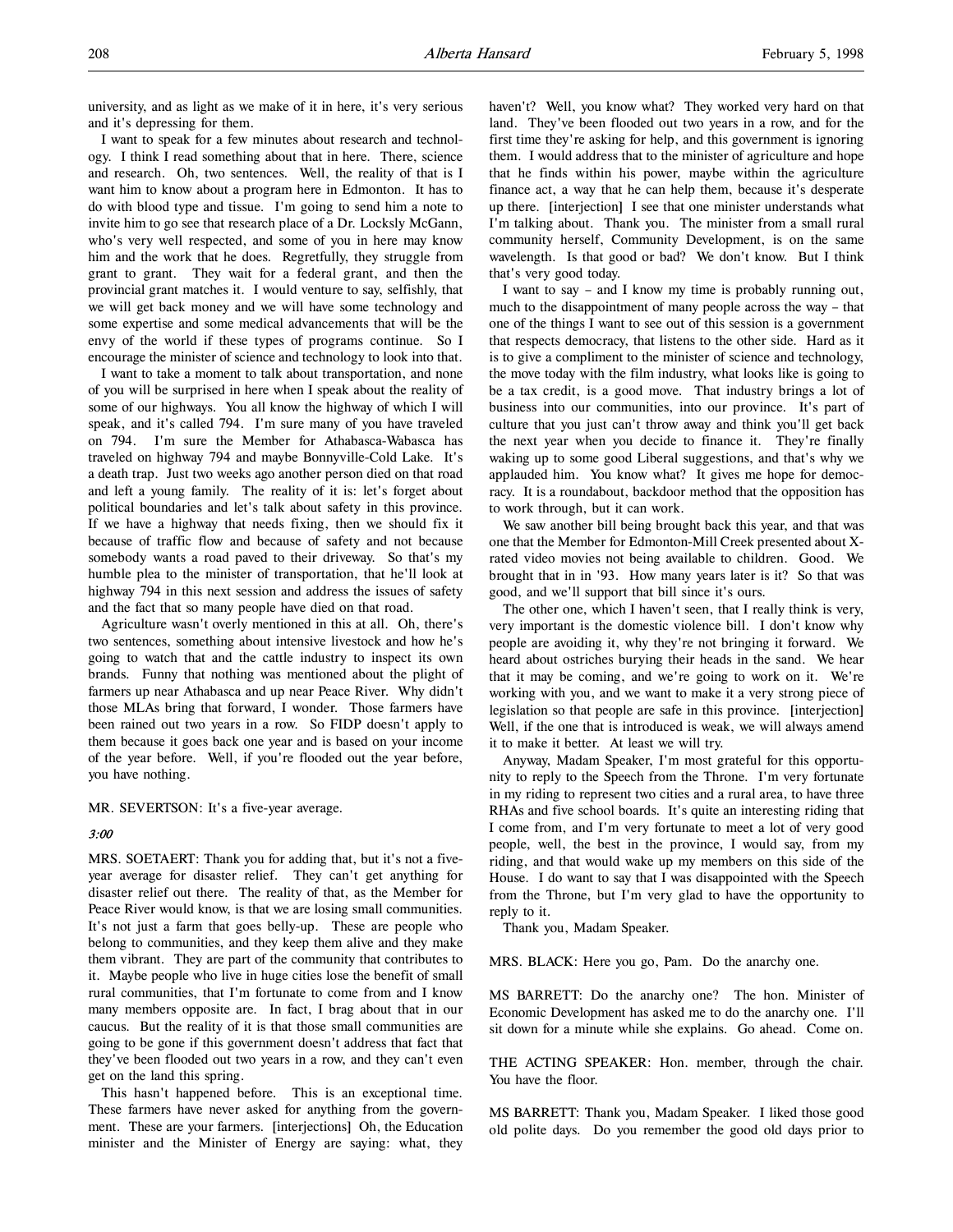1993? When an opposition member was standing, if a government member wanted to ask a question, the opposition member would sit down and say, "Go for it" and vice versa. Remember those good old days? I loved the civility of this place then.

Okay. The anarchy speech. This is the anarchy speech, according to the hon. Minister of Economic Development. I'm pleased that the Premier is saying that the future of Alberta's children will be the government's number one policy. However, I am waiting for the government to put its rhetoric into action. These words drafted by the hon. minister – I'm sorry; I'll correct that for the record. We're just having a joke here. She did not write these words; I did.

In looking at the government's overall track record, I can only conclude that in most respects this government has failed Alberta's children. [interjection] Oh, yeah. You would have found out soon enough. A study released last week by the Child Poverty Action Group shows that in 1996 the city of Edmonton had a higher percentage of children living in absolute poverty than any other major city in Canada. I'd like to point out, Madam Speaker, that the reason the children are poor is because their parents are poor. So I would like to know where the government's commitment to providing health and dental benefits to lowincome working families is. The Minister of Family and Social Services generated positive front-page headlines a month ago by saying he was considering this, but I opened up the throne speech and the commitment was nowhere to be found.

The minister well knows that there are a growing number of working poor in Alberta due to the regressive labour laws of this government. The working poor usually don't receive through their jobs extended health benefits like prescription drugs or dental coverage, and as the minister knows, the lack of such benefits can be a disincentive to leave the welfare rolls. So I ask the government: what happened to your commitment to provide these benefits to low-income working Albertans? It's completely obvious to me that that's the kind of subsidy, instead of royalty holidays for the oil companies, that actually makes a difference to the quality of life of Albertans.

I'd also like to point out the fact that this government is the only province in Canada that still has not ratified the United Nations convention on the rights of the child. And you're applauding, Mr. Technology Minister. You don't believe in endorsing it. You believe that Alberta should be the only province that hasn't endorsed this.

THE ACTING SPEAKER: Hon. member, through the chair, please. And let's have some of the noise on this side stop as well.

MS BARRETT: Madam Speaker, thank you, but I really don't mind. I like being able to get on the record what these ministers are saying. So if they say I'm off the record and I can repeat them on the record and they're acknowledging that I'm repeating it accurately, all the better for me.

Among these rights that the Alberta government has refused to endorse is the right of every child to have the basic necessities of food, clothing, and shelter. Now, what's so difficult for a responsible government about signing this particular convention? I don't understand this.

One positive initiative I'm prepared to support – and it's going to committee next week – is the government's bill to combat child prostitution. I want to talk about this for a minute. All you have to do in my riding is drive or walk a couple of blocks from where I live – and I'm not kidding, folks – and what you will see is prostitutes as young as 11 years old. Eleven. [interjection] Oh, yeah, it's true and it's gotten worse.

You know, to everybody here, when I first got elected in 1986 – and I've lived in the same area since 1982, since I moved back from Scotland – I would say that the youngest prostitute you saw in those days was maybe 16, 17. Now they're 11 and 12 years old. And if you want to know how I know, it's because I've asked them: how old are you? They recognize me, so they're not shy about talking to me. [interjections] Yeah, it is that bad. So I say to this government: congratulations on getting tough on the johns and the pimps. Let's put them behind bars.

I'd like to point out one more piece of this legislation that nobody has really talked about, and that is the likelihood that it will promote whistle-blowing by the young prostitutes themselves. If they think that their evidence can land those you know whats – fill in the line there – into jail and subject them to a \$25,000 penalty, you know what? They might just blow the whistle. So I'm very happy to have this legislation. The riding that I represent probably has the highest number of prostitutes in the entire city, so thank you for that.

## 3:10

My only concern about that legislation is the follow-up services. I'm pleased about the three-day apprehension policy, but what happens after that? I think three days is enough to clean up a kid, particularly if she's been on drugs or alcohol, which is most commonly the case. It's enough time to get that out of the system, but if there is no follow-up service, they still might be tempted, partly because they've grown up in homes characterized by poverty and abuse, to go back out on the street. So when we get to committee, I will be asking specific questions about the follow-up that is intended, and I hope there are some serious bucks to be announced next Thursday in the budget.

I note also the government introduction of the Personal Property Bill of Rights. Now, at the same time, this government is the only one in the entire country that has still made no commitment to prohibit discrimination based upon sexual orientation in its human rights legislation. I think it says a lot about this government's priorities when it's prepared to protect property rights of gun owners while continuing to deny fundamental human rights of gay, lesbian, and bisexual Albertans. The Minister of Education is applauding that point. Thank you, Mr. Minister. Thanks for the applause from the opposition bench as well as my colleague from Edmonton-Strathcona.

I, too, lament the fact that the government did not bring in its overdue legislation to protect victims of family violence. Apparently there was insufficient support for this legislation in the Conservative caucus. That's what I read in the newspapers. It's not like I've got a pipeline into the government caucus. I wish I did. Any volunteers? This is one piece of needed legislation that I do urge the government to put back onto the agenda.

I do also note that this is still a government that adheres blindly to the ideology of privatizing public services. The spate of privatizations that occurred between '93 and '97 is coming back to haunt the government. Government's privatization agenda is unraveling before our very eyes. First we had the CKUA fiasco, where two independent audits revealed that taxpayers' money was literally stolen right from under the nose of the now Minister of Energy. The ongoing privatization of provincial parks and recreation areas is resulting in hundreds of campgrounds and day use facilities being closed while the environmental integrity of these special places is threatened.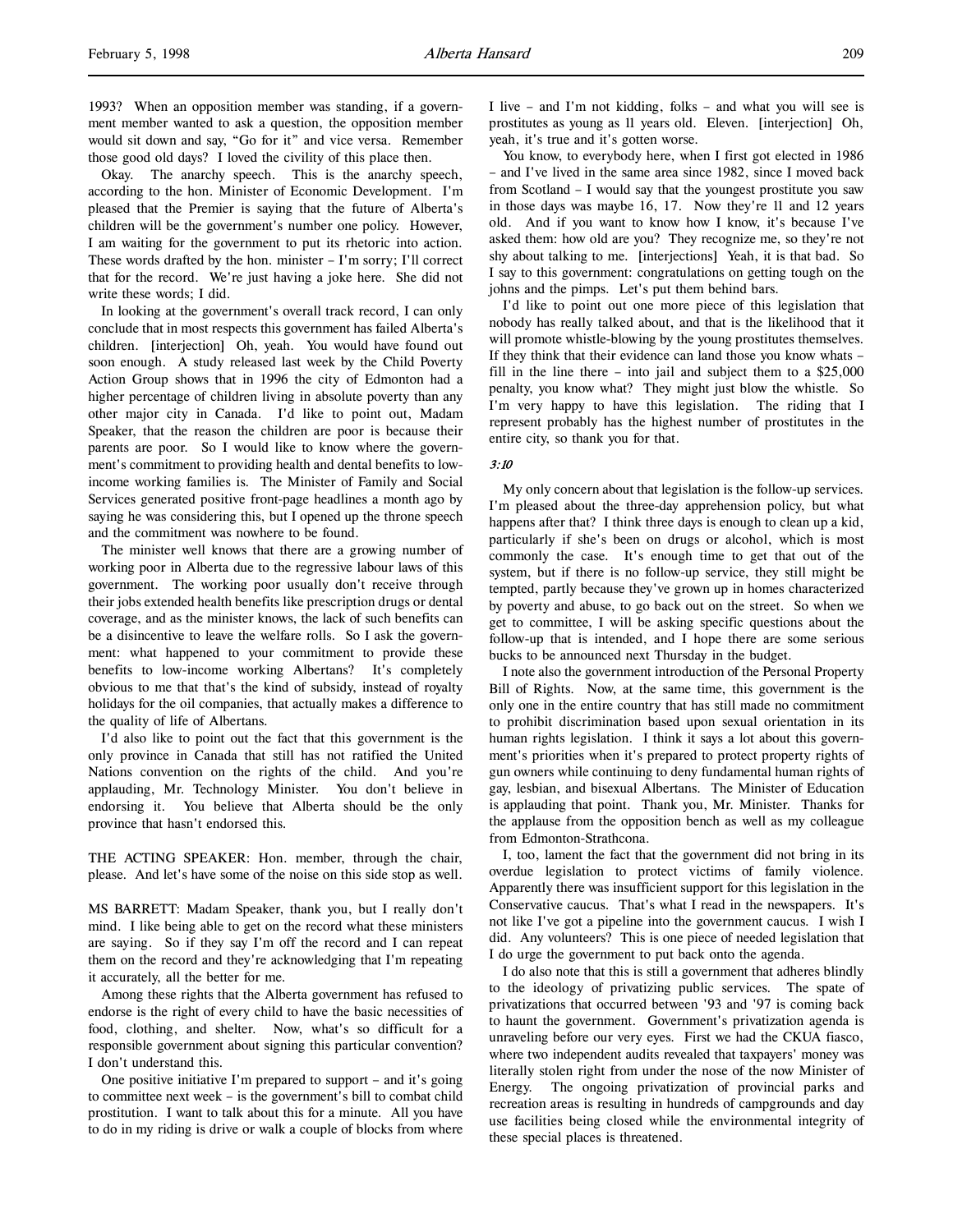Most recently, though, we had the Travel Alberta fiasco, and I would like to congratulate the Minister of Economic Development for extending the agreement with Travel Alberta for the extra six months in the hopes that things will get fixed. [interjection] Yeah. Okay. That's very true. I was concerned about the 55 employees who worked there, not just because they might lose their jobs, but they might also carry with them a reputation that should perhaps only be assigned to one person within the organization. Those jobs are now extended, and we hope for a bright conclusion to this.

#### MRS. BLACK: And their talents preserved.

MS BARRETT: And their talents preserved, as the minister so rightfully points out.

I served in this Assembly between 1986 and 1993, when the Getty government's financial giveaways cost taxpayers billions and billions of dollars. That experience taught me that this government had a knack for picking economic losers and basket cases unique in modern Canadian political history. It's almost a textbook case of how government should not invest in the economy. In the same way that the Getty government's loans and loan guarantees to private businesses unraveled between '89 and '93, the privatization misadventures between 1993 and '97, years when there were no New Democrats in the Legislature to critique these reckless experiments, by the way, are unraveling during this term of the Legislature. You don't have to take my word for it. In fact, the best accounting of this government's privatization misadventures is contained in the annual report of our very own Auditor General.

Do you want to know why this government's privatization agenda is unraveling? It's a little thing called accountability. These private agencies that the government keeps setting up are just not accountable to the citizens of Alberta, this despite the fact that in many cases they either directly receive taxpayers' money or are given an exclusive right to deliver public service by charging fees to Albertans, fees that, I might point out, include fees that Albertans never had to pay before, when we could go and register our vehicles with the government directly or mail in our forms. First it was 4 bucks on top of the government charge; now it's going to be 5 bucks. Mark my word, Madam Speaker, by the end of the summer when that so-called review is completed, it'll be 6 bucks. Those registries are going to get the 50 percent increase they asked for six months ago. They're just doing it piecemeal.

I don't believe this government will ever bother regulating all of those vital statistics so-called services that you have to go to a private registry to obtain now. They've got markups of between 19 and 68 percent, and all they're doing is faxing a form to the vital statistics department. It's the vital stats people who are doing the work. The form gets faxed back, and voilà, you're slapped with – what? – up to a 68 percent surcharge on the transaction.

Establishing private monopolies to deliver services destroys accountability and undermines democracy itself. Now, this does not have to preclude partnerships with the private sector in areas such as tourism marketing, where it has apparently in the past been appropriate.

Now, the government also hinted at tax cuts. Well, that's to be expected. No specifics of course, just kind of a vague promise. So I'll take the initiative now to offer a few tax cut ideas for the government that weren't addressed in the throne speech. First of all, eliminate health care premiums. It's been the NDP policy for – how long? Got any idea, Member for Edmonton-Strathcona? –

as long as I can recall, and I've been a party member for a little over 30 years. When did we get them introduced? For at least 25 years the NDP has said no to health care premiums. They're regressive, they penalize middle-class Albertans while letting wealthy Albertans pay less, and it's a stupid way to raise money for health care. Get rid of it. Eight hundred dollars back in the pockets of Albertans each year. Remember that it's the middle class whose standard of living has been eroded during the last five years in particular.

Second, stay away from across-the-board tax rate reductions. That'll only benefit higher income Albertans disproportionately. Focus tax breaks where they're needed most, which is for average working people. Or how about – oh, I like this – raising the ceiling for the family employment tax credit for day care subsidies and other benefits? Ceilings right now are way too low. A family with a couple of kids earning \$30,000 or \$35,000 a year is not rich. It'd make a big difference in their wallets. Those are just a couple of ideas.

The point is that this government needs to see the province through the eyes of the middle class and working Albertans and stop seeing only their well-connected friends. The New Democrat vision for Alberta is very different. We base our plan on common sense. What we want is what will work for average, middle-class Albertans. You could call our vision an agenda for fairness, where seniors, who by the way took a 30 percent hit in the cuts to their benefits over a three-year period, women, working people, and children truly take the front seat. That's our vision.

The New Democrat vision also includes a hospital system where people don't have to lie in a hospital hallway for three days in order to get a bed. It includes an education system that doesn't need to resort to bingos and casinos to pay for textbooks. The New Democrats want to freeze advanced education tuition, not at some theoretical number like 30 percent of operating expenses but at current dollar levels, and then start moving it back down to make postsecondary education affordable again. It's only common sense to do these things.

#### MR. MAR: It's a bargain now.

MS BARRETT: Oh, yeah. The minister says it's a bargain. Have a look and see if there are any poor people at university these days. Go to the U of A. I might have been the last person of a low-income family that ever got there.

If we want a well-educated population, if we want to be a leader in this information age, when prosperity comes from knowledge, then we need to make sure that our young people can afford to get an education.

Alberta's economy is apparently on the upswing: profits up, corporate directors' salaries up. Why aren't average incomes going up? Why are average working people working harder and longer for the same amount of money? The New Democrat agenda, a vision, includes making sure everyone shares in our prosperity, and those who've been toiling at minimum wage for the last six years without an increase are specifically included.

The throne speech fails Albertans because it doesn't use enough common sense. Our children deserve more than a few words of praise. They deserve some substance behind those happy sounding words, and that is particularly true of children of lowincome families where the parents are not at entry-level jobs. They're stuck in \$5 an hour jobs because this government won't raise the minimum wage.

Thank you for the opportunity to address the throne speech, Madam Speaker.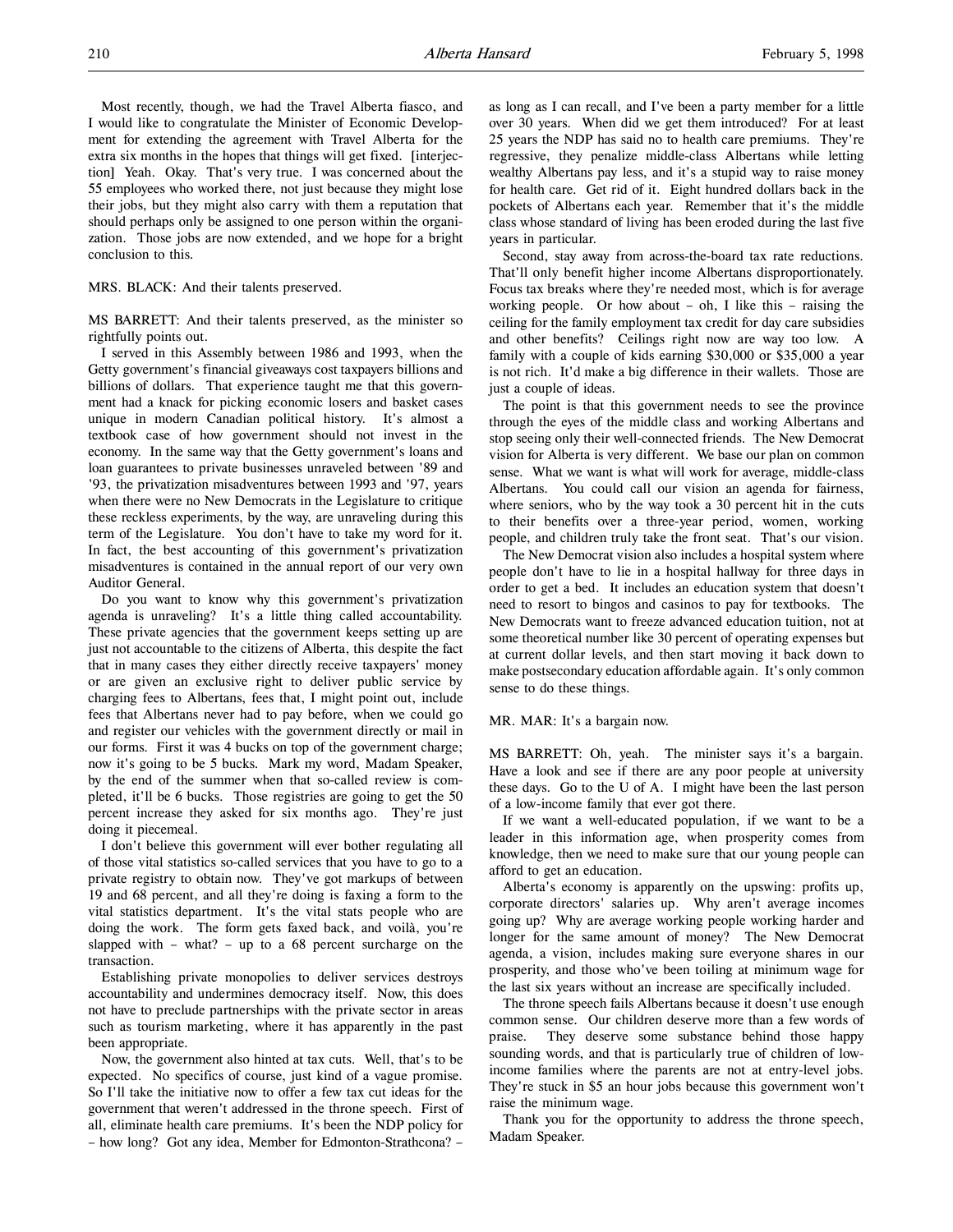## 3:20

THE ACTING SPEAKER: Any other speakers? The hon. Member for Edmonton-Meadowlark.

MS LEIBOVICI: Thank you, Madam Speaker. I rise this afternoon to also address the Speech from the Throne that we heard last week and to talk a little bit about what my constituents, I'm sure, were looking for in the Speech from the Throne. What I'm sure they were looking for was a vision, something that showed courage, something that showed forward thinking, something that showed direction and a plan, and something that they could grasp and say: yes, this government understands what our daily lives are about. You know, had this been the throne speech from a Liberal government, I'm sure that that's what they would have found.

Unfortunately, what we have in this particular throne speech is a document that tends to be selective, a document that looks at picking winners and losers, a document that is not inclusive of all Albertans, and a document that does not look at how we can best ensure that all Albertans will share in the success of this province. We have a document that reflects a government that is tired, a document that reflects a government with no vision, a document that indeed reflects – and I will use the analogy that the Premier likes to use, of a house that has undergone renovation, a house that has been rebuilt. What I see in this document is a house that reflects a foundation that is cracked and a house that is close to tumbling in certain areas.

We need to look at what the recommendations of the Growth Summit were. Also, some of the members in this House will remember what the recommendations were of the roundtables, that were spoken about this afternoon, on health care and the roundtables on education, and I'm sure there were other roundtables as well. When you look at what those recommendations were, you do not see them reflected in the policies of this government. In fact, when you look at the Growth Summit, that was held many months ago, the best that this government can say is that shortly there will be provided a detailed response to each of the recommendations made at the Alberta Growth Summit.

Now, Madam Speaker, I was under the impression that when we did not have any fall sitting of the Legislative Assembly, the government would indeed have been hard at work and that one of the primary areas the government would have been hard at work at would have been to look at the recommendations from the Growth Summit so that when we finally entered this Legislative Assembly, we would have had that tabled on our first day. But, no, that's not the case. So maybe when the government and the government members talk about less government, they also talk about less work that they in fact do.

When we look at what in fact this province has become over the last two to three years, we see again that this province has become divided. We see that in fact there are some individuals and some areas of the province that have done exceedingly well. We also see that there are many who have not done so well. In fact, one of our growth industries appears to be food banks, and that's one area that I would have liked to have seen addressed in the Speech from the Throne. This was an issue that needed to be addressed, and it was not a vision or a method of economic development to have an increase in food banks in this province.

I would have liked to have seen a vision on education, where in fact the vision would have talked about a seamless education system that would be available to all throughout the province. I would have liked to have seen some mention made under economic development, developing people, strong communities, education – it could have been under any one of these elements – that one of the things this government would ensure was that children would not go to school with an empty stomach and hungry. There's nothing that impedes education or the development of our youth more than going to school on an empty stomach. In my constituency, which is not one of the poorer constituencies as a whole in the city of Edmonton, there are children that go to school hungry every day.

I would have liked to have seen the commitment by this government with regards to health care that private health care would not be promoted, that private health care in this province would not be permitted, that there would be no ability for health care to become an enterprise that would in fact end up costing us the taxpayers more. All one has to do is look at the costs of health care in the United States, where people are excluded from accessibility to the health care system and the average cost of providing that system is significantly higher than what it is in Canada today.

I would have liked to have seen an acknowledgement that the policies of this government have adversely affected certain areas. One of the areas that I found especially interesting, because it was also highlighted during the Premier's commercial that we heard three weeks ago, was with regards to the rising caseloads in child welfare. There was no acknowledgement that perhaps, just perhaps the government's policies might have had an effect, that there might be a cause-and-effect relationship between the cuts in welfare, between the cuts in services to children and families in need and the increase in the rising caseloads in child welfare.

Particularly ironic, I thought, was the mention made with regards to quality public services. In effect, in this province over the last three years we have seen a decrease in the number of extremely qualified public servants from 20 percent to 14 percent; that is the figure I saw recently. If we are to go back to one of the recommendations by one of the former ministers of this government, Ken Rostad, who was asked to chair one particular portion of the Growth Summit, his recommendations were very clear when it came to public servants. What he said was that we are at a crisis point in the government being able to provide quality services because of the lack of public servants that could provide those services and that in fact there are danger levels with regards to management in the public service.

#### [The Deputy Speaker in the chair]

Part of that is because of the trend to part-time employment and contract employment, which is based solely on the rationale that that employment is cheaper, but it does not take into account that cheaper doesn't necessarily mean better quality or better value for your money. This is a problem that I believe this government has. It cannot distinguish between price and value and that sometimes in order to have value, you need to pay the appropriate amount.

There are areas such as seniors. When I indicated that the province has picked winners and losers, they seem to be picking children, which of course are winners, and forgetting about other segments of our population such as the seniors. Again, seniors have one paragraph devoted to them, which basically says that there's going to be "a review of long-term care services in the province." Now, if this review is anything like reviews we've seen in the past, unfortunately our seniors will have to wait a long time not only for the results of the review but actual implementa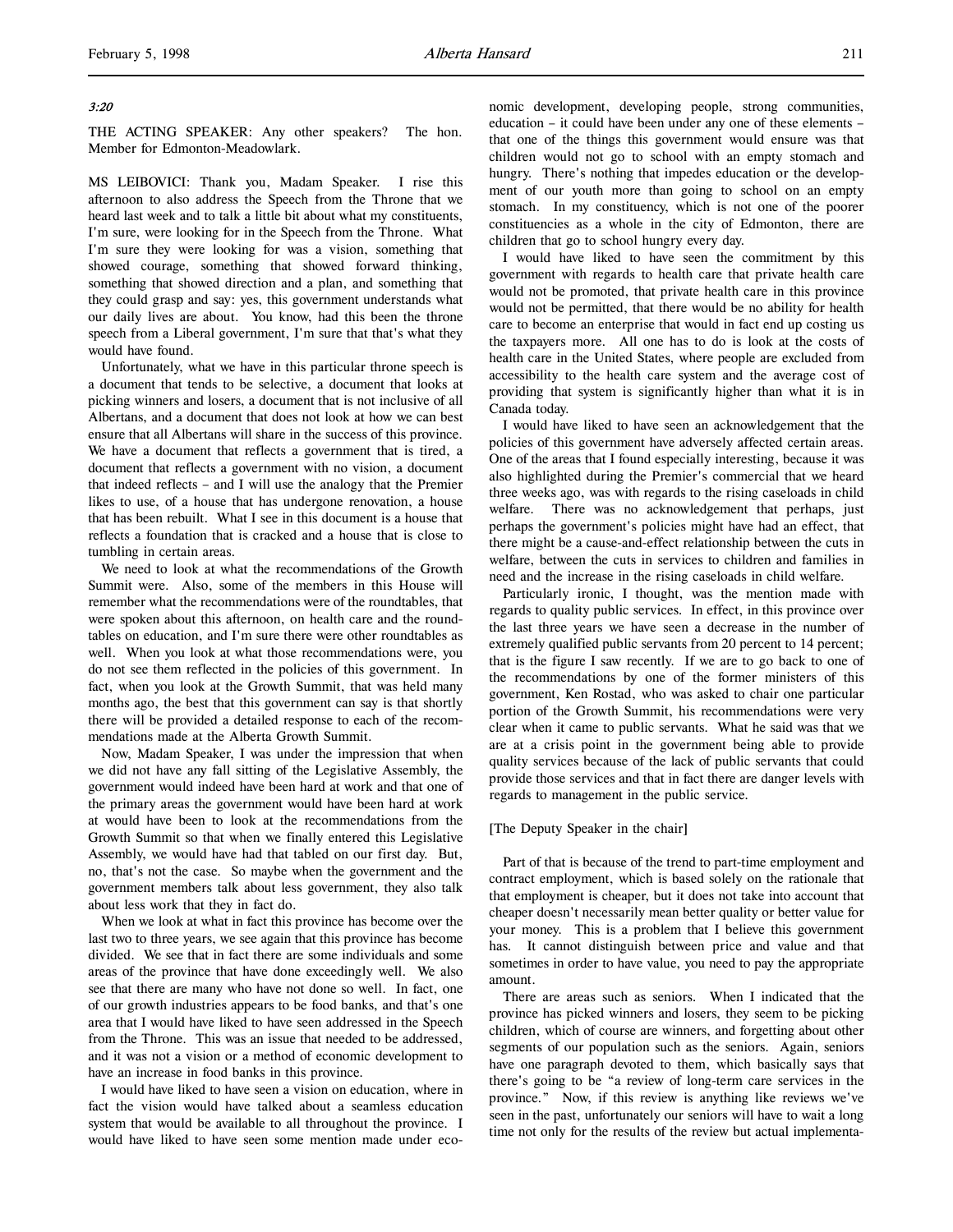tion. The history of this government has been that if they don't like what they hear from a review, then they shelve it or, as in the case of a previous review that we had on seniors' issues, they shred it.

# 3:30

When we look at the different areas and who has benefited over the last three years from the so-called boom in Alberta, we have some startling figures, and I would like to put them into the public record because I think they indicate that not everyone has managed to reap the successes over the last few years. When we see the figures that employment has increased, what is often not mentioned is that part of that increase is part-time and temporary work and that in fact part-time jobs have increased by 18.6 percent over the last five years. Almost 20 percent of all jobs in Alberta now are part-time.

Along with that increase in part-time employment, of which a large number are young workers who are not attending school and who are probably earning close to the minimum wage, what we also see is that the earnings and benefits of workers have decreased and that on average temporary workers, employees, are earning 17.5 percent less per hour than permanent workers and 35.4 percent less on a weekly basis. So if we take that to a dollar figure, what we see is that the weekly rate of pay for a temporary employee is \$374 versus that of a permanent employee of \$579.

What we're also seeing is an uneven distribution of the hours of work. Therefore, what we're seeing is people who are overworked and overstressed, and we're seeing another group of people who have less dollars to spend and who are not having their skills appropriately utilized.

When we look at the average earnings for people – and I'm sure all of us know Albertans who are saying: I'm working harder, I'm working longer, but somehow I'm not bringing home more pay. Well, the reason for that is very simple. The rate of average earnings between 1983 and 1996 has fallen 13.9 percent. So what we see is that family incomes are declining. As I indicated earlier, we also see an increase in the need for certain agencies, certain services to step in, such as food banks.

So where does all that lead us? It leads us to a Speech from the Throne that is unimaginative, to a Speech from the Throne that indicates a government that has run out of good ideas and a government that refuses to realistically look at what is going on in the province. I'm glad that the Minister of Labour has walked into the room, because one of those areas is the whole issue . . . [interjections] Sorry; you can strike that. I'd like to address this to the Minister of Labour, who I've just noticed.

One of the key concerns is the issue around minimum wage, and although I know the minister talks about the market forces, what he needs to recognize is that when you look at the value of the minimum wage and take that to 1986 dollars, the minimum wage today is worth \$3.67. In real, constant dollars, 1986 dollars, that minimum wage has drastically dropped. It does not do any service to talk about, I believe, eliminating the minimum wage, when we look at: how do we make things better in this province so that everyone can share in the success of the province? There are other areas that I'm sure will be addressed or that have been addressed by other colleagues. What we need is a government that doesn't just provide . . .

THE DEPUTY SPEAKER: Hon. member, the Minister of Labour is rising on a point of order. Would you cite?

# Point of Order Questioning a Member

MR. SMITH: I guess, Mr. Speaker, it would be reverse Beauchesne 484. Is the member in fact asking me a question? I'd be pleased to respond.

THE DEPUTY SPEAKER: I'm not sure that I understood that. The hon. member in her speech did address something to the hon. Minister of Labour. I presume that's what the hon. Minister of Labour is trying to do now: to ask a question of the hon. member. Or are you suggesting the reverse?

MR. SMITH: Thanks, Mr. Speaker. The hon. member, as a matter of fact, talked to me and said: I'm pleased that the Minister of Labour is paying attentive regard to my speech, because I want to question him and submit to him about the minimum wage. Clearly, the member knows there's a review going on, and we look forward to her individual submission.

THE DEPUTY SPEAKER: The hon. Minister of Labour was attempting to ask whether the hon. member would entertain a question. That was supposed to be what it is, but he was able to surreptitiously insert a number of words. So I think the hon. member can carefully ignore those and complete her talk on the Speech from the Throne.

MS LEIBOVICI: Thank you, Mr. Speaker. I wanted the Minister of Labour to pay particular attention to the whole issue of minimum wage, because I know that that's something he is looking at reviewing, and not eliminate it.

MR. SMITH: A point of order, Mr. Speaker.

THE DEPUTY SPEAKER: The hon. Minister of Labour is rising yet again on a point of order. Presumably it will be a citation and a very succinct point, without elaboration of any kind.

## Point of Order Imputing Motives

MR. SMITH: Your hopes are about to be, hopefully, not dashed, Mr. Speaker. Beauchesne 23, imputing false motives.

THE DEPUTY SPEAKER: That would be Standing Orders?

#### MR. SMITH: Standing Orders, yes.

In fact, the Minister of Labour pays very close attention at all times to issues surrounding those in his department, and I would ask the member to withdraw the fact that I'm not paying close attention to this particular matter. I pay close attention to all matters relating to the Department of Labour.

THE DEPUTY SPEAKER: Hon. Member for Edmonton-Meadowlark, do you care to reply to the purported point of order?

MS LEIBOVICI: I'm not sure that the minister has the right point of order if he was talking about Beauchesne 23. That talks about the expressions "next sitting," "next sitting day," "next sitting of the House."

THE DEPUTY SPEAKER: Thank you, hon. member. I think the hon. minister was quoting the right numbers but from the wrong book. In any event, the chair would rule that it's a point of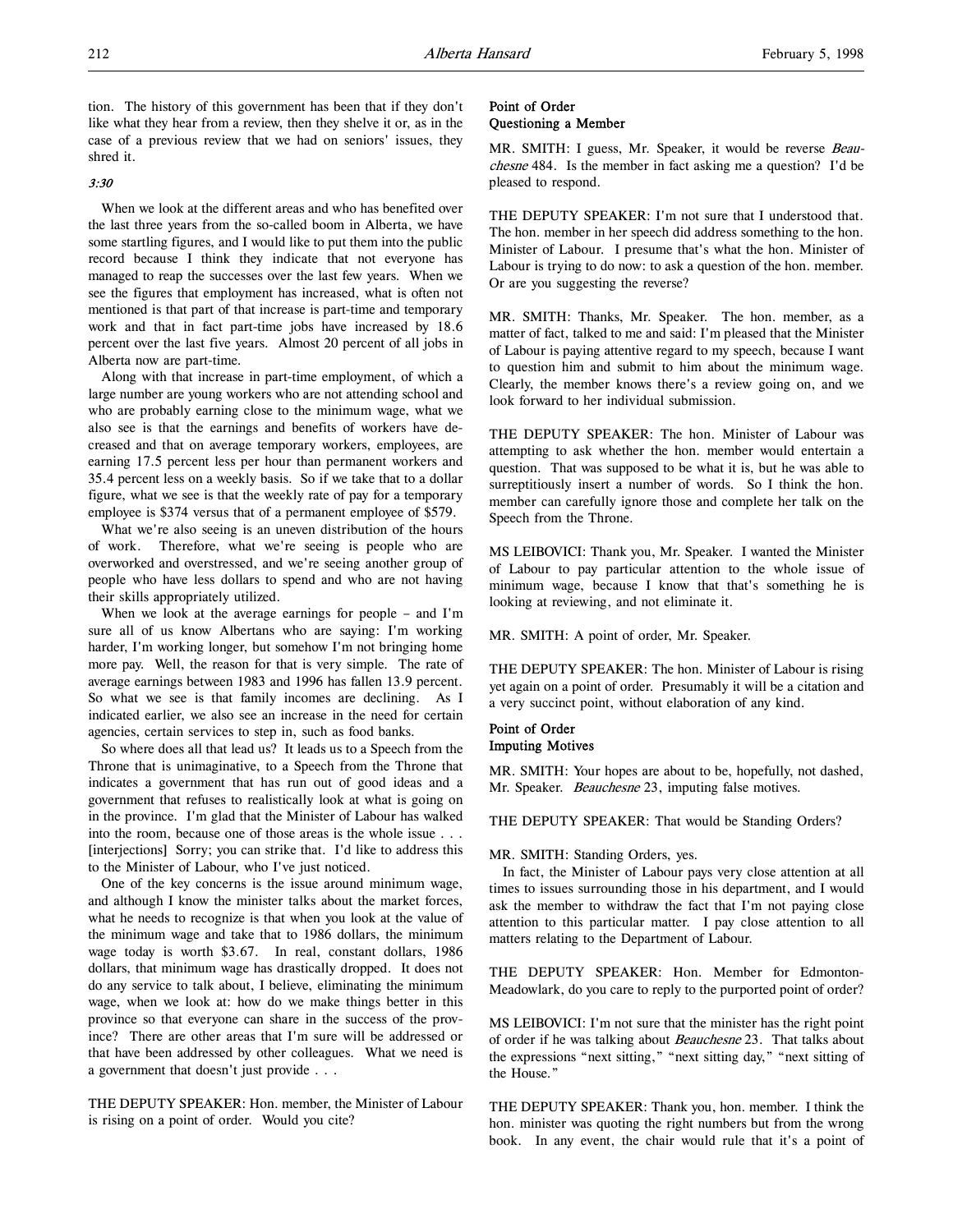clarification that the minister wants and not a point of order.

Hon. Member for Edmonton-Meadowlark, we hope that you'll be able to complete your reply to the Speech from the Throne without further interruption.

#### 3:40 Debate Continued

MS LEIBOVICI: Thank you, Mr. Speaker. I was summarizing my reply to the Speech from the Throne and indicating that I had hoped for more in this particular speech, given the long absence from the Legislative Assembly and, I'm sure, the undivided attention that the government was providing to ensure that there would be a vision and direction and plan for this province for the next two to three years. Unfortunately, what we saw in the Speech from the Throne is very much what we have seen over the last few years, and that is lip service to ideas but very little that can be referred to as carried through.

Now, just to summarize, we will obviously see over the next two months in the legislation that is put forward whether in fact there is an intent to carry through on ensuring that children are a priority and that people's needs are reflected. Again, I hope to be pleasantly surprised by the legislation and especially the budget that is to be put forward in the next week.

One area that I believe deserves some mention is the area around technology and research, which unfortunately was not very elaborated upon in the throne speech. In fact, when we look at people development and the knowledge-based industries that we are told will be the future of any vibrant economy, what we find is that it is not listed in here as part of the plan and the vision. The first step, I believe, would be something in the nature of employment tax credits for the technology and research industries as a totality, which, it's my understanding, would provide the incentive to ensure the development of knowledge-based industries in Alberta.

For those that say we do not provide tax credits, one only has to look at the logging industry and the oil industry to know that in fact this province does and has and will provide tax credits to those industries. Therefore, I can only encourage the government to look very favourably upon this issue to ensure that those in the industries, as well as our children, have the opportunity to take part in the growing knowledge-based industries that will be the economic drivers in the next 10 to 20 years.

Another area that unfortunately was not addressed when we talk about the economic engines of our economy was small business. It would at least have seemed appropriate to make mention of their abilities and of their contribution to our economic growth. Unfortunately, they have not been included in the throne speech. I think what has not been included in the throne speech speaks volumes about the direction of this government. Hopefully, when we see the throne speech for 1999, some of the areas that have been pointed out by the very capable colleagues on the opposition benches will be addressed by this government.

Thank you very much.

THE DEPUTY SPEAKER: The hon. Member for Edmonton-Strathcona, followed by Edmonton-Centre.

DR. PANNU: Thank you, Mr. Speaker. I thank you and my colleagues for this opportunity to speak on the throne speech. I want to at the very outset record a concern of my constituents. This throne speech is separated from the previous one by a period of nine months. That period was not interrupted, as has been the case in the history of this Legislature, by a regular fall session.

So this is the first time, I think. If I'm not correct, I'd stand to be corrected, but over the last 30 years at least this might be the first time this has happened.

THE DEPUTY SPEAKER: The hon. Provincial Treasurer is rising on a point of order.

# Point of Order Questioning a Member

MR. DAY: It would be difficult to find a point of order on this, and I would therefore ask the member if he would entertain a brief and user friendly question.

THE DEPUTY SPEAKER: The hon. member is asked if he would entertain a question.

DR. PANNU: Thank you, Mr. Speaker. I accept that. As I said, I'm not entirely sure about it. All I want to do is record the concern of my constituents. During the fall repeatedly they stopped me to ask: why is there no fall session? I'm not talking about history now; I'm talking about a fact. I hope the hon. Treasurer would acknowledge this fact. All of us know this. All I'm doing as an MLA, as someone representing my constituents, is recording this.

Thank you.

THE DEPUTY SPEAKER: Hon. member, you did say yes. Do you withdraw that?

DR. PANNU: Yes, I withdraw it.

THE DEPUTY SPEAKER: Okay. Continue then, hon. member.

#### Debate Continued

DR. PANNU: The pre-eminent theme of the speech is ostensibly captured by the phrase "agenda for opportunity." This speech talks about a solid foundation that this government has built for the next generation and that Alberta seemingly enjoys the highest employment rate in Canada, according to the throne speech, and the highest forecasted economic growth in the country. Mr. Speaker, I will agree with these general observations. There's no doubt that this province has experienced a very rapid and high rate of economic growth. It has also experienced fairly healthy growth in the levels of employment. These are, in my view, broad general features of the situation.

However, when you scratch the surface of this apparent reality, you find that there are serious problems with the kind of employment that's being generated and that the benefits of the rates of growth, which are high, are very, very uneven. There is a very large number of Albertans – and I'm afraid their numbers are growing – who work and are still poor. The number of working poor in this province is growing, not declining. The numbers of people who work at levels of wage which are closer to minimum wage are large indeed. It is these relatively low wage levels, that resulted from the pattern of economic development that the policies of this government encourage in this province, which have led to the growth of this growing number of working poor. When you have a large number of working poor in a province, you also have larger numbers of children who grow up in poverty.

The second major theme of this throne speech is the theme that "children will come first in the house we call Alberta." This house has been under renovation. Our hon. Premier has reminded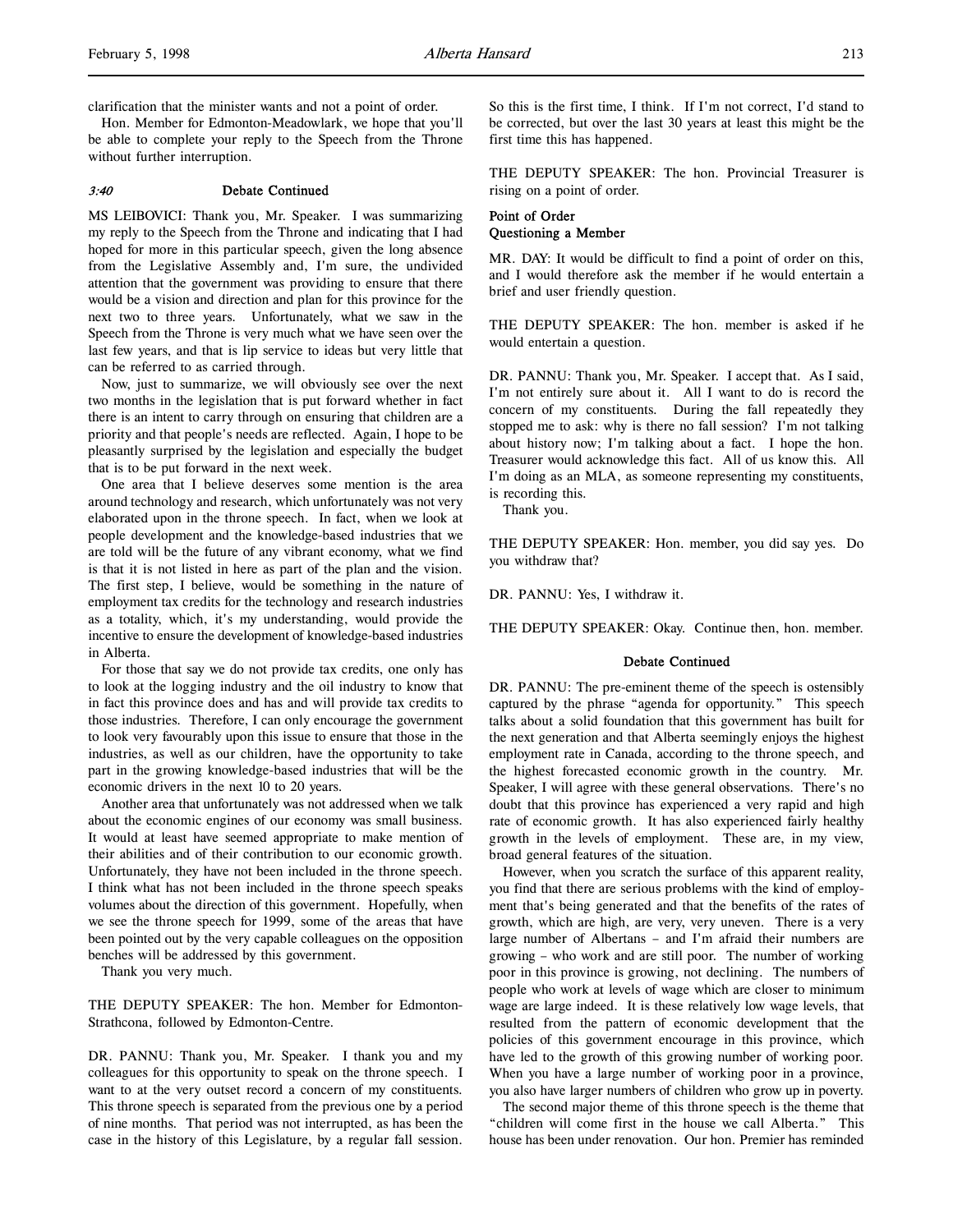us ever so often that this renovation was badly needed and that once we are done with it, everyone will benefit from it. It's my submission, Mr. Speaker, that this house has undergone the renovation. Now it's got three levels, if it had two levels before. It has got a basement, it has got the main floor, and now is added to it the penthouse.

The house that we have now got is such that it limits access to the penthouse to a very few. Another privileged minority occupies the main floor, and they are enjoying the renovated amenities that the house offers. But the majority of Albertans are being shown the way to the basement. These growing ranks of Albertans who are being shown the way to the basement include substantial numbers of the previously secure middle-income Albertans. There is a serious change that is taking place that is not healthy, Mr. Speaker, and the nature of this change has not been acknowledged in the throne speech, where it is appropriate, I think, for the government side to draw attention to some of the achievements such as rate of growth, such as declining unemployment rates in absolute terms. It is also, I think, the responsibility of a serious, democratically elected, concerned government to draw attention to serious problems that remain. In this speech that concern is absent.

#### 3:50

While I'm on this theme of the renovation of a house, I should extend the analogy a little further. The house has now three levels, more than two, so it's a three-tiered house. We also have, along with the renovation of this house, in the process of development at least a two-tiered society. The policies of this government seem to be very successful in creating a two-tiered society out of a relatively homogenous and consensual community called Alberta. Not only is there a two-tiered society in the making, but we also of course are threatened by the development of a twotiered education system. The two-tiered health care system has been the theme that Albertans have been very concerned about and paying attention to. This House has been seized by the importance and the gravity of the situation with regard to what's happening to the health care system.

Now we have added another two-tiered element to the reality of this community called Alberta, and that is the very recent developments that have taken place which are now going to create a two-tiered day care system. With the withdrawal of the day care allowance, which will start taking place on the 1st of April and the process will be completed in two years, we will have, I'm sure, a two-tiered day care system.

So we have, then, a renovated house which certainly doesn't provide equal comfort to all of its residents. It's a house which, of course, also has in its neighbourhood what I call – it's a house that's located on a big farm. Residents of the house have tried to rent part of the farm in order to generate some rental revenues for themselves. The oil and gas industry represents this renting process. We derive rent – not taxes; I'm talking about rent in particular – in the form of oil and gas royalties. Those royalties are a rent. This rent has been frozen by virtue of the policies of this government since about 1986. Not only has it been frozen, but in fact the rate of the rent may have been adjusted downwards over the years since the early '80s. The renters are now so rich, so powerful that they're going to become residents of the property it seems. It will be very difficult to demonstrate that the renters, who are there as tenants, are not now becoming the real owners of the farm.

As a result, Mr. Speaker, the treasure house that sits next to the big house is now worried about the revenue situation. The other

day when the Premier was asked questions about the VLTs and how they might generate massive revenues for the general revenue fund of the province, he suddenly got very concerned and suggested that perhaps the province's revenues will be seriously hurt if VLT revenues stop coming in tomorrow. Now, it seems to me that the Premier was suggesting that the house might fall. You pull one card and the house of cards falls down. I'm not sure if the Premier would agree with me, but certainly he left that impression on me the other day that the situation of the treasure house is very fragile and that its fragility is to be prevented by continuing with VLT revenues coming in.

Now, I'm not concerned about the nature of this treasure house. I think Albertans are hardworking people. They pay their taxes; they pay their service fees; they pay their registry fees. These have been increasing, of course. Postsecondary students are paying their ever increasing tuition fees. We are all paying today medicare fees, but they're at least 60 percent more than they were in 1993 or 1992, when this present administration took over. So the treasure house I think is sound, its revenue situation is sound, but the Premier was trying to, I think, suggest that there's a need for alarm if the VLT revenues stop coming.

Albertans are concerned about VLT revenues. They don't see this treasure house as a house of cards, but they certainly are worried about this treasure house acquiring the reputation of a house of ill repute, if I may suggest. It is for this reason that many of them are concerned. Growing numbers of citizens of this province are concerned about the continuation of VLTs as a form of gambling that's highly addictive, that's destructive of family life, that's destructive of property commonly held by spouses and so on as a result of the breakup of marriage and whatnot. So there is a legitimate concern, and the government must respond to it. I'm somewhat encouraged that the Premier has relented on this point and that he is going to consult Albertans. We'll see what happens as a result of these consultations.

Mr. Speaker, another matter that I want to suggest is absent in the speech – and it concerned me – has to do with the future of the publicly funded medicare system in this province. This government prides itself in passing a law to try and put money into debt repayment and which makes it illegal for it to run budget deficits. Now, this government, which uses the leverage of laws that it has the power to pass to prevent things that it doesn't want from happening, should be coming out clearly in this session with legislation which will make it illegal for it and its ministers to allow the development of private, for-profit health care facilities, hospitals, to develop in this province. I challenge this government to take a position and to use the instruments that it's highly familiar with, that it has used skillfully to achieve its objectives, and to use the powers of this House to bring into existence an act that will disempower this government, even if it so wished, from moving in the direction of the creation of a two-tiered health care system and the creation of privately funded, for-profit health care facilities.

Mr. Speaker, the question of privatization has been touched on by my leader in her speech this afternoon. Privatization in my view poses a serious threat to public interest. What's being privatized bit by bit, systematically, is our common interest and our ability to protect and enhance those common interests we call public interests. It's another way of shredding the public interest.

The minister of intergovernmental affairs was asked I think in the last session by my leader: what's the position of this government with respect to the multilateral agreement on investments? In that exchange the minister said that the government is enthusi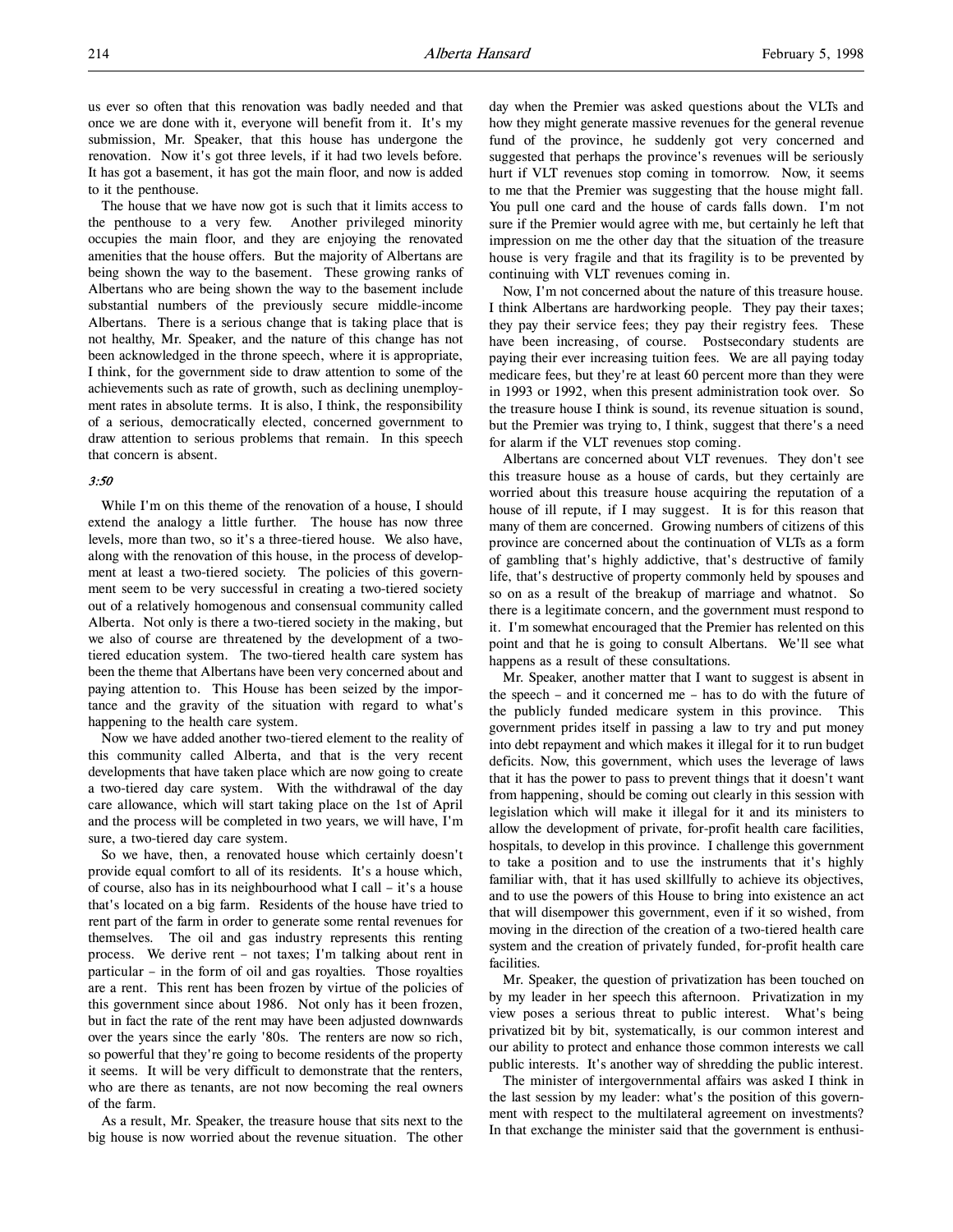astically supportive of the MAI and that it will keep Albertans informed about the progress of the negotiations. I again see an absence of any mention in this throne speech of whether or not this government intends to inform Albertans, to share with them the critical information with respect to MAI. MAI does have very serious implications for what we as democratically elected governments can or cannot do in order to serve the interests of the people who have elected us to our positions in this House. This silence is ominous. I hope this government will make its position clear, that it will not only inform us but will encourage public debate on the issue of MAI before it takes any action, before it commits us without consulting us to this very, very far-reaching treaty, which we will not be able to reverse once we get into this.

#### 4:00

Mr. Speaker, I want to just briefly touch on the people development part of the throne speech. The Minister of Education I think valiantly fought within cabinet to get some more money for our kids to go to our schools. He had some minimal success in my view. All calculations suggest that only \$155 million over a period of three years would seem to be really new amounts. I'm willing to share my calculations with the minister on this. I'm not sure if what the minister has got for K to 12 will lead to either improvement of the conditions of teaching in the classroom or the reduction of class size or reducing the difficulties that parents and school counselors face in raising funds to provide for the basic necessities their schools need in order to do their job.

At the postsecondary education level what we have before us is a 30 percent solution that this government is presenting us with. It has got some students on its side. I congratulate them on their success. But I certainly see that this government is not really concerned about student debt, and that debt is accumulating. The latest figures about the accumulated total debt, every debt that Canadian students face, is about \$30,000, of which \$17,000 to \$18,000 seems to be provincial, as the minister of advanced education the other day recognized. A government survey of high schools in 1997, Mr. Speaker, undertaken jointly by the departments of Education and Advanced Education draws attention to the fact that high school students are extremely concerned with the rising costs of going to university and college, and it is their interests that are at stake, not so much the interests of those students at the universities and colleges who are about to exit from those institutions. The government's consultation is seriously flawed in this regard because it ignores the results of its own survey and ignores the high school students who'll be in the colleges and universities next year.

To conclude, Mr. Speaker, I say that this is not an agenda for opportunity. Albertans are worried that this might be an agenda for foreclosing opportunity in this province.

THE DEPUTY SPEAKER: The hon. Member for Edmonton-Centre.

MS BLAKEMAN: Thank you very much, Mr. Speaker. I'm pleased to rise today and comment on the Speech from the Throne. I noticed in reading through it that it talks about developing the heart of the Alberta advantage, our people. I find that the government talks about people, albeit in the throne speech they talk about people after they talk about money. They do talk about people, but it doesn't appear that they always include women as people. This is interesting, being that Alberta is the province from whence came the Famous Five, who were successful in having women declared as persons. Sometimes I think we need them back for the current day.

The throne speech talks about education, adult education, social services, women's shelters, health, seniors, maintenance enforcement, libraries, infrastructure, economic development, energy, agriculture, environment, science and research, and public service. I'd like to go through a few of those topics to see if women share in the Alberta advantage that is being proposed, in particular around adult education. Women have less money. They have less money to access adult education. They shoulder more responsibility for the children, and one of the points that was raised with me recently is that single mothers are having to add child care costs to the amount of their student loan. In effect, they're having to mortgage on their child's future. After graduation they will have to be paying back the loans, and that's going to include paying interest on the child care that they had to pay while they were in school. So it's more difficult for women to share in that opportunity for adult education.

Women are also less likely to own computers at home. They have less money, less resources to purchase them, and they have more difficulty accessing computers after hours at the colleges or schools because of security and child care concerns. This is a real concern to me. I am concerned that women will not be able to access the same opportunities in high-technology industries partly as a result of this.

Let me look at social services. Women on supports for independence are to be actively looking for jobs, but they cannot get funded for child care while they are doing this. They can only get child care subsidies once they have a job. So they risk being cut off because they aren't looking for work because they can't get child care, or they risk losing their children to child protection if they go out without securing adequate care. It puts them in a terrible catch-22 situation. I've heard from a number, not a lot but a couple, of constituents in Edmonton-Centre for whom this has been a real issue.

Now, women's shelters were mentioned in the throne speech. I'm grateful for the increase in the money that's being given, but I would also like to point out that shelters are still funded at 1985 levels. People working in shelters can't go out and buy the food or supplies that they need to use in the shelters in 1985 dollars. They have to pay in 1998 dollars, but that's all they're working on, funding dollars at the 1985 level. The shelters have never been funded for their outreach, counseling, or public education programs, so we still have the workers in shelters trying to do the job that they're paid for, to look after the women that are in the shelters, and frantically fund-raising to pay for the rest of the programs.

Something else that was brought to my attention is that the government is stressing that any agency that is receiving funding from them must be responsible and develop five-year business plans. Good idea. But I think it's really difficult to develop a business plan even as short as a year when, for example, one of the provincial associations had their grant cut back while they were in the fiscal year. Seven months into their fiscal year they have a percentage of their grant cut back while they're in the year, and then later the money is restored. Now, I don't know of many CAs or brilliant business people that could manage to cope with that kind of up and down and back and forth and still come out of it ahead and run their business plan. So, again, there's an expectation there on behalf of government that's making it very difficult for the organizations to work with.

Let's talk about health. We know that women make up many of the workers in the health care industry: the nurses, aides, janitorial and food services staff. They're dealing with more parttime work, fewer hours, lower wages, and the devaluing of their jobs. Women also shoulder the responsibility for caring for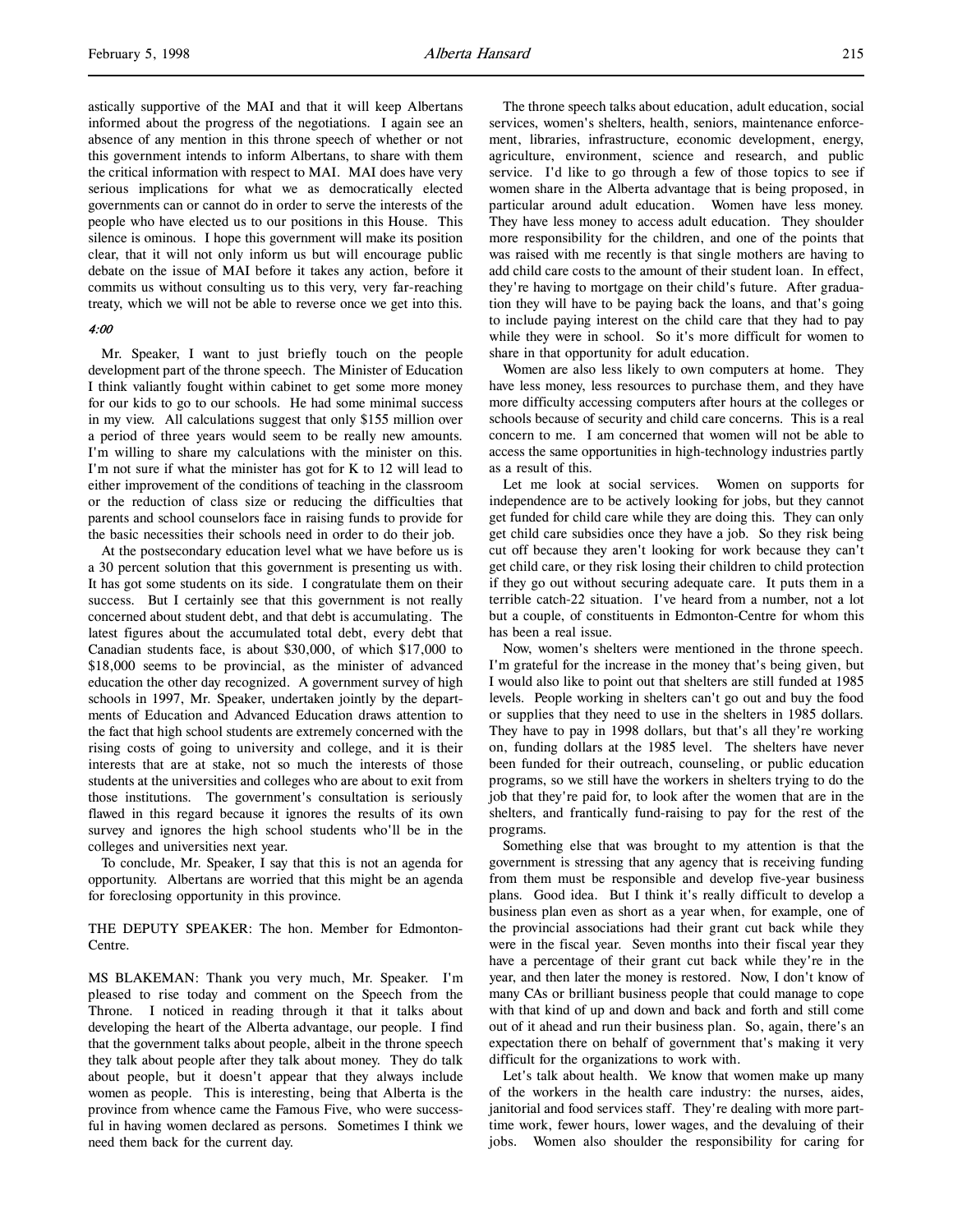relatives at home, be it their spouses, their children, elderly parents, dependent adults. Women are telling me that as more health care is downloaded onto the community, it's being downloaded onto them. So are they sharing in the opportunity?

Women are also consumers of the health care system, especially older women, as they live longer than men. There are a lot of senior citizens in Edmonton-Centre. They have been very good in communicating with me, and this is a real concern for them. They have real fears about the health care system. Many of those seniors, as I have said, are women, and they are afraid that with the limited income they have, they're going to end up in a basement suite eating cat food, and for some people . . . [interjection] Please, I do not want to hear anyone laughing about that. I don't think that's a laughing matter. I'd be very disappointed if the minister of science and technology was laughing at the thought of elderly people being in that bad a situation.

#### 4:10

Many of the women, especially senior women, may not have a survivor pension. They may have never worked so didn't contribute to the Canada pension plan, or if they worked, they probably had lower earnings and interrupted work histories, so they're collecting less of a pension there. Those that had no other earnings are having to rely on the government system of assistance.

During the long break from the last session I visited all of the seniors' residences in my riding, and I wanted to put on the record the concerns that they raised with me, particularly over poverty, which I've just spoken about, and elder abuse. There is still nothing to protect elders in their homes. Although the Protection for Persons in Care Act is a valued addition to their lives, it does not help those who are not living in institutions. As I said, they're very concerned about access to health care. Interestingly, they were very concerned about the state of education. Many, many of them expressed that to me, and I felt that was very generous of them, not only their concern about their neighbours and their friends and themselves but concern for a younger generation and their educational opportunities.

The throne speech also talked about public service: "to retain, attract, and develop." Many of the civil servants, support workers, as we know are women. I'd like to know when they get their 5 percent back. They really need it now to help with the increase in child care costs, given that the subsidies to the child care centres have been cut. There are still a number of concerns being raised about the people that were released or terminated during the cutbacks and then rehired as contractors with no benefits and no pension.

You must see the pattern developing here: women are struggling to take their place here. I met with representatives from over 20 women's groups, and I'd like to give you the key concerns that they brought up in specific reference to provincial policy which I note were not included in the throne speech. Those include child care, the feminization of poverty, minimum wage, midwifery, the downloading of services onto women, mental health services, including sexual orientation under the human rights protection, democracy . . . [interjections]

MRS. SOETAERT: Lorne is very sensitive about that.

MS BLAKEMAN: They're sensitive about democracy?

MRS. SOETAERT: Yes, they are.

MS BLAKEMAN: Yes, particularly because there was no fall

sitting, and they do look to us as legislators to be in this building working on the legislation for them.

Also, English as a Second Language training and how accessible that is to women. There were other concerns specifically raised: the continued funding for gender-specific employment training programs which were recently transferred from the federal government, and the concern is still being raised about including women's shelters under children's services. There is a concern there that in rural areas, in particular, few people have a broad base of knowledge on family violence issues, and I think there's also a concern that the protection programs would be moved away from the shelters into more informal levels, being church led. Once again, preventative programs have never been and continue not to be funded. There are grave concerns raised over the proposed health information system and its risk to women, particularly for personal security.

So I thought that in a spirit of helpfulness to assist the government develop gender sensitivity, earlier today I tabled copies of a guide developed by the British Columbia Ministry of Women's Equality, called Gender Lens: A Guide to Gender-Inclusive Policy and Program Development. I'm doing this starting with the assumption that we as legislators desire to have an equality of result, that we would like to see equality between men and women. I highly recommend this policy, and I'd hope that this Legislature and the government would adopt the policy and use it in all of their programs. We have some examples where we already analyze proposed legislation and policy for its effect. For instance, what is the effect on rural areas versus urban areas? As a result, sometimes we have programs that exist just for the benefit of one or for the other or to ameliorate an existing condition. [interjection]

# Speaker's Ruling Interrupting a Member

THE DEPUTY SPEAKER: Hon. member, I'd just like to speak to the minister of science, research, and information technology.

I checked the list, since you've interrupted the hon. member on a number of occasions, to see whether or not you'd had an opportunity to speak, and lo and behold, you've spoken. So let us hope that's the last time while we're on the Speech from the Throne that we hear from you.

The hon. Member for Edmonton-Centre.

#### Debate Continued

MS BLAKEMAN: Thank you, Mr. Speaker. To continue. We have programs that differentiate between single adults or adults and families. Some years ago the government developed a family matrix in which all government policies and legislation would be sieved through to ensure that it was of benefit to the family. So this is not a new idea for the government. I'm sure that it wouldn't be too difficult to adopt that sort of gender analysis. Perhaps I'm mistaken; perhaps the government already has a policy of gender analysis that it already uses. If that is the case, please tell us about it, promote it, use it, crow about it, because I don't see the effect of it in the legislation, and I have never heard of it coming out of any government department. Over half our population are women, and I do urge the government to adopt a gender analysis. I would be happy to work with the government on doing this. I would be very happy to. I'd like to be able to assist and work with this government to create legislation and policy which benefits all Albertans and through which all Albertans may enjoy the advantages.

Thank you very much, Mr. Speaker.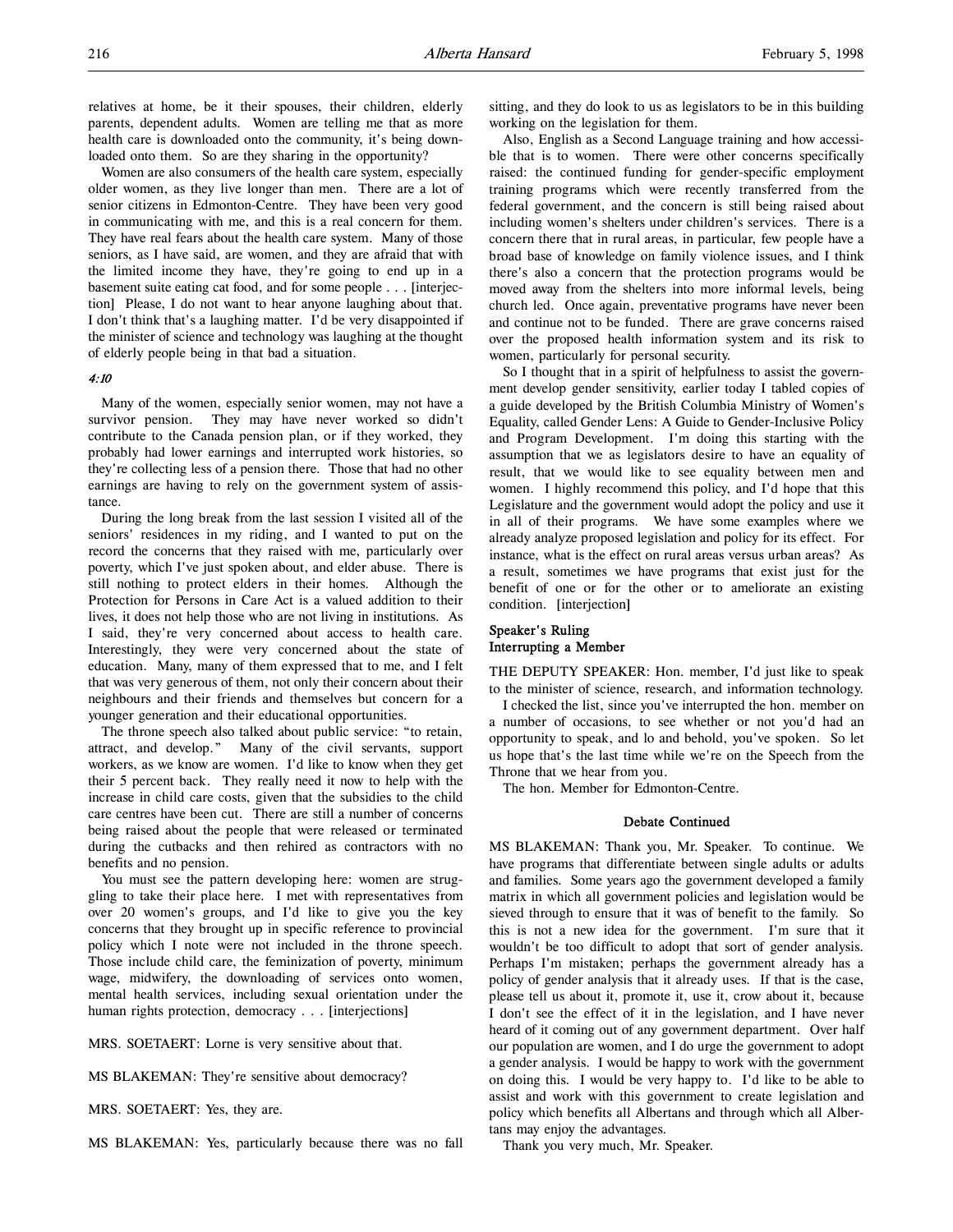MR. HANCOCK: Mr. Speaker, I would move that we now adjourn debate on the Speech from the Throne.

THE DEPUTY SPEAKER: The hon. Deputy Government House Leader has made a motion. All those in support of this motion, please say aye.

SOME HON. MEMBERS: Aye.

THE DEPUTY SPEAKER: Those opposed, please say no.

SOME HON. MEMBERS: No.

THE DEPUTY SPEAKER: The motion is carried.

# head: Government Bills and Orders head: Second Reading Bill 2 Conflicts of Interest Amendment Act, 1998

[Adjourned debate February 3: Ms Blakeman]

THE DEPUTY SPEAKER: Edmonton-Centre, you have the opportunity to continue the debate. If not, then we'll take it out to other . . . [interjection] No, you can't hand off. That's in football.

The hon. Member for Calgary-Buffalo.

MR. DICKSON: Thank you very much, Mr. Speaker. I'm always pleased to speak to a government bill in this House, but I'm particularly pleased to speak to this one. Part of my enthusiasm comes from the very provocative comments made by our friend the Minister of Justice, that master of mischief. What we found was that minister saying that "Bill 20 has struck a reasonable balance." That was what he said a year ago when we were dealing with the original Conflicts of Interest Act bill. What we now deal with is son of Bill 20. What he said a year ago was simply:

It is in this atmosphere of public distrust and skepticism that governments have wrestled with the conflicts of interest issue.

It struck me at the time, a year ago – and nothing has changed in the intervening 12 months – that the only struggle I know of, the only struggle I can think of is between the government caucus and cabinet. We saw it last year, and now Bill 2 in its current form deserves to be soundly criticized for its many deficiencies.

# 4:20

The Minister of Justice in introducing Bill 2 on February 2, '98, said:

Overall, most of the Tupper report recommendations are dealt with in legislation, with the exception . . .

"with the exception," and he dropped his voice when he said this, . . . of senior officials, the registration of lobbyists, apparent conflicts, and the increase in the cooling-off period from six months to 12 months.

This is akin to the White Star Line 50 years ago putting out a news release announcing that the inaugural voyage of the Titanic has been an outstanding success as far as Greenland. It's what's not said that's so critically important. When we look at the Conflicts of Interest Amendment Act, we see what's being omitted from it, what hasn't been carried forward. These aren't the minor recommendations, not the inconsequential recommendations from the eminent persons panel, the Tupper report group. What he has done is surgically removed the heart and the soul from the eminent persons panel report.

Let me just go through the things that the government has chosen not to address in terms of conflicts of interest. "Apparent conflicts": if there was anything that came from the whole sordid Multi-Corp fiasco, it was the need to do what other provinces have recognized, that you have to address apparent conflict. You have to be able to deal with the appearance of conflict. That's as important as actual conflict. Members have to be enjoined from putting themselves in a position where there's an appearance of conflict. If the Minister of Justice, the master of mischief, were genuinely concerned about public distrust and public skepticism, then that would be the first thing that that minister would want to address and to remedy. "Apparent conflicts" is found nowhere in Bill 2. We still will have standing policy chairs operating outside of the Conflicts of Interest Act.

We will still have only a six-month cooling-off period. I might just say with respect to the cooling-off period that I thought that my friend from Edmonton-Centre the other day in speaking to it made a good point. I understand why there's a great deal of discomfort with expanding the cooling-off period from six months to 12 months. This is still a relatively small province. I understand the kinds of sacrifices people make to stand for elected office, and I understand the scary prospect we all face at some point, either voluntarily or when our electors get tired of us, that then we have to make arrangements to be able to provide for our families at that point. But it seems to me that the importance of giving Albertans the degree of confidence in the integrity of our process of government dictates, absolutely dictates, an extension of the cooling-off period to one year. I mean, there are some jurisdictions that have a two-year cooling-off period, not just a one-year period. One year seemed to me to be a reasonable compromise, one that I think helps address that much needed question of public credibility.

The other recommendation which I looked in vain for in terms of inclusion in Bill 2 was the eminent persons' recommendation that we have to separate the Information Commissioner from the office of the Ethics Commissioner. Now, this is an issue that has been championed by the opposition since, I suppose, 1994. It's consistent with the initial, unanimous recommendation from the committee, which the Member for Peace River was on and other members of the Legislature who were part of the Premier's allparty panel on access to information. We unanimously recommended that the new Information and Privacy Commissioner should hold no other office. The government chose to ignore that recommendation and create an Ethics Commissioner who is conflicted by the multiple roles that he is expected to discharge.

The other problem we still have that Bill 2 doesn't in any fashion adequately address is including policy officials; in other words, deputy ministers, senior people in the government offices being subject to it. Now, the government has come up with a plan which is too clever by half. What the government has done is say: we're going to have a code that is going to cover some senior government officials. The difficulty with that so-called code is that it operates wholly collateral, wholly independent of our Conflicts of Interest Act. The commissioner, under the Conflicts of Interest Act, has no jurisdiction in terms of dealing with the senior policy officials, which seems ludicrous. If you have an individual who, firstly, has been selected because of his skill, his judgment, his life experience and who is charged with that responsibility of acting with discretion, with sound judgment, with a keen appreciation for the public interest, why wouldn't that person also be the responsible official in terms of trying to deal with conflicts on the part of senior policy officials, whether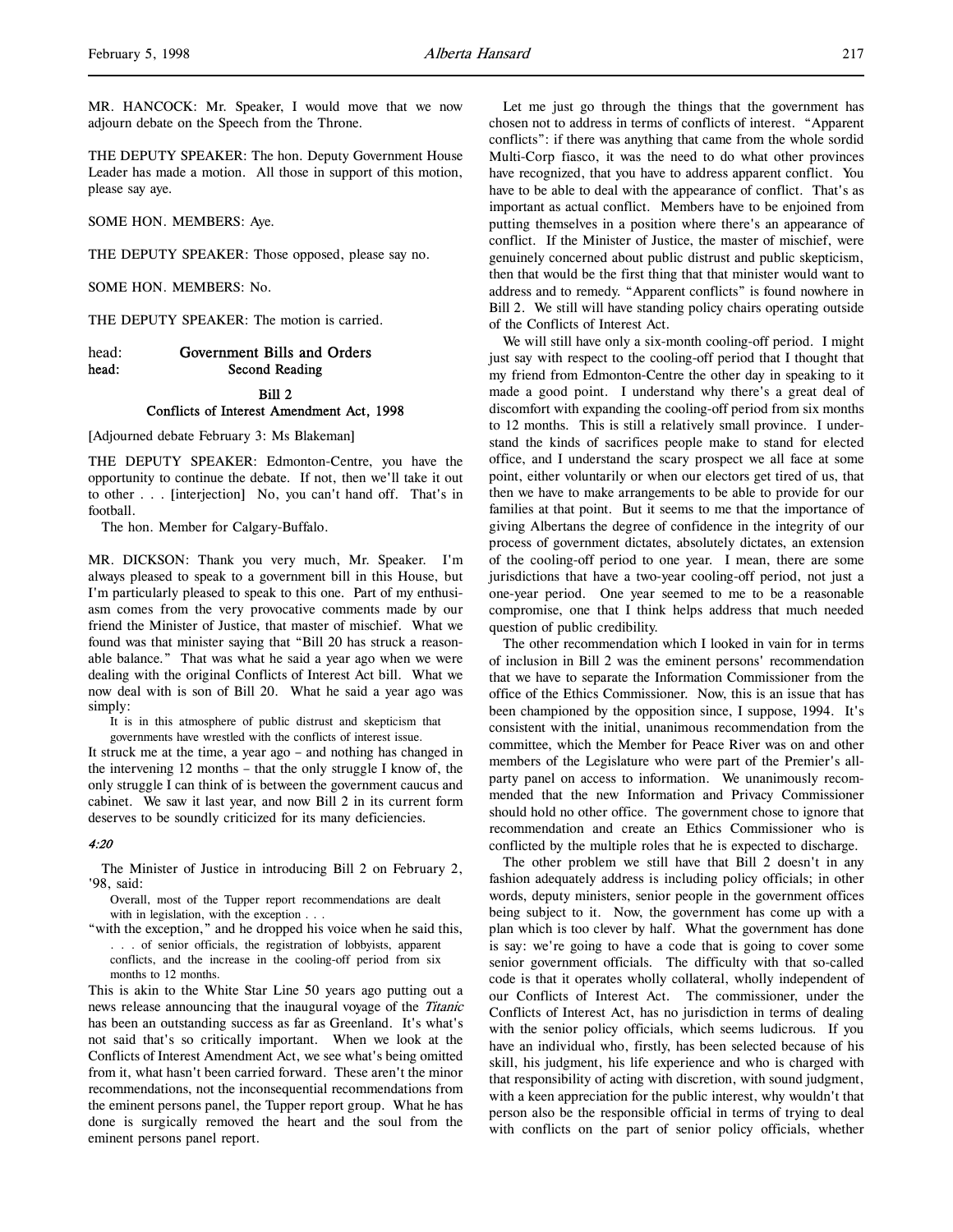they're deputy ministers or ADMs or other senior people in each of the government departments? Mr. Speaker, notwithstanding that, we don't see that provided for.

What we have in Bill  $2 - it's$  not without any redeeming features. I should acknowledge that there's some broadening of disclosure responsibilities, which I think is fine. There's some clarification for that circumstance in which a member perceives a conflict of interest and some formalization of how that can be managed. That also is positive. There's certainly no problem with adding a preamble, which may be of some help, perhaps, and some assistance to the Ethics Commissioner in discharging his responsibility. And I'd never quibble with building in a statutory five-year review.

The government also deserves some minor praise for having removed that contentious section we saw in Bill 20 which would have prevented the Speaker from making the Ethics Commissioner's report public in those circumstances when the commissioner ruled the act had not been breached. So whether the government has elected to take the good advice offered by members of the opposition when Bill 20 was dealt with a year ago or they arrived at the same conclusion by independent means matters not a whit. The point is that they've done a positive thing in terms of deleting that very contentious provision.

The point I'd just come back to, because we're supposed to be dealing with Bill 2 in principle, is that if the Justice minister really thinks that Bill 2 has struck a reasonable balance, then I think all Albertans should view with some alarm the nature of the individual who is our chief law enforcement individual, the highest justice official in the province. Because if that person forms a judgment that Bill 2 strikes a reasonable balance and is going to in any meaningful way address public distrust, then that scares the bejeebees out of me, Mr. Speaker, and gives me a great deal of concern for when we get into tough, tough questions, when the government is in a tough jam and has to determine whether a minister has done something inappropriate, and that Justice minister makes a decision because we have no independent director of public prosecutions.

We rely on our Justice minister to do what amounts to sometimes a responsibility to ensure that the cabinet isn't above the law, that cabinet ministers aren't above the law. In most constitutional democracies we've evolved to the point where the Minister of Justice, or at least the Attorney General, is to some extent distanced a little bit from cabinet. It's the justice minister who in many jurisdictions, in the U.K. and some other provinces, would choose not even to attend certain cabinet meetings during a time when that Attorney General might have to decide to lay information or take some legal action against one of his colleagues, one of the ministers of cabinet.

#### 4:30

Where I'm going with this, Mr. Speaker, is simply to say that the Minister of Justice has that very special kind of position, and it means that he more than any other of his colleagues must be alive to the potential for conflict and the importance of upholding the laws of the nation and the laws of our province. When I see him make the kinds of observations he has about Bill 2 – observations without analysis, uncritical comments on a badly deficient piece of legislation – it makes me wonder about the kind of judgment he would bring to bear in discharging his much broader and fundamentally critically important responsibilities.

So those are the points I wanted to make. I think on balance I acknowledge that there are some minor remedial elements in Bill 2, but it falls so far short of what the minister promised us, what

the government suggested in the throne speech, that one really has to wonder whether it warrants the support of any member of this Assembly, but we'll see. Perhaps the government may decide to make some substantial amendment to it and may decide to address the real concerns Albertans have, because, you know, Albertans' concerns aren't going to go away, Mr. Speaker. Regardless of what this government does with Bill 2, Albertans will still be suspicious of their own government, and that's a shame. Hopefully, we can yet do some additional remedial work.

Thanks very much, Mr. Speaker.

THE DEPUTY SPEAKER: Before continuing on, may we have unanimous consent to briefly revert to Introduction of Guests?

HON. MEMBERS: Agreed.

THE DEPUTY SPEAKER: Opposed?

The hon. Member for Spruce Grove-Sturgeon-St. Albert.

# head: Introduction of Guests (reversion)

MRS. SOETAERT: Thank you very much, Mr. Speaker. In our gallery today I see a friend of mine, a teacher who is at a teachers' convention, who just hopped over here to see the proceedings of the Legislature and has heard some very good debate from this side of the House. She is Sara Lynne Burrows, and I would ask her to please rise and receive the warm welcome of this Assembly.

# head: Government Bills and Orders head: Second Reading

# Bill 2 Conflicts of Interest Amendment Act, 1998

(continued)

THE DEPUTY SPEAKER: The hon. Member for Edmonton-Gold Bar.

MR. MacDONALD: Thank you, Mr. Speaker. It is a pleasure this afternoon to rise and speak for a few minutes on the Conflicts of Interest Amendment Act. There are a few of my colleagues that are anxious to speak on this issue, and I shall keep my remarks brief.

In this bill, the preamble sums  $up - it's$  an excellent job description for each and every one of us in this Assembly, and I think it's worth repeating, Mr. Speaker.

Members of the Legislative Assembly are expected to perform their duties of office and arrange their private affairs in a manner that promotes public confidence and trust in the integrity of each Member, that maintains the Assembly's dignity and that justifies the respect in which society holds the Assembly and its Members.

We all know, whenever we visit in our constituencies a school or a hospital, how people treat us and how they feel about us. The children in particular look up to us, each and every one of us. We must see that this continues. As they grow and become voters and taxpayers, they must have a trust and a confidence in each and every person that they elect to this Assembly. This bill, this amendment act, if it can do that, then it has a purpose.

Bill 2 I believe is necessary, but it does not follow the theme of the Tupper report. Now, it's good that the Tupper report has seen the light of day. You know, there are other reports here that we all know about that people have stood over the shredder for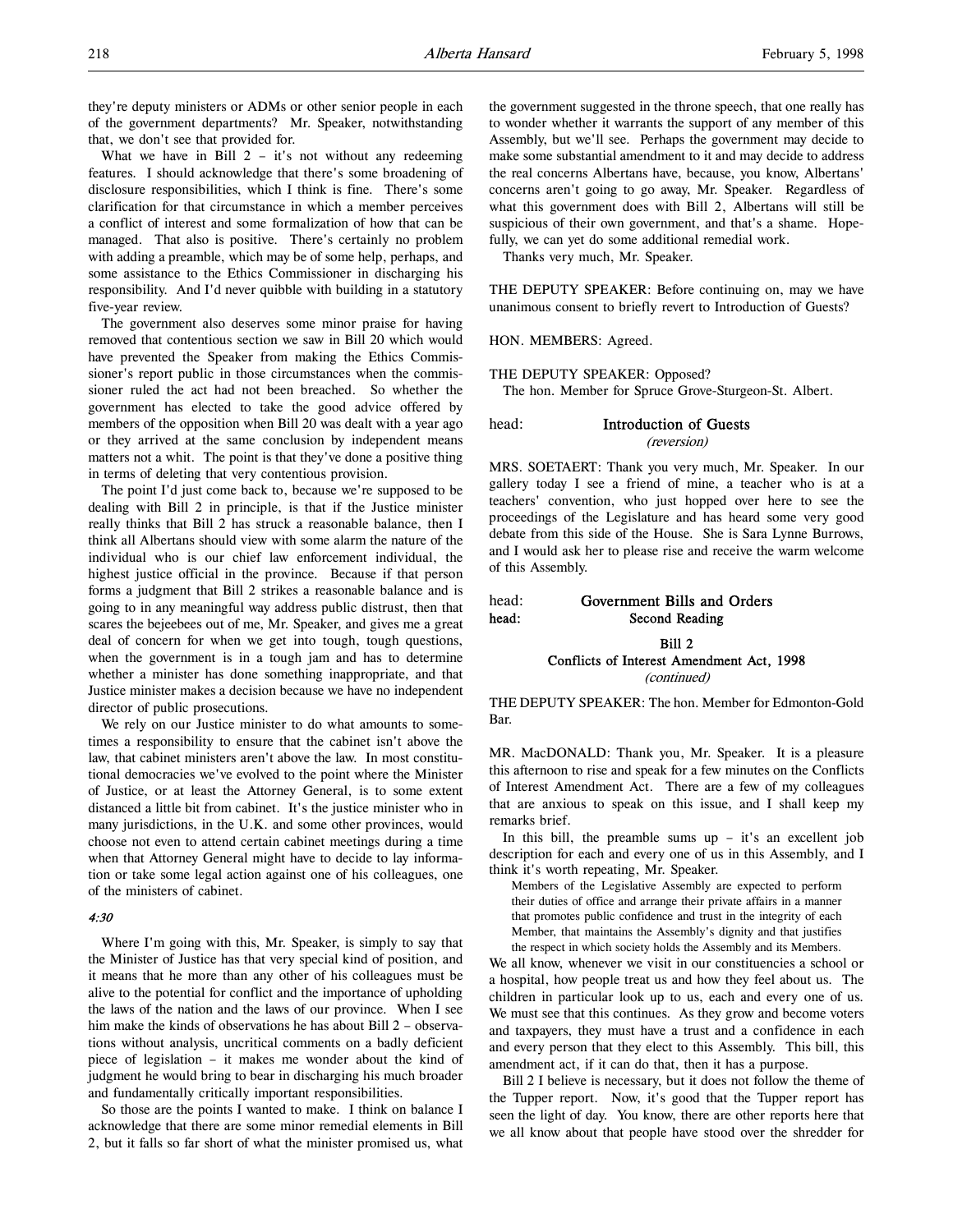days getting rid of. But the Tupper report has seen the light of day, and it is incorporated in a lot of this legislation. However, as my esteemed colleague from Calgary-Buffalo pointed out: there are some factors that should be considered from the Tupperware – Tupper report. Excuse me, Mr. Speaker. Where's the party? I had to work so hard to prepare for question period today that I had to pack a lunch from home.

Mr. Speaker, the chair of the standing policy committee, because of the lack of the fall session, has increased duties. This is from the Tupper report:

Under the proposed Integrity in Government and Politics Act, the obligations now imposed on Members of Executive Council and the restrictions now imposed on "former Ministers" should be extended to those Members of the Legislative Assembly who chair Standing Policy Committees.

If we don't have a fall session and we have all these standing policy committees, perhaps we should reconsider this.

There's also another, Mr. Speaker. Comments were made by the Member for Calgary-Buffalo that the present restrictions on the activities of former ministers are legitimate safeguards of the public interest, that the existing six-month cooling-off period is too short. I think it should be 12 months. I know this government displays a memory of convenience on many issues. With this memory of convenience they've forgotten about their failed industrial strategies. They're very proud of their debt reduction, their fiscal responsibility now, but eight years ago some very destructive industrial planning caused this province a great deal of trouble. Voters had a great deal of stress; the public was concerned about this. But retired ministers can take the year and think about their political careers. Six months is not too long a cooling-off period. It is the price that a minister – every one of us, whether we're in Executive Council or not, is a public servant, and we are here to serve the public. If it means that we must have 12 months instead of the six months to think about our futures, so be it, without pay.

With that, Mr. Speaker, the Ethics Commissioner's scope, as we talk about in this bill, should not be limited. The Ethics Commissioner has a very, very important job to do, and we should not restrict him or her in any way.

With that, I would like to conclude my remarks on Bill 2 and the Tupper report.

Thank you very much.

THE DEPUTY SPEAKER: The hon. Member for Edmonton-Mill Creek.

MR. ZWOZDESKY: Thank you, Mr. Speaker, and thank you for allowing me the opportunity to speak to Bill 2 as proposed by the hon. Minister of Justice and Attorney General, that bill of course being the Conflicts of Interest Amendment Act, 1998. This particular bill refers, of course, in a broad sense to the role and duties and responsibilities of our privacy and ethics commissioner. I want to just say off the top that I've always enjoyed and appreciated the meetings that I've had with the Ethics Commissioner. I've found that office to be quite helpful, both in terms of interpreting some of the aspects surrounding my particular financial investments and holdings and that type of thing as well as some of the advice that gets provided to all members with respect to the avoidance of any difficulties that we might otherwise find ourselves in if we were not to be apprised of everything that we should be.

#### 4:40

So I congratulate the Ethics Commissioner and his staff on doing a fairly good job, from what I've seen. I think they truly do make a sincere effort. However, I think we have to also appreciate that while they are doing a good job, they're doing it within certain confines and within certain rules and regulations which I think we could argue in this House might need to be expanded and perhaps even opened up so that more work could be explored and investigated. I'm not trying to encourage the creation of more work for the ethics office. I'm simply saying that there might be a case made for the expansion of their jurisdiction, as it were, or at least the depth of their jurisdiction. So I appreciate that the Minister of Justice is attempting to address some of that through this bill.

I want to also say in a general sense, Mr. Speaker, that I do support anything that furthers the cause of trustworthiness or cleanliness or honesty or things of that nature as they relate to elected officials. I would go to no small ends of the Earth to further the notion that elected officials must be extremely accountable, extremely just in their actions and their deeds and their behaviours, so an act like this that we see before us is more of a guideline for elected officials than it is some form of punitive measurement or ability after the fact.

I looked at the act thinking to myself that perhaps the Minister of Justice will in fact be tightening up some of the areas of difficulty and at the same time allowing an expansion, as I said, of the others. I'm not sure I found enough of those examples just yet, but I've only read the bill through once so far, and I will be paying it a little greater heed. Nonetheless, during this particular stage of the bill – as we all know, we're addressing the generalities of the bill and the basic principle and purpose of it. Matters that relate to ethical conduct of elected officials should be addressed perhaps on a much more frequent basis than they are. To not do that would definitely be a stark indictment of hypocrisy on the government and on all members of this House.

We have to attempt to produce through bills like this what I hope the public would perceive as a greater confidence in their elected officials so that there are no feelings of mistrust amongst the public insofar as their elected representatives are concerned. One thing I've learned since becoming an MLA here, Mr. Speaker, is that perception in this job is virtually everything. Reality, when and if the public ever get to the state of actually seeing the reality behind every issue – and I should say that they do in many issues, but they at least get a perception about every issue. I would say that perception in this job appears to be probably nine-tenths of what drives the public into forming an opinion about us, about our behaviour, about our very disposition. So the commonsense aspect of this bill tells me that conflicts of interest should never be taken lightly, and if we can do something to help out in that regard, we should and we must. So I looked at the bill a little bit from that standpoint in trying to understand that any disclosures of possible public conflict or conflicts of interest should be properly and thoroughly investigated.

I think we have to provide the Ethics Commissioner not only with the mandate but also with the resources necessary to do that job and provide him or her, as the case may be, with the full range of responsibilities and the full freedoms and the entire independence that is required to do a thorough job so that the public's perception and the public's reality strongly indicate that justice was done and that they are satisfied with the ethics ruling, should one become necessary. To do anything less I think derogates from our purpose here when we discuss issues like this.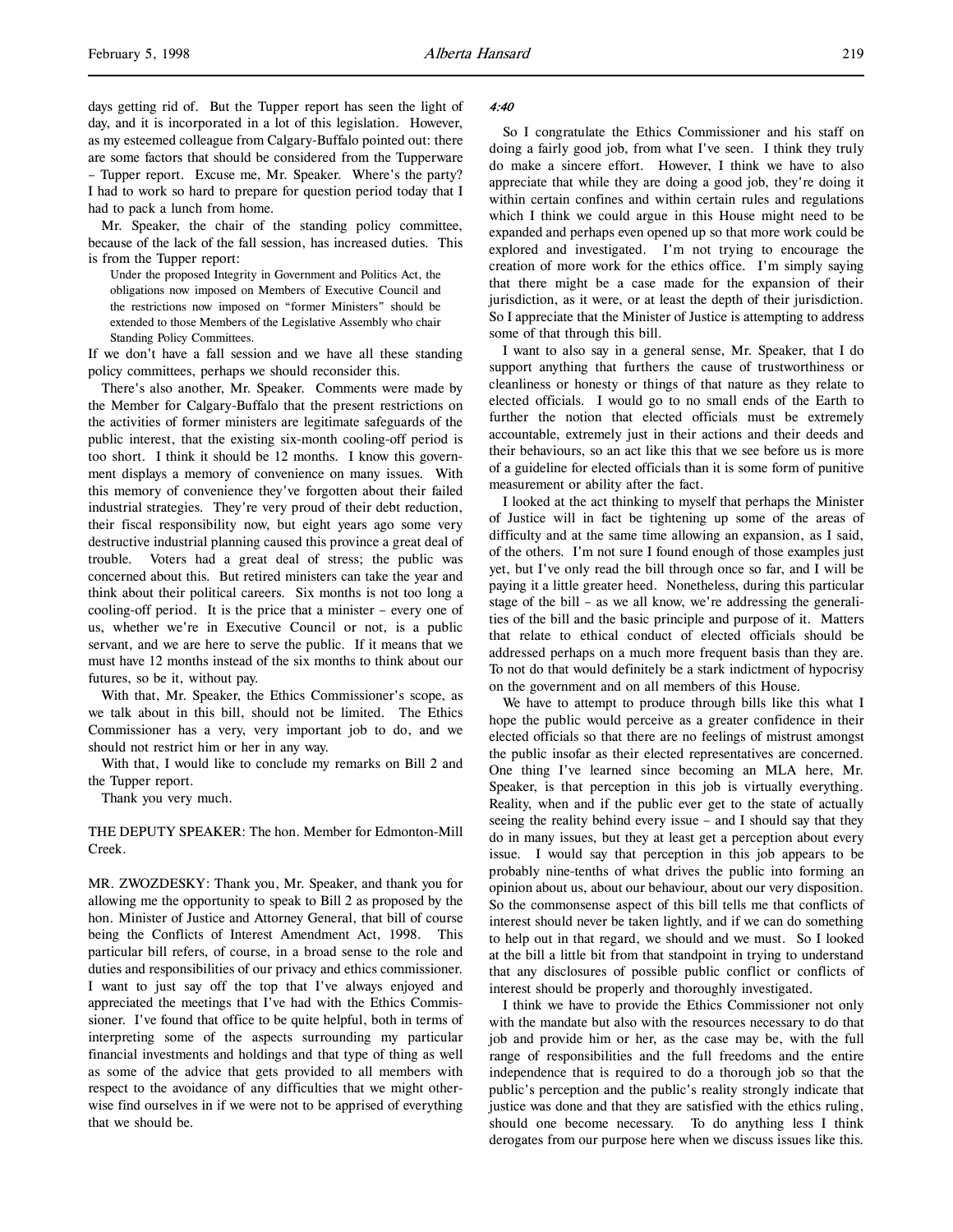I want to talk a little bit about the general purpose of the bill now, Mr. Speaker. As I see this, the purpose to the bill is to tighten up certain aspects of conflict of interest guidelines, to perhaps clear up and clarify others, at the same time perhaps to enhance the role of the commissioner, and, perhaps more importantly, to explain just exactly how it is that members can or cannot find themselves in conflict or potentially conflicting circumstances.

In the first part I like the aspect that the bill does try to tighten up the ethical aspect of, for example, Crown contracts where individuals and parties have business amongst themselves and may be connected somehow to government contracts or to organizations that are funded by the government and are perceived to be government contracts and those contracts involve members of this Assembly and/or members of their immediate family. In that respect I was interested in sort of reviewing the principle and the gist behind the section that appears on page 2, which in fact is section 5 I believe, where there is some clarification of individuals who are MLAs or connected directly as family members to an MLA and what their disposition and behaviour should be, for example, in meetings where issues might arise that would possibly put someone into a conflict position.

It always amazes me, Mr. Speaker, that we all basically, I think, as individuals in this province come through a process of having been community workers or community volunteers or somehow connected through organizations to some type of volunteer service work. You and I know that when you're involved in these community organizations, be it at the church level or in the 4-H clubs or in some community endeavour, it doesn't matter; we always have a sixth sense about ourselves as volunteers to make sure that when an issue arises during a meeting, we have the common sense, the common courtesy to, first of all, declare that we might be in a position of possible conflict. Secondly, that being the case, we abstain from any discussion, we abstain from any vote, and then we probably even might abstain from attending the rest of that meeting or at least until that particular issue is drawn up.

It always amazes me, when I come to reading more and more government legislation, that these kinds of things that I think are common sense to almost all of us, I would hope, have to actually be spelled out in the act. I think that's the gist of what has happened here in section 5, where there is a serious attempt made to clarify what it is that members must do in order to comply with this act insofar as meetings where declarations of that sort are required.

I recall, Mr. Speaker, addressing this very issue at the doors during the 1993 election, even before the election was called, and it was in response to queries about the Deficit Elimination Act. I had never heard that term until, obviously, it came up. We were all aware of the fact that there was a deficit, and we were all aware of the fact that it needed to be eliminated. I campaigned heavily on that point and I'm sure every member who ran in the '93 election did because that was a driving issue, and I would congratulate our former leader for having made that a huge issue during the '93 campaign.

But the point I'm trying to make there is that when I was trying to learn the act and then in turn explain it, it occurred to me that the easiest way to try to explain that was that it was necessary to have a Deficit Elimination Act, but it really had the effect of a government legislating itself back to honesty. That was what the community and constituents were telling me. They felt that there was a conflict of interest somehow involved there, so they started asking me about all the different contracts that the government had given out. You will recall – and I just raise this for example, not for any other reason – NovAtel, MagCan, and all of those. "What were those contracts all about? To whom were they given? Were there any possible conflicts of interest involved?" I couldn't answer that, and to this day I still can't answer where all of those moneys went. So when and if we do get involved, such as in section 5 of this act, which talks about potential conflicts of interest, we have to be very vigilant to not take up the temptation to be involved.

# 4:50

The other aspect is with regard to clearing up and clarifying these contract renewals and how the Ethics Commissioner is required to review them for fair and reasonable comment, again for the purposes of protecting members from conflict but also to prevent any possible abuse of that aspect. So I think that's a good move and something that I will support.

Another important aspect of the bill in a general sense, the principle of the bill I should say, is that it tends to enhance or is intended to enhance the role of the Ethics Commissioner. During the time that I have been here, I think there have been perhaps at least half a dozen occasions where the Ethics Commissioner has been called to investigate or to rule on one thing or another. I'm not going to get into the specific examples of those, Mr. Speaker, because they do involve specific people and individuals, and I try not to fight my battles on personalities but more on issues. However, I do recall a few times when the Ethics Commissioner could not explore the particular issue or the particular member's actions or the particular member's behaviour fully enough. I think that was the term the Ethics Commissioner used. At least, that's what I read in the subsequent reports or in the subsequent stories that followed in the press, that the Ethics Commissioner could not comment on points X or Y, that he could not rule on points X or Y because it was outside his mandate.

Well, we have that opportunity here during Committee of the Whole, when we start looking at the bill on a paragraph-byparagraph basis, to address some of those concerns. I would seriously encourage all members – I don't care what side of the House you sit on – to read some of the Ethics Commissioner's reports and rulings and see how many times he says in the report something to the effect that "That was beyond my jurisdiction," or "That was outside the scope of my duties," or "That is not covered in my act." There are many, many references to that. I'm not saying that that's not just for him to say; I'm simply saying that there seems to be a pattern to some of that, Mr. Speaker. Perhaps during the subsequent stage of this particular Bill 2 we might address ourselves to some of those comments, the frequency of them, and what we could do about them. That would be one issue that I would think would help enhance and clarify the role the Ethics Commissioner would have.

It flows from that that the reason for my mentioning it is because the public has a right to know. The thing that the public really, I think, has a great difficulty with is when we leave things hanging, when we don't quite finish something off and it just sort of goes away or dies its own natural death or whatever without any real conclusion having come to it. And you could say that the ethics report – when he rules, that's the end of it. True, I would agree that it is the end of it. I accept that, and I don't push any further if I'm involved or whatever, and I don't encourage my colleagues to either.

There are oftentimes areas where questions remain unanswered. This bill has the opportunity to address and plug up some of those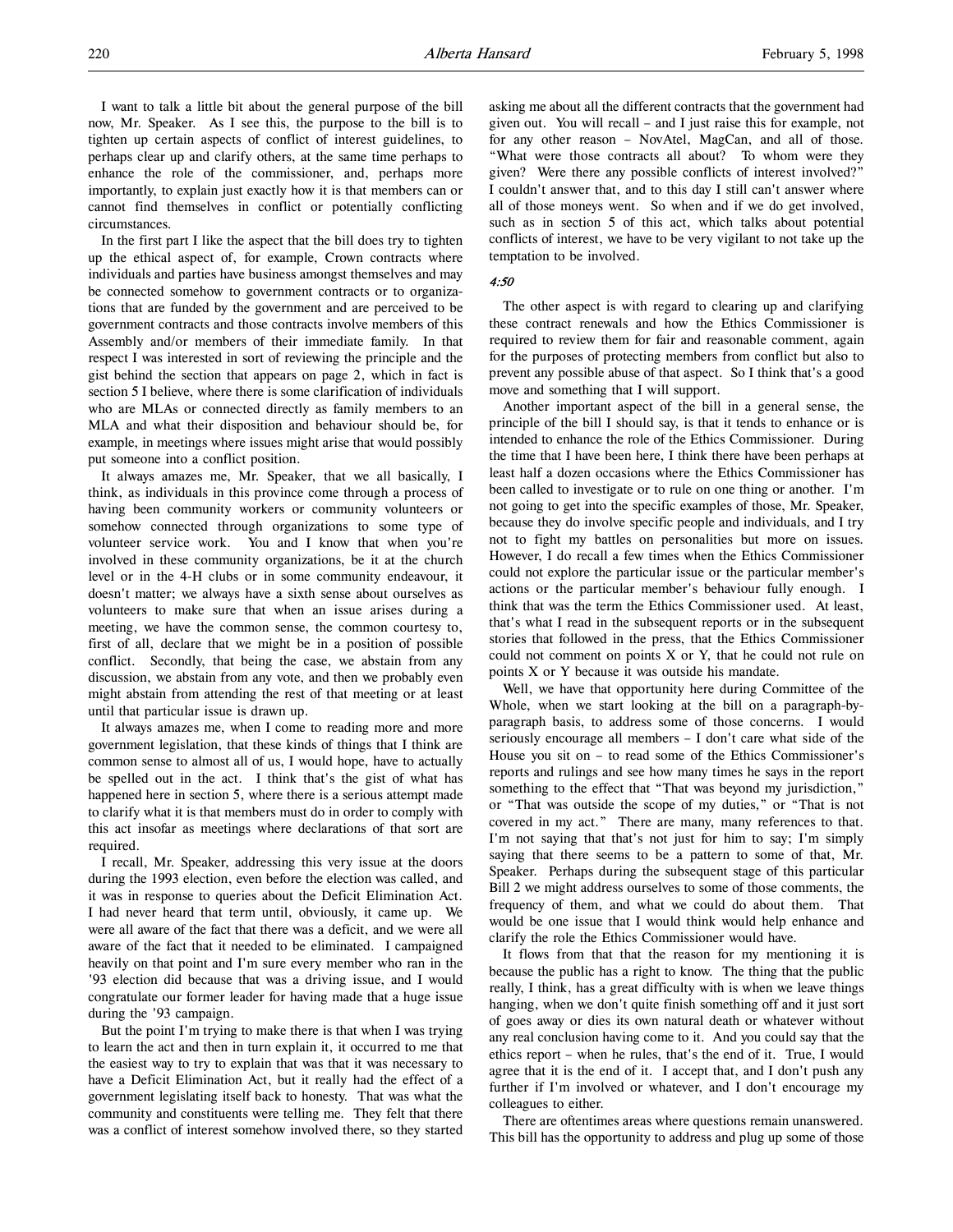loopholes so that when a decision is made, when a report is rendered and is brought into this House, that is truly the end of it. The public has a level of comfort that it's really finished because the Ethics Commissioner was given the full power, the full authority, all the resources that were required to fully round out his investigation and come to the decision that he or she would come to.

The final point with respect to the general gist and principle here talks about members and explains how it is that members are not eligible to receive any benefits from the Crown; that is to say, a benefit which is not available to members of the public given that the circumstances are the same and equal. I would hope that when that particular aspect comes up for discussion, we would have some greater explanation of what it is that we do and do not receive as a benefit that is not available to members of the public. I think that part has to be clarified, because the public could presumably be allowed a benefit from a government agency. The way it reads in the bill – I know we're not getting into the specifics here, and I'm hoping you'll not receive it that way – we should clarify that particular aspect.

Over on page 4 of the bill, section 7, there's a discussion there, Mr. Speaker, about blind trusts. I was intrigued by that because I think we all – perhaps not all, but most of us – do have one form or another of a blind trust. Now, I don't know if it's required, but somewhere the gist and principle of the bill should perhaps explain what a blind trust is, unless of course that definition and explanation exists somewhere else, and perhaps it does. I'm not sure which act it would be involved in. I looked through here to try and see if there was something that would comment on that, and I did not find it. But as I said, I've only read the bill once, so maybe I missed it, or maybe there's a reference to another bill.

Blind trusts are another area that should be clarified, because if you read the old section 12, which during Committee of the Whole no doubt we all will, you will note that there are a number of things that are included in our statements of disclosures. Then a little later on, in section 8 on page 5, there are a number of things that are excluded from public disclosures. However, in a general sense, I'm just saying that I think the bill should, if it can, talk to the gist and principle of what is meant by a blind trust. There's no definition in here, and I wonder just how arbitrary it might be. So I would pass that on to the hon. members.

Time is running out here, and I just want to say that there are a few comments I will make later with respect to the six-month cooling-off period, aspects of the bill that have been excluded, and what the compensation is vis-à-vis the cooling-off time period, but those are specifics that I think we'll need to save. I'll simply end here by saying that there are a number of exceptions spelled out in the bill, and I understand the principle of the exceptions for things like assets, liabilities, and interest holdings of a certain amount not having to be disclosed. I understand the principle behind that, but I'm not sure that the public would grasp the principle as readily, not having had the great privilege that we have of having actually worked here and having gone through the process, Mr. Speaker.

I know that the bell is about to ring, so I'll conclude simply by saying that at this stage, during second reading, I haven't yet found enough items, in my opinion, to fully support the bill, but I have found some that would cause me some concern and therefore would easily convince me not to support it in its present form. But we will have the opportunity for amendments, Mr. Speaker, and I would hope that the hon. Minister of Justice and

other members of the House would at least review the comments I've made during this stage and try to enact them.

Thank you for your attention.

#### 5:00

THE DEPUTY SPEAKER: The hon. Member for Spruce Grove-Sturgeon-St. Albert.

MRS. SOETAERT: Well, thank you, Mr. Speaker. It's my pleasure today to speak to Bill 2 and wake up the minister of science and information technology.

DR. TAYLOR: Point of order.

THE DEPUTY SPEAKER: The hon. minister of science, research, and information technology.

# Point of Order Factual Accuracy

DR. TAYLOR: Standing Order 23(h), (i), and (j), false motives. Mr. Speaker, I was not in fact sleeping; I was listening with my eyes closed. Her actual comments were that she was going to wake up the minister of science and technology. Since I could hear them, I obviously was not sleeping. It's bad enough that I have to listen to her. Do I have to look at her as well?

THE DEPUTY SPEAKER: Hon. minister, would you like to reconsider some of the last words?

DR. TAYLOR: Well, perhaps I'll withdraw those last few comments, Mr. Speaker.

THE DEPUTY SPEAKER: On the point of order, hon. member.

MRS. SOETAERT: Thank you very much, Mr. Speaker. Maybe I should have left him sleeping. If he really wasn't sleeping, then I do apologize. The snoring kind of got to me earlier, so I did think he was. If the minister says he was truly listening, I believe him.

THE DEPUTY SPEAKER: Thank you, hon. member. I would say that the point of order has been accepted and taken by the hon. member, because of course the hon. member is obliged for a variety of reasons to speak the truth.

The hon. Member for Spruce Grove-Sturgeon-St. Albert in continuance on Bill 2.

#### Debate Continued

MRS. SOETAERT: Thank you, Mr. Speaker. It's always my pleasure to stand in this Assembly and speak to pieces of legislation that are before us. I must express, naturally, some disappointment in this legislation. There are some good things, but certainly I think it should have some more beef, some Alberta beef, and teeth to it. It's no wonder, you know, that people don't hold politicians in too high esteem. There are all kinds of jokes about politicians. [interjections] And lawyers too, I'm very sorry to say, but lots about politicians. I'm really sorry, Minister of Education, mentioning the lawyer thing too. That's a double whammy. I don't mean to be casting aspersions.

Those jokes are humorous, and we can all take them, but underneath that is maybe a subtle truth about how people regard politicians. I know we should all be working towards changing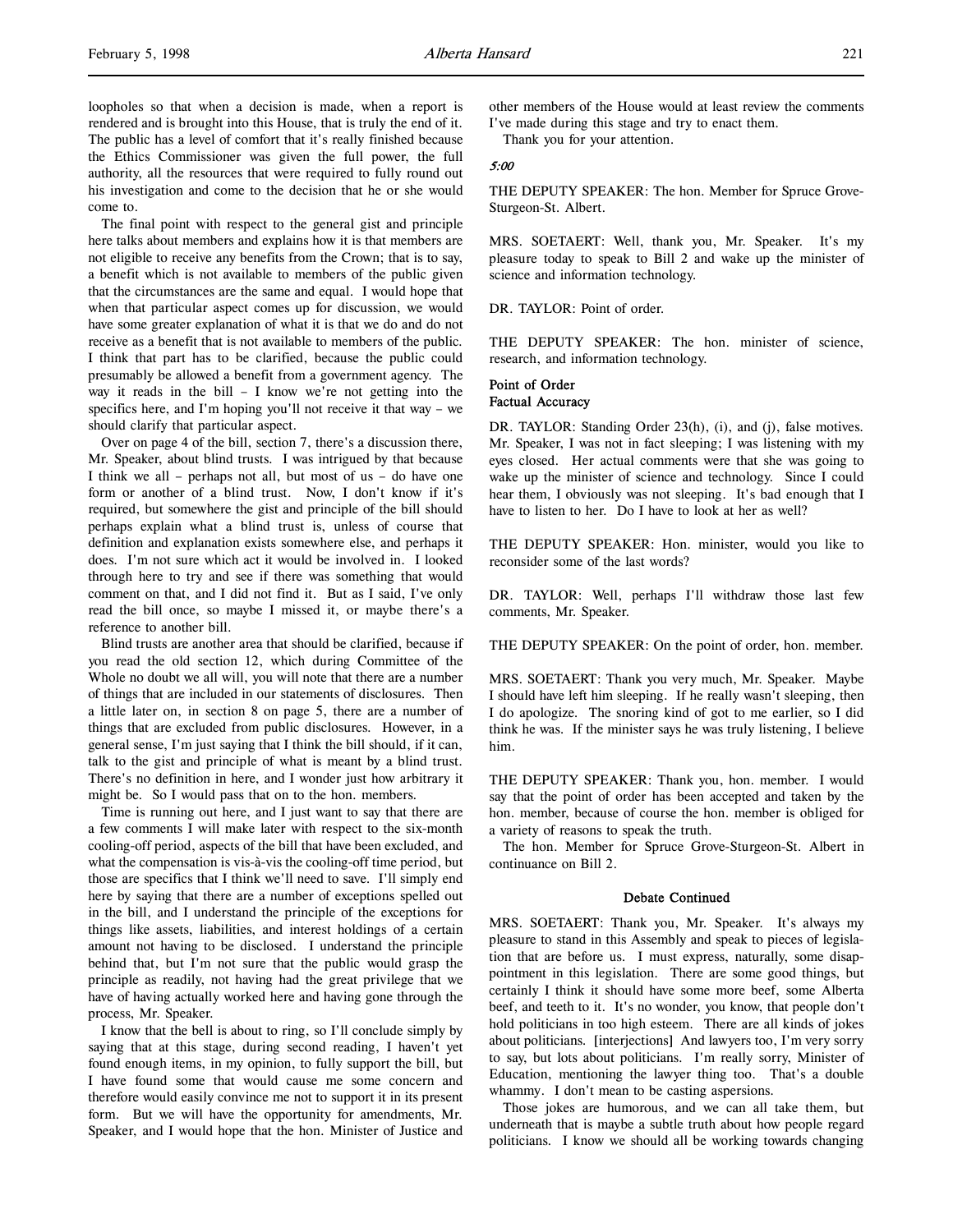that image: to be accountable, to not be afraid, to be willing to be carefully scrutinized. It's not easy sometimes living in a fishbowl, but that's the reality of politics, and I think we have to accept that. If we're going to accept that, we have to make this Conflicts of Interest Amendment Act stronger.

MR. MAR: Microscopes are okay, but no proctoscope, please.

MRS. SOETAERT: No what?

MR. MAR: Proctoscope.

# Speaker's Ruling Addressing the Chair

THE DEPUTY SPEAKER: The hon. member would be reminded that technically you're speaking through the Speaker and not to other people and therefore should not respond to extraneous noises that inappropriately may be made from time to time.

MRS. SOETAERT: You're right. The Minister of Education is an extraneous noise, and I will do my best to ignore him. Thank you, Mr. Speaker, for that correction.

#### Debate Continued

MRS. SOETAERT: I want to talk about a few things that I would have liked to have seen in this bill. One of the things that I thought was definitely missing in this was the cooling-off period. At present it's six months. One of the recommendations in the Tupper report was that that cooling-off period be 12 months. In many ways the six-month cooling-off period is kind a Tory makework job program. There seems to be a lot of job opportunities for Conservative members who have left this House or have been in high-profile spots under the six-month cooling period. Now, they may be excellent people for the jobs. That's not what I'm saying. But if we want to be without conflict, to keep our integrity, why don't we respect what this Tupper report suggested and make it a year of cooling off?

MR. WOLOSHYN: Because he's wrong; that's why.

MRS. SOETAERT: The minister of public works says that Mr. Tupper is wrong. In fact, this Tupper report was put together at the request of this government, and a fine job they did. So when they set up a task force or a report or a review committee, I guess they don't want to listen to him, which is obvious by the minister's comments. However, I would suggest that was one that should have been in here.

The other thing, Mr. Speaker, is that seniors in government should be under this legislation. Deputy ministers . . .

AN HON. MEMBER: Senior government officials.

MRS. SOETAERT: Senior government officials, not just senior people. Thank you for clarifying that.

Senior government officials should be included in this act. That I don't think they would object to. I think that if they are working closely with ministers to do the work that the government is entrusted with, they should be quite open and accountable as well.

One thing I do like in this legislation is that now the Leader of the Opposition is under the same limitations as cabinet ministers. That I think is very good and certainly isn't a problem from this side of the House. So I would support that.

Another thing that I thought was very important that isn't in here is that there should be a lobbyist registry. I think that would be something that this government shouldn't be afraid of, so I'm surprised it's not in here.

The other thing that I've mentioned before in this Legislature – and if I mention it often enough, it might just become legislation some day; I've seen that happen on a few other things – is that the Ethics Commissioner and the Information and Privacy Commissioner should be two separate jobs. They're very big jobs, and there should be two. That's no disrespect to Mr. Clark, whom I very much respect. That isn't any reflection on him, but it certainly at times would seem like a conflict of interest for him. So I think that's very difficult.

Standing policy chairs. There are several here. I know that the Member for Innisfail-Sylvan Lake wouldn't mind at all being under this legislation. I'm sure he could stand here and say, "You know what? I have no problems. My integrity should be intact. I'll go under this legislation." And I hope he has the opportunity to do that. I'm sure he may suggest it, in fact, during committee. I would suggest that standing policy chairs should be included in this act. I don't think there should be any problem with that. There shouldn't be any problem with that.

A couple of other things. If the senior officials were included – and it says spouses too – we wouldn't have issues like the scandalous Multi-Corp thing that was in the headlines so much a year or so ago. It's too bad that had to happen, because once again, then, the integrity of all politicians is questioned when those kinds of things come up.

If I may quote just a paragraph from the Tupper report that I found quite powerful:

Laws designed to promote integrity in government are essential to the quality of democracy. But they are not, and must not be seen to be, substitutes for an alert, informed public. As the 1990 report of Chief Judge Wachowich put it: "However admirable a conflicts of interest system might be, it could not reform a corrupt government or protect an apathetic public."

So we have to make this stronger, but it's not the be-all and endall. We know that.

As always, I guess legislation can't be perfect, but we should always strive to make it better. I guess it's the opposition's responsibility to inform the public about what reform is needed in government and what is going on. That is part of our job as well, and that's why we sit in this Legislature, to make the public aware. That's part of all of our roles.

#### 5:10

Just a closing remark. I am pleased to see some things in this bill, but certainly some of the highlights of the Tupper report have not be included, and that's disappointing. Mr. Speaker, this bill is a reflection of all of us and the integrity that we have as politicians. For the benefit of the minister responsible for science and technology I may share, if you will allow me, a joke I heard about politicians. It's very proper of course.

## THE DEPUTY SPEAKER: It's on the bill?

MRS. SOETAERT: Oh, yes. It's about integrity and politicians, but if the Speaker doesn't want to hear it on this late Thursday afternoon, I can respect that. I think it does reflect how politicians are regarded and how we have to work at that and, by this piece of legislation, we can improve that.

It was a little article I read, and I think I've told it here before, but there are some new members who might enjoy it. A minister and a politician died and went to heaven, and St. Peter gave the